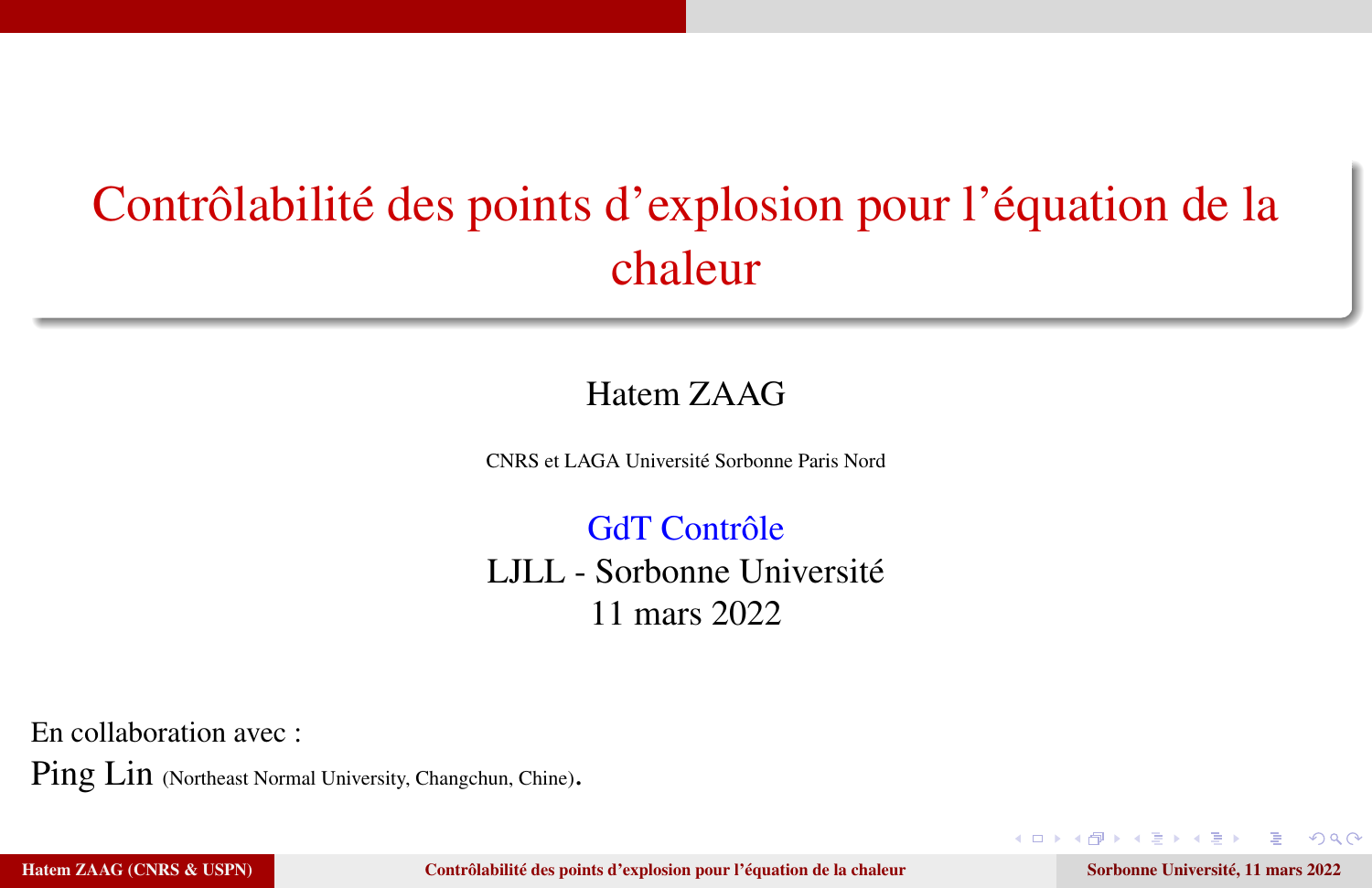#### <span id="page-1-0"></span>**Contents**

#### **[Introduction](#page-1-0)** • [PDEs and blowup](#page-2-0)

- [The control question](#page-5-0)
- [Blowup point controllability](#page-21-0)
- [The construction problem with a localized source](#page-36-0)

 $\rightarrow$  $\mathbf{F}=\mathbf{C}$ 

4. 0. 3.

∢ @

 $QQ$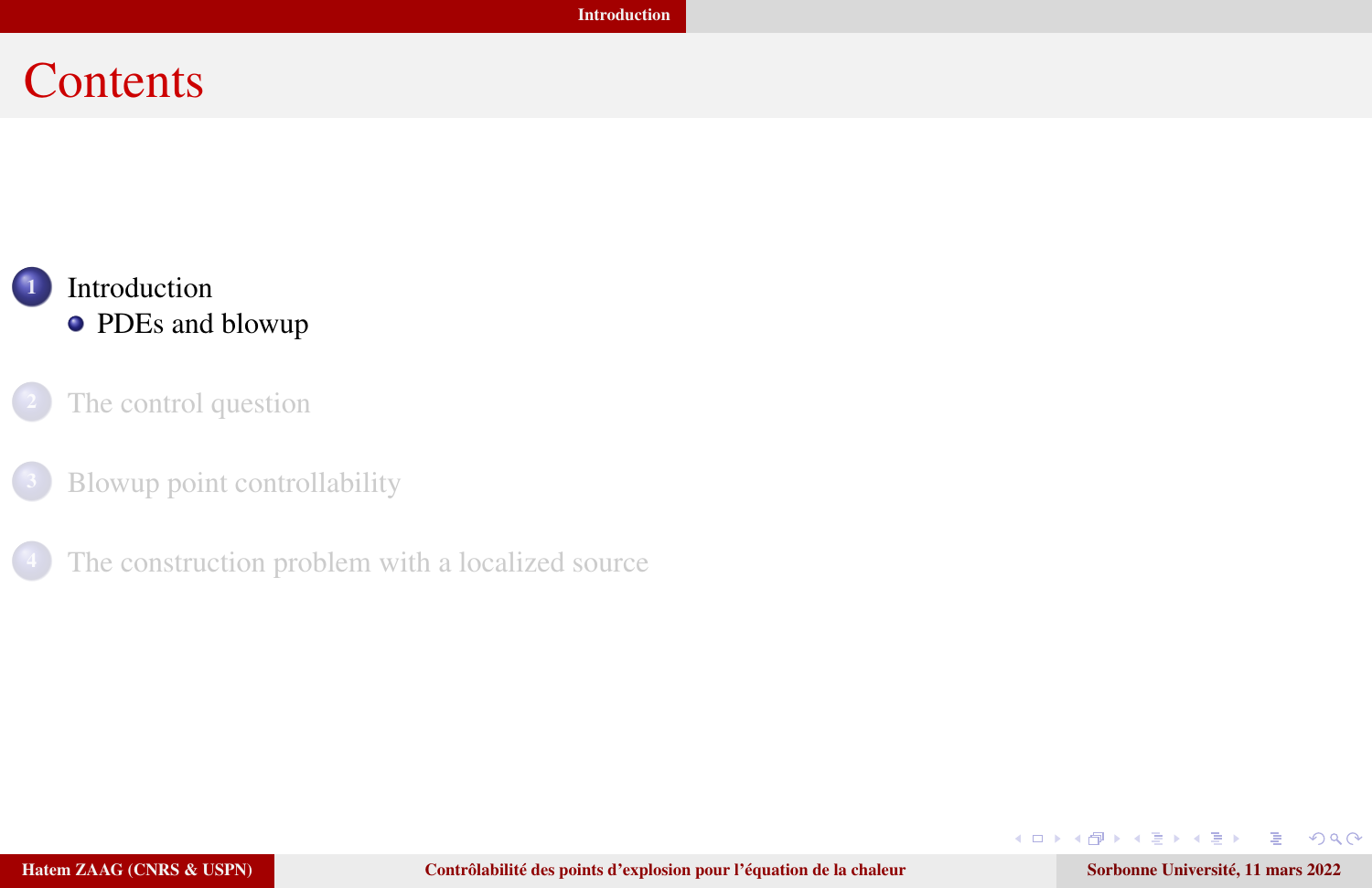#### <span id="page-2-0"></span>Introduction: PDEs and blowup

• It is generally known that solutions to some types of partial differential equations have the behavior of blowup. Roughly speaking, blowup is a conception which means that a solution is unbounded in finite time.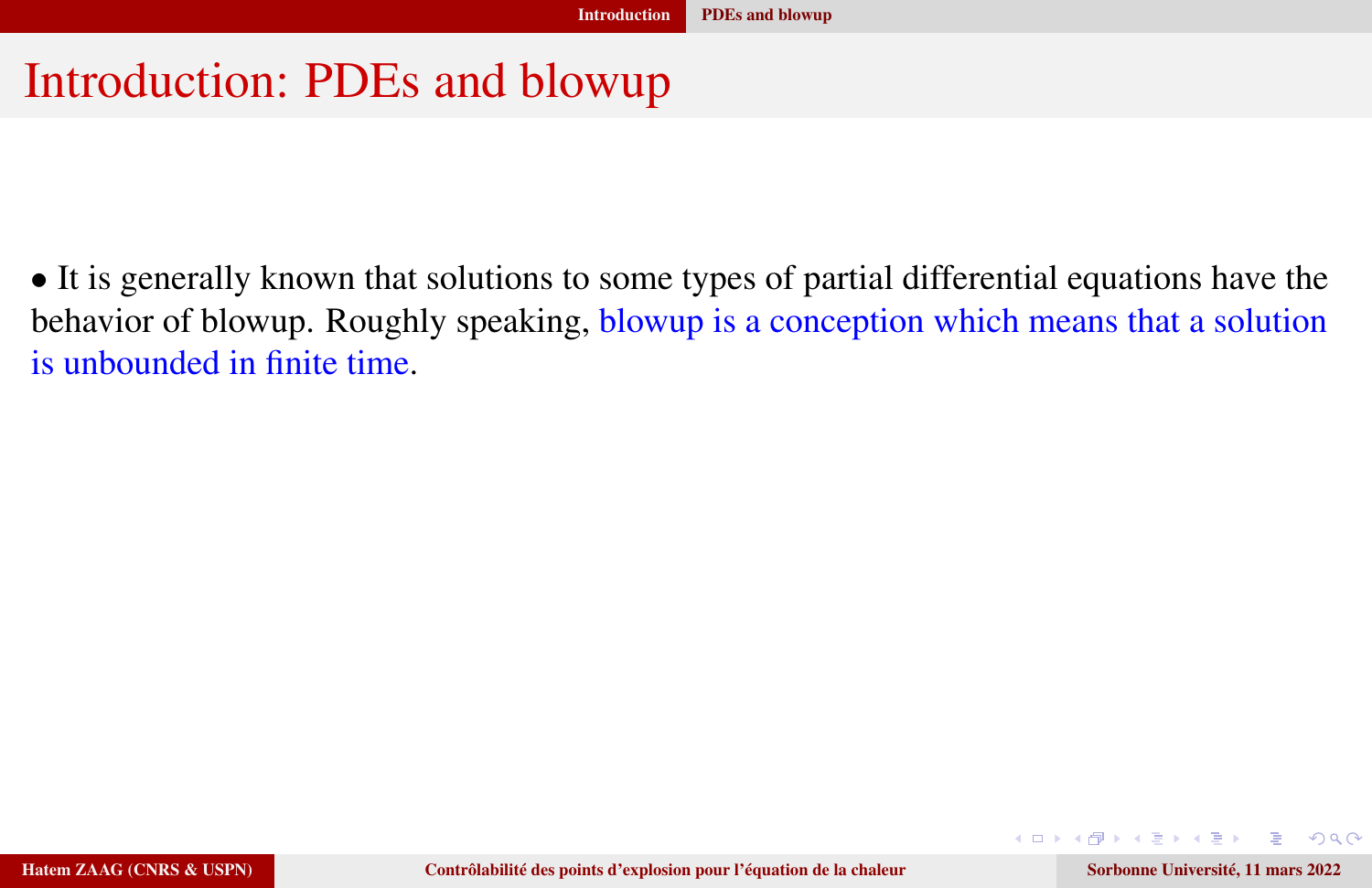#### Introduction: PDEs and blowup

• It is generally known that solutions to some types of partial differential equations have the behavior of blowup. Roughly speaking, blowup is a conception which means that a solution is unbounded in finite time.

• In certain cases, the blowup of a solution is desired. For instance, the dramatic increase in temperature leads to the ignition of a chemical reaction.

 $QQ$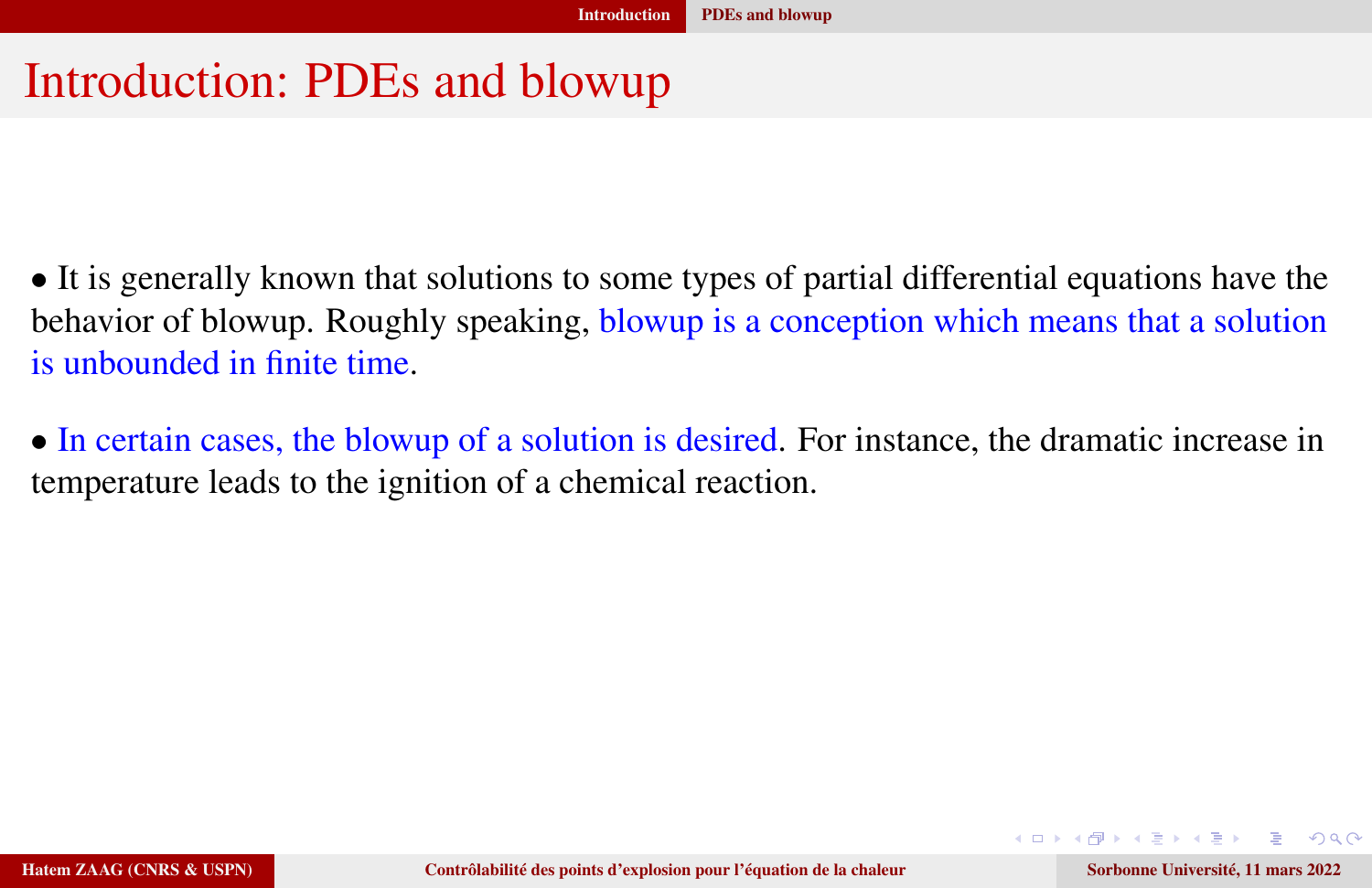## Introduction: PDEs and blowup

• It is generally known that solutions to some types of partial differential equations have the behavior of blowup. Roughly speaking, blowup is a conception which means that a solution is unbounded in finite time.

• In certain cases, the blowup of a solution is desired. For instance, the dramatic increase in temperature leads to the ignition of a chemical reaction.

• However, solutions to linear partial differential equations without control generally globally exist. It is naturally appealing to study if one can use feedback controls to these equations such that the corresponding solutions blow up in finite time and at given place.

DER HER E MAC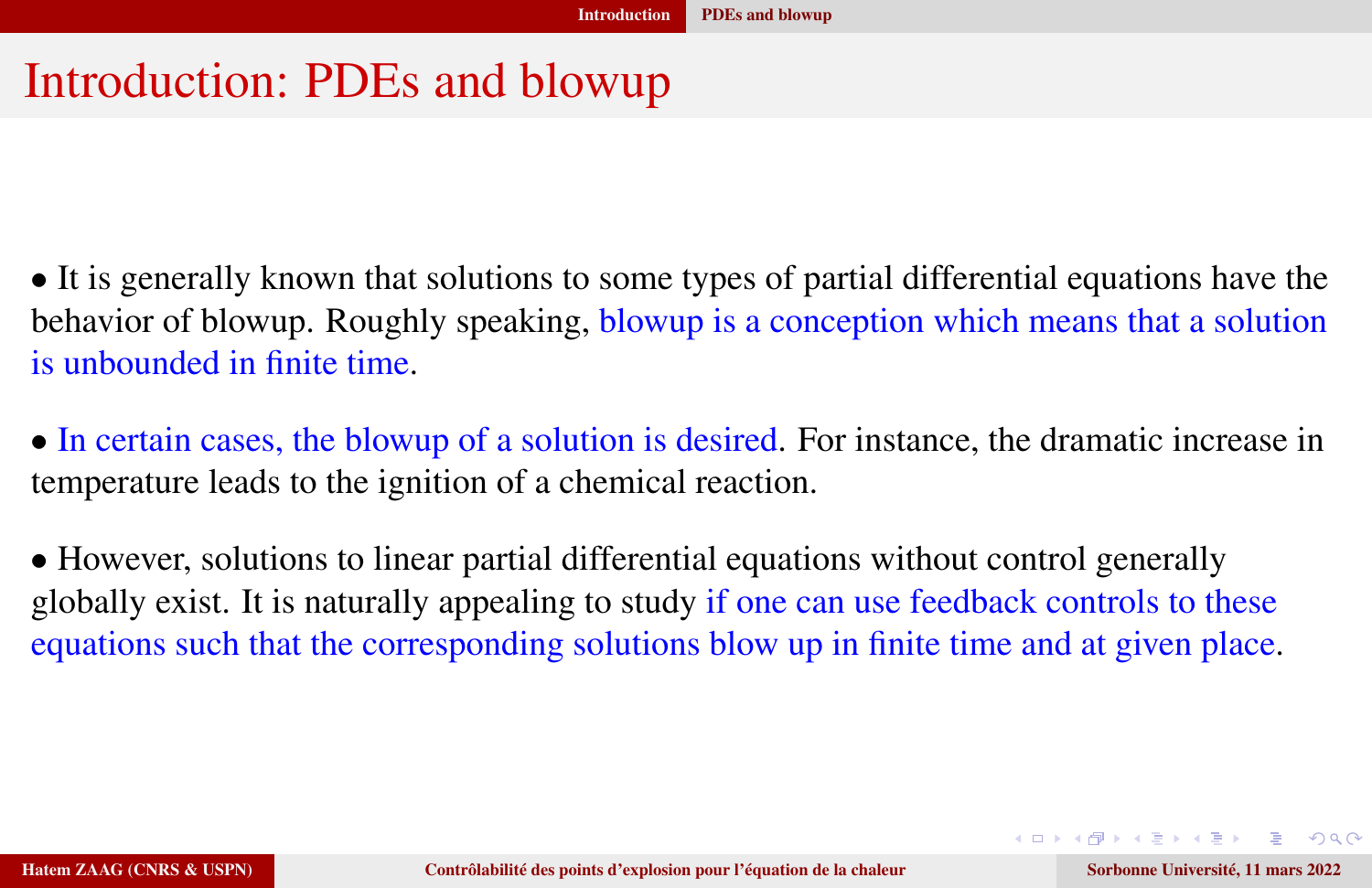#### <span id="page-5-0"></span>**Contents**

#### **[Introduction](#page-1-0)**

#### <sup>2</sup> [The control question](#page-5-0)

- [The equation](#page-6-0)
- [Formulation of the control problem](#page-7-0)
- **•** [Feedback control](#page-8-0)
- [Controllability: the classical context and ours](#page-10-0)
- [Controllability and blowup in parabolic equations: A bibliography](#page-12-0)

#### [Blowup point controllability](#page-21-0)

[The construction problem with a localized source](#page-36-0)

 $200$ 

 $\mathbf{E} = \mathbf{E}$ 

 $\Box$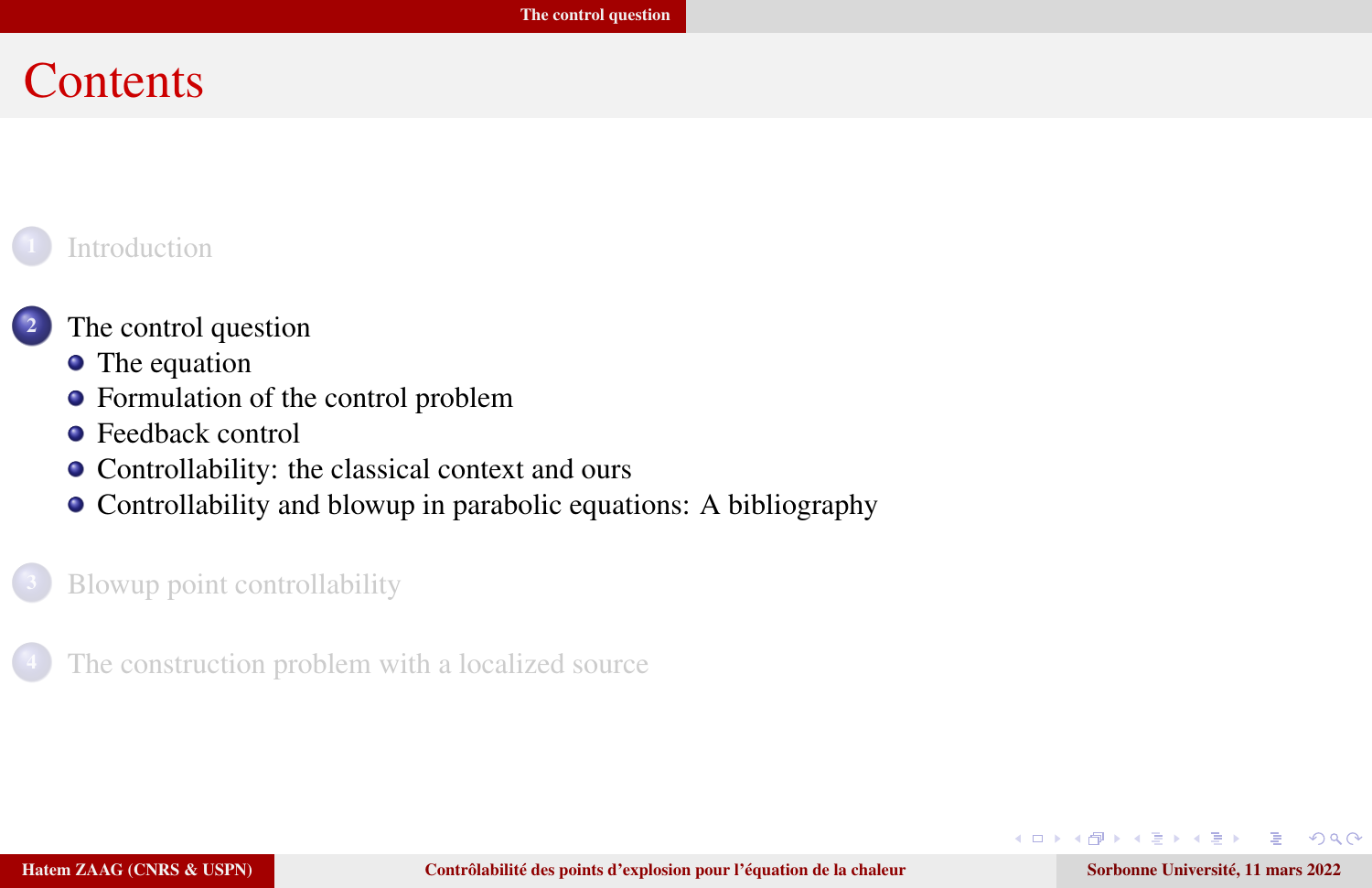# <span id="page-6-0"></span>The equation

Let  $\Omega$  be a bounded domain of  $\mathbb{R}^n$  with smooth boundary  $\partial\Omega$ . This talk concerns a controllability problem for blowup points on the following heat equation.

<span id="page-6-1"></span>
$$
\begin{cases}\ny_t - \Delta y = \mathbb{1}_{\omega} u, & x \in \Omega, \ t > 0, \\
y = 0, & x \in \partial\Omega, \ t > 0, \\
y(x, 0) = y_0(x), & x \in \Omega.\n\end{cases}
$$
\n(1)

Here the control *u* acts on a nonempty and open subset  $\omega \subset \Omega$ , and  $\mathbb{1}_{\omega}$  is the characteristic function of the set  $\omega$ .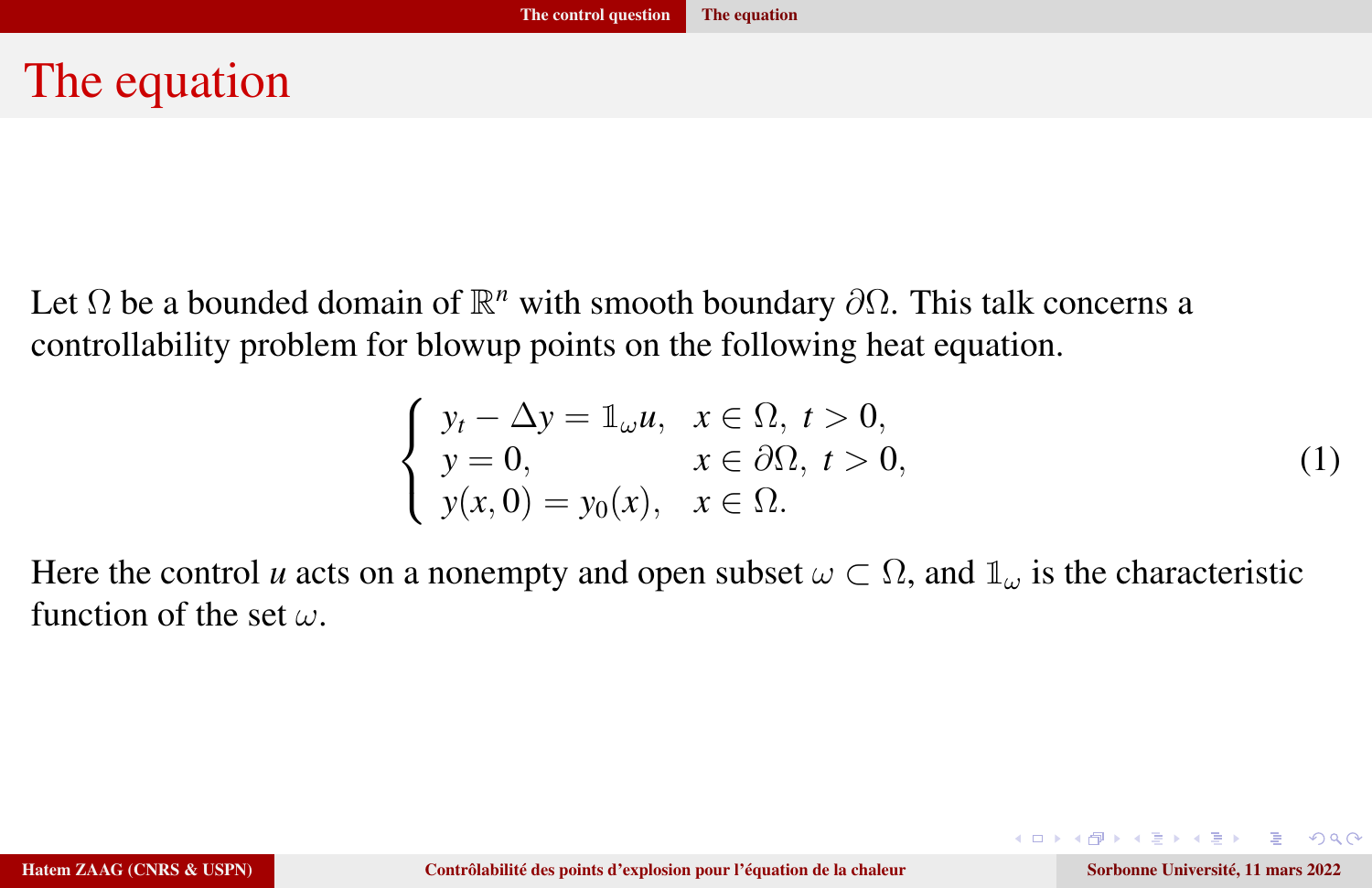## <span id="page-7-0"></span>Formulation of the control problem

• This is the question we consider:

In the absence of control, the solution to the linear heat system globally exists in a bounded domain. While, for a given time  $T > 0$  and a point *a* in this domain, we find a feedback control  $u = F(y)$ , which is acted on an internal subset of this domain, such that the corresponding solution to system [\(1\)](#page-6-1) blows up at time *T* and has a unique blowup point *a*.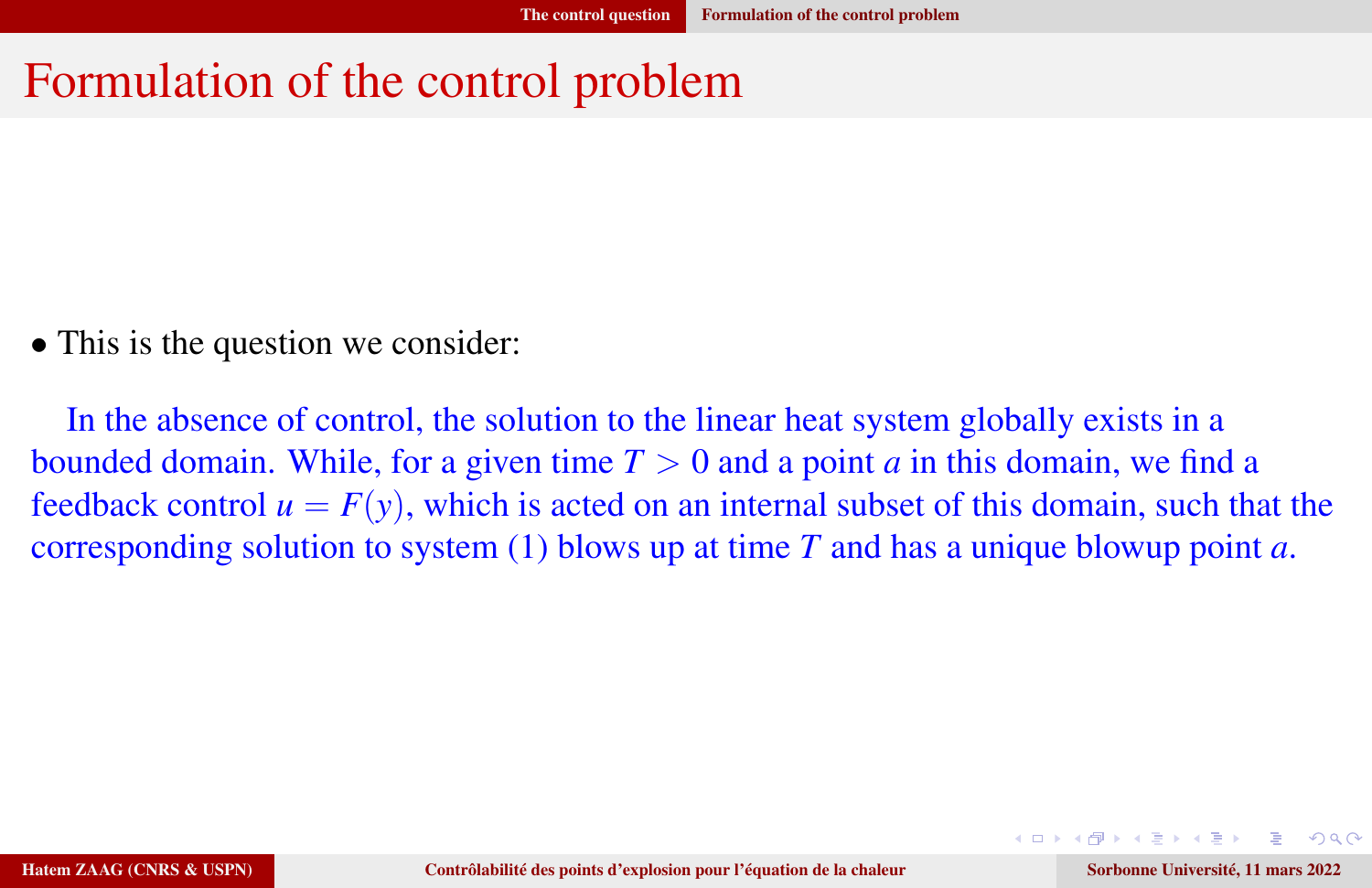#### <span id="page-8-0"></span>Feedback control

• From the point of view of applied science, feedback control can form a closed-loop system and plays an effective role of control.

 $\mathbf{v}$  and  $\mathbf{v}$ 

4 D F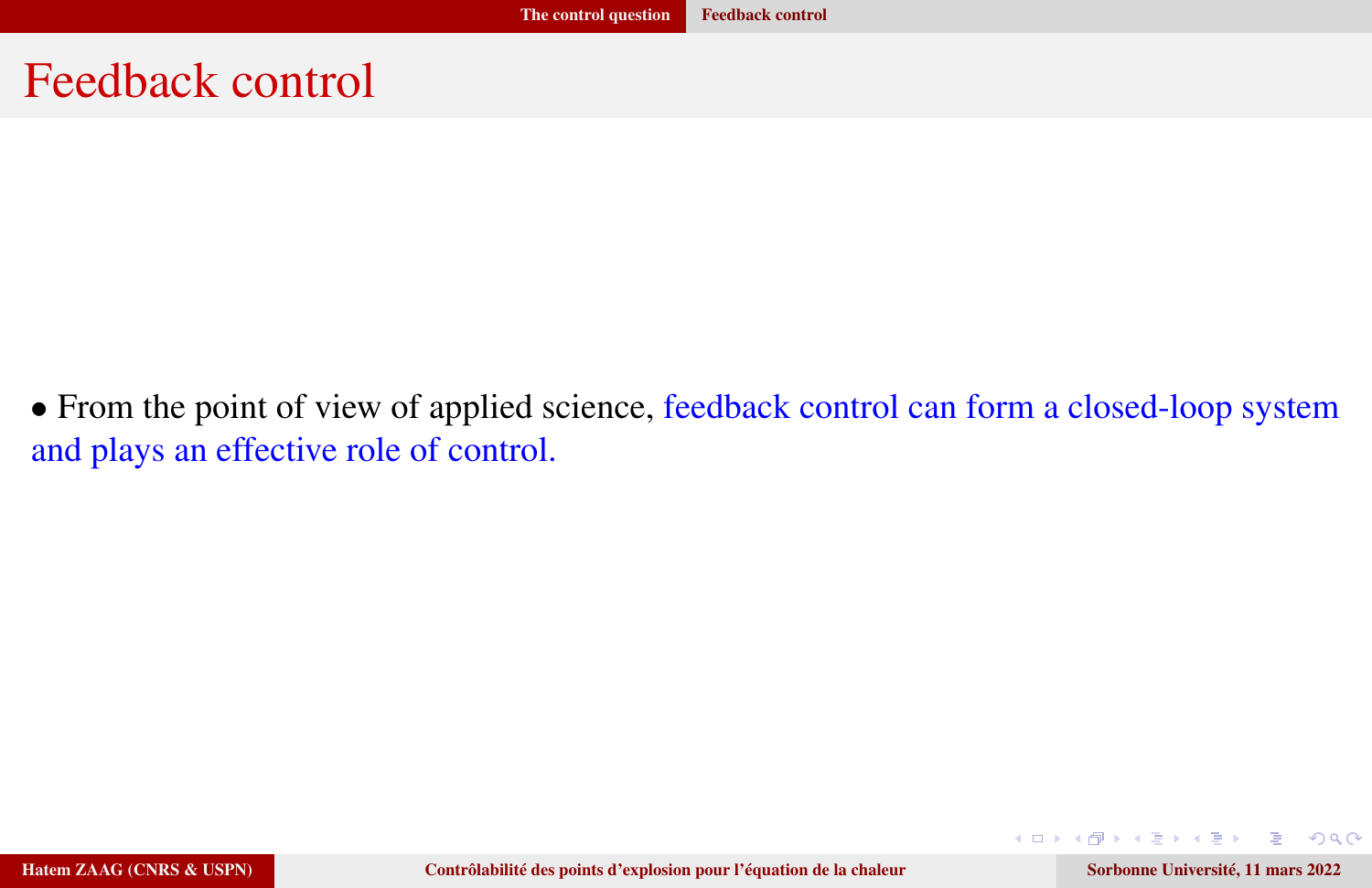## A historical example

• In 1788, Watt invented the steam speed regulator based on the principle of feedback control. The efficiency and performance of the steam engine are greatly improved. It became the symbol of the first industrial revolution.



Watt Governor (1788)

 $200$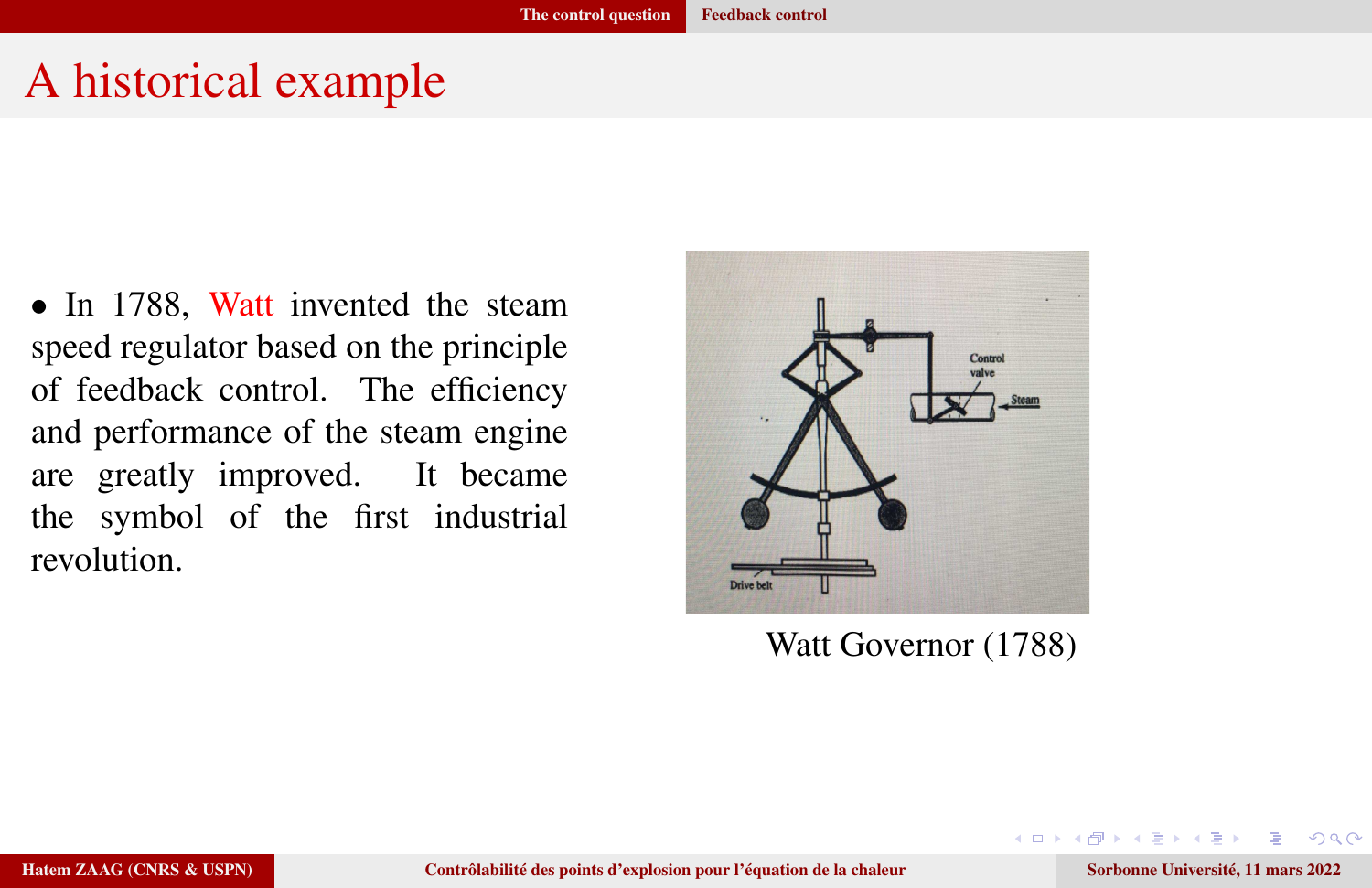## <span id="page-10-0"></span>Controllability: the classical context and ours

• In the past decades, classical controllability problems have been studied in the literature. Generally, a system of differential equations is called controllable, if one can act a control to this system such that the corresponding solution reaches or sufficiently approximates to a certain target at a given time.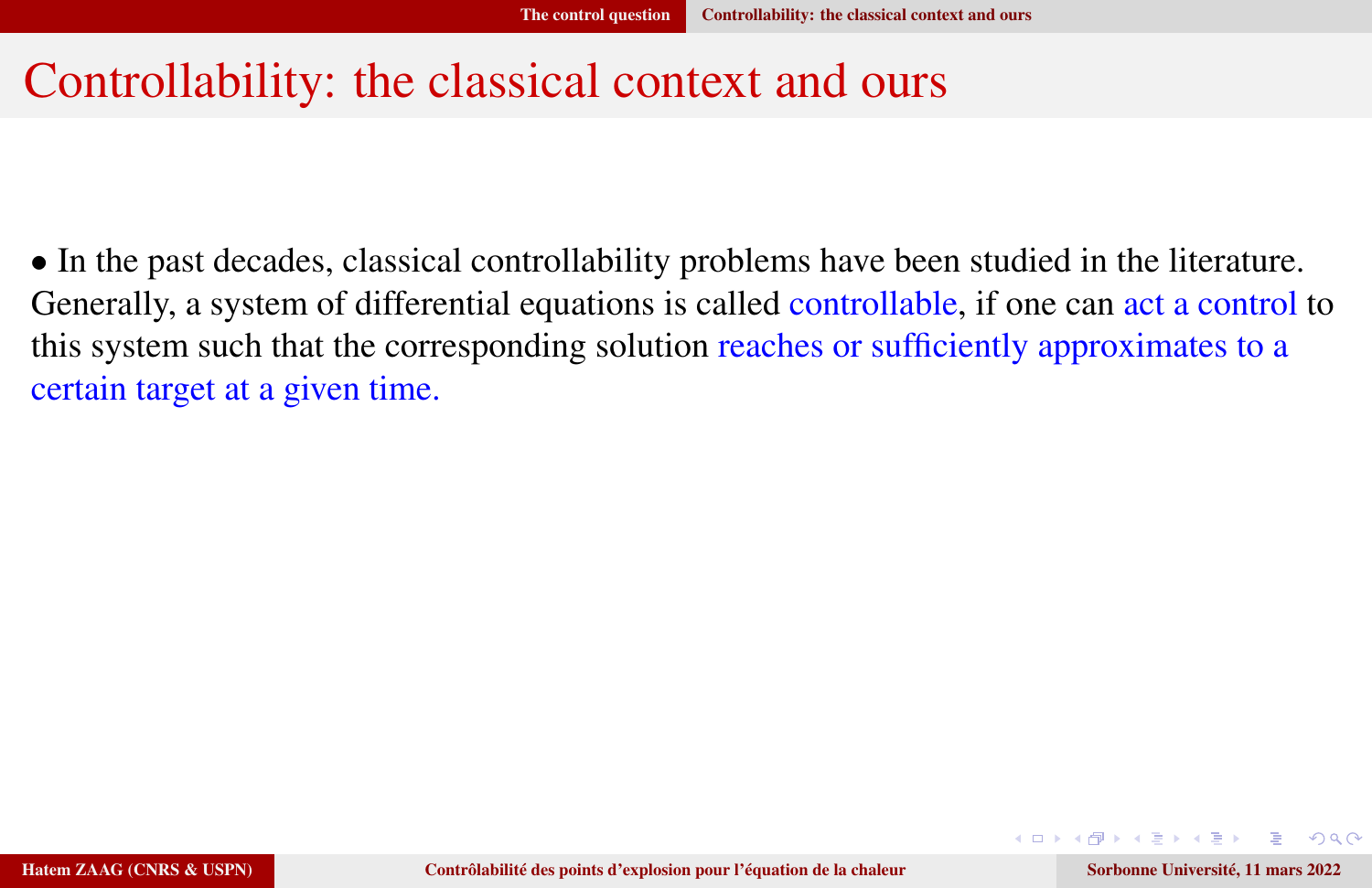## Controllability: the classical context and ours

• In the past decades, classical controllability problems have been studied in the literature. Generally, a system of differential equations is called controllable, if one can act a control to this system such that the corresponding solution reaches or sufficiently approximates to a certain target at a given time.

• Our problem differs with classical controllability ones.

The target of our controllability problem is "infinity", which is outside the state space of the solutions. The purpose to act a control on the system considered in this paper is to make the corresponding solution blow up at given time, while the targets of classical controllability problems are within the state space.

KO KARA KE KAEK E KAQO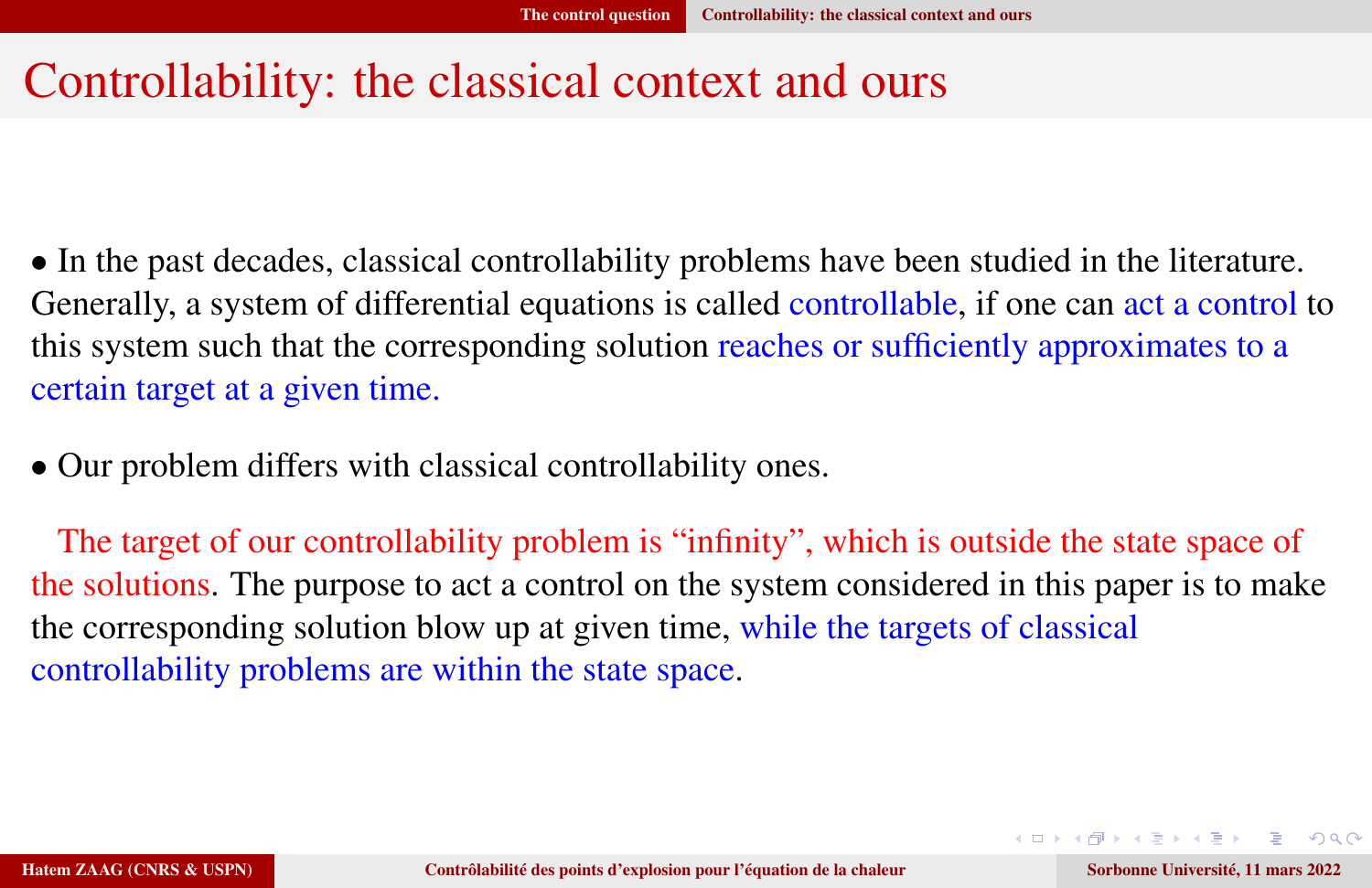# <span id="page-12-0"></span>Controllability and blowup in parabolic equations: A bibliography

In recent years, the controllability of equations with the property of blowup attracted many people's interest. References [1, 2] concern the controllability of weakly blowing up semilinear parabolic equations.

[1] A. Boubova, E. Fernández-Cara, M. González-Burgos, E. Zuazua, On the controllability of parabolic systems with a nonlinear term involving the state and the gradient. SIAM J. Control Optim., 41(3) (2003)., 798-819.

[2] E. Fernández-Cara, E. Zuazua, Null and approximate controllability for weakly blowing up semilinear heat equations. Ann. Inst. H. Poincaré Anal. NonLinéaire, 17 (2000), 583-616.

KO KARA KE KAEK E KAQO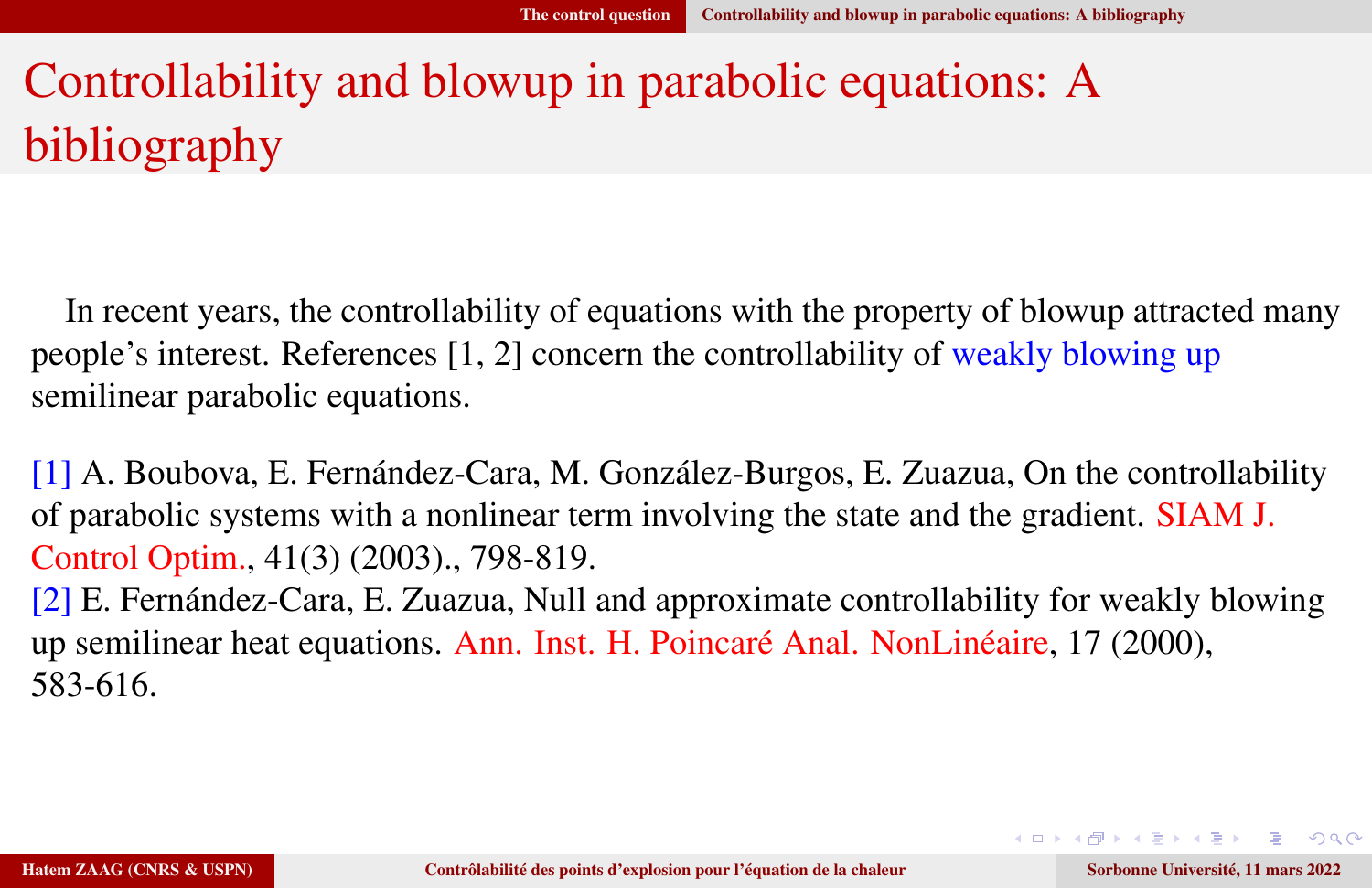#### A result by Fernández-Cara and Zuazua

For instantce, the following controlled system in [2] was considered,

<span id="page-13-0"></span>
$$
\begin{cases}\ny_t - \Delta y + f(y, \nabla y) = \mathbb{1}_{\omega} u, & x \in \Omega \times (0, T), \\
y = 0, & x \in \partial \Omega \times (0, T), \\
y(x, 0) = y_0(x), & x \in \Omega.\n\end{cases}
$$

-4 B

4 0 8

(2)

 $200$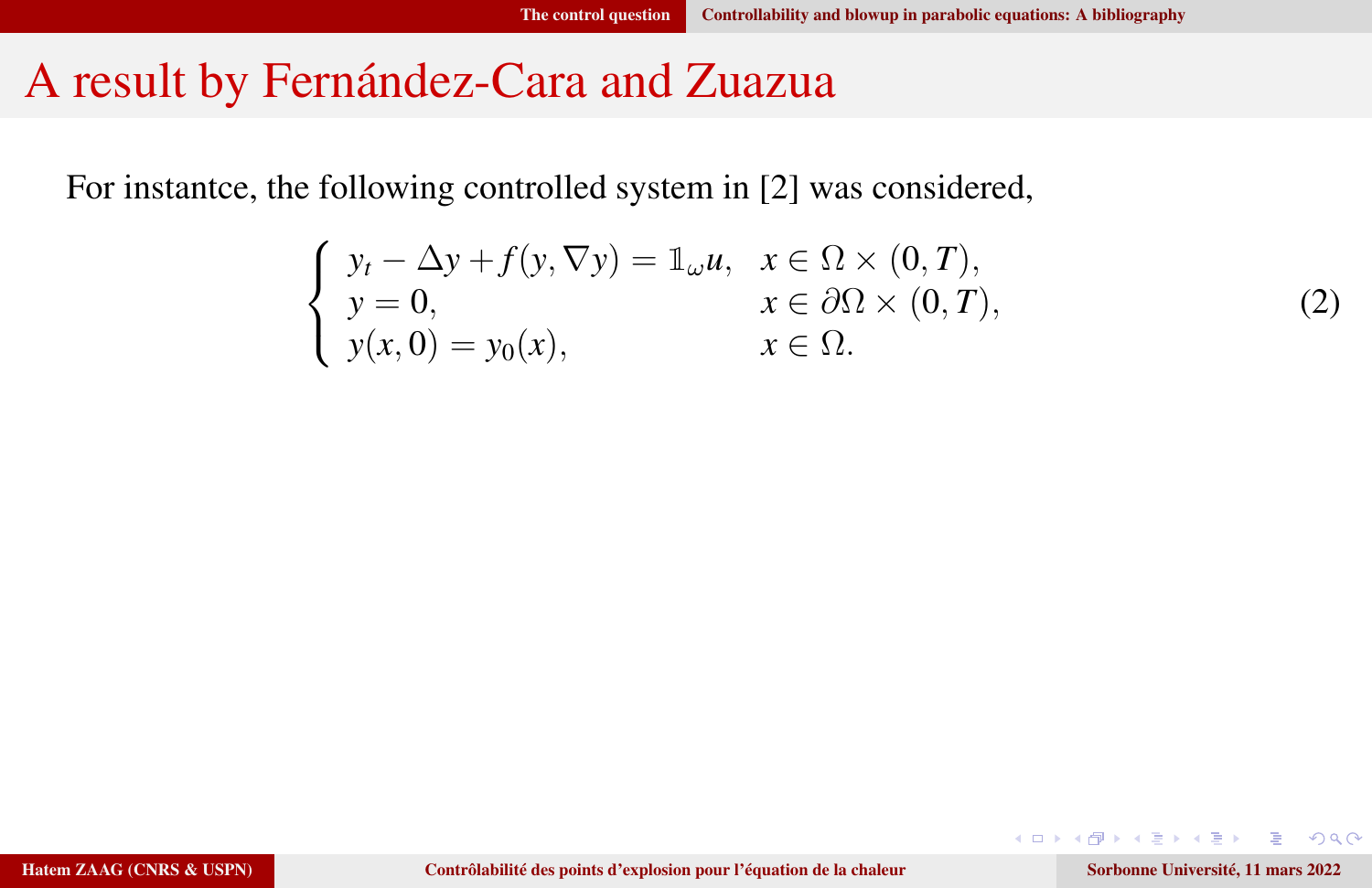#### A result by Fernández-Cara and Zuazua

For instantce, the following controlled system in [2] was considered,

$$
\begin{cases}\ny_t - \Delta y + f(y, \nabla y) = \mathbb{1}_{\omega} u, & x \in \Omega \times (0, T), \\
y = 0, & x \in \partial\Omega \times (0, T), \\
y(x, 0) = y_0(x), & x \in \Omega.\n\end{cases}
$$
\n(2)

• If *f* is locally Lipschitz-continuous,  $f(0, 0) = 0$  and

$$
\lim_{|(s,p)|\to\infty}\frac{|g(s,p)|}{\log^{3/2}(1+|s|+|p|)}=0,\ \lim_{|(s,p)|\to\infty}\frac{|G(s,p)|}{\log^{1/2}(1+|s|+|p|)}=0,
$$

where  $g(s, p) = \int_0^1$ ∂*f*  $\frac{\partial f}{\partial s}(\lambda s, \lambda p)d\lambda$ ,  $G_i(s, p) = \int_0^1$ ∂*f*  $\frac{\partial f}{\partial p_i}(\lambda s, \lambda p)d\lambda$ .  $1 \leq i \leq N$ , then [\(2\)](#page-13-0) is null controllable at any  $T > 0$ .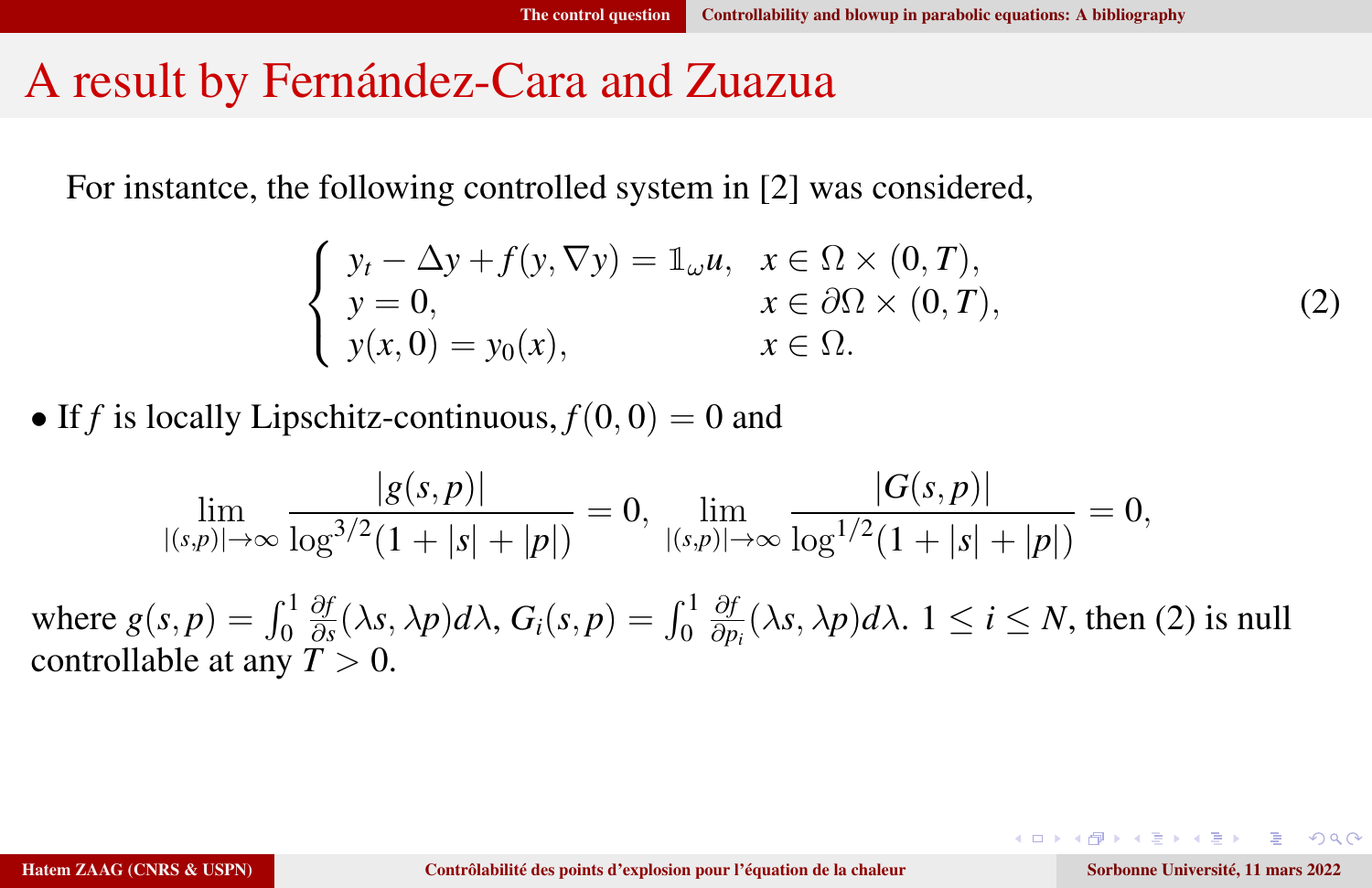#### A result by Fernández-Cara and Zuazua

For instantce, the following controlled system in [2] was considered,

$$
\begin{cases}\ny_t - \Delta y + f(y, \nabla y) = \mathbb{1}_{\omega} u, & x \in \Omega \times (0, T), \\
y = 0, & x \in \partial\Omega \times (0, T), \\
y(x, 0) = y_0(x), & x \in \Omega.\n\end{cases}
$$
\n(2)

• If *f* is locally Lipschitz-continuous,  $f(0, 0) = 0$  and

$$
\lim_{|(s,p)|\to\infty}\frac{|g(s,p)|}{\log^{3/2}(1+|s|+|p|)}=0,\ \lim_{|(s,p)|\to\infty}\frac{|G(s,p)|}{\log^{1/2}(1+|s|+|p|)}=0,
$$

where  $g(s, p) = \int_0^1$ ∂*f*  $\frac{\partial f}{\partial s}(\lambda s, \lambda p)d\lambda$ ,  $G_i(s, p) = \int_0^1$ ∂*f*  $\frac{\partial f}{\partial p_i}(\lambda s, \lambda p)d\lambda$ .  $1 \leq i \leq N$ , then [\(2\)](#page-13-0) is null controllable at any  $T > 0$ .

• Blowup occurs in the absence of control, while the solution can be steered to be zero or to be sufficiently approximate to a given target in the state space at given time using controls.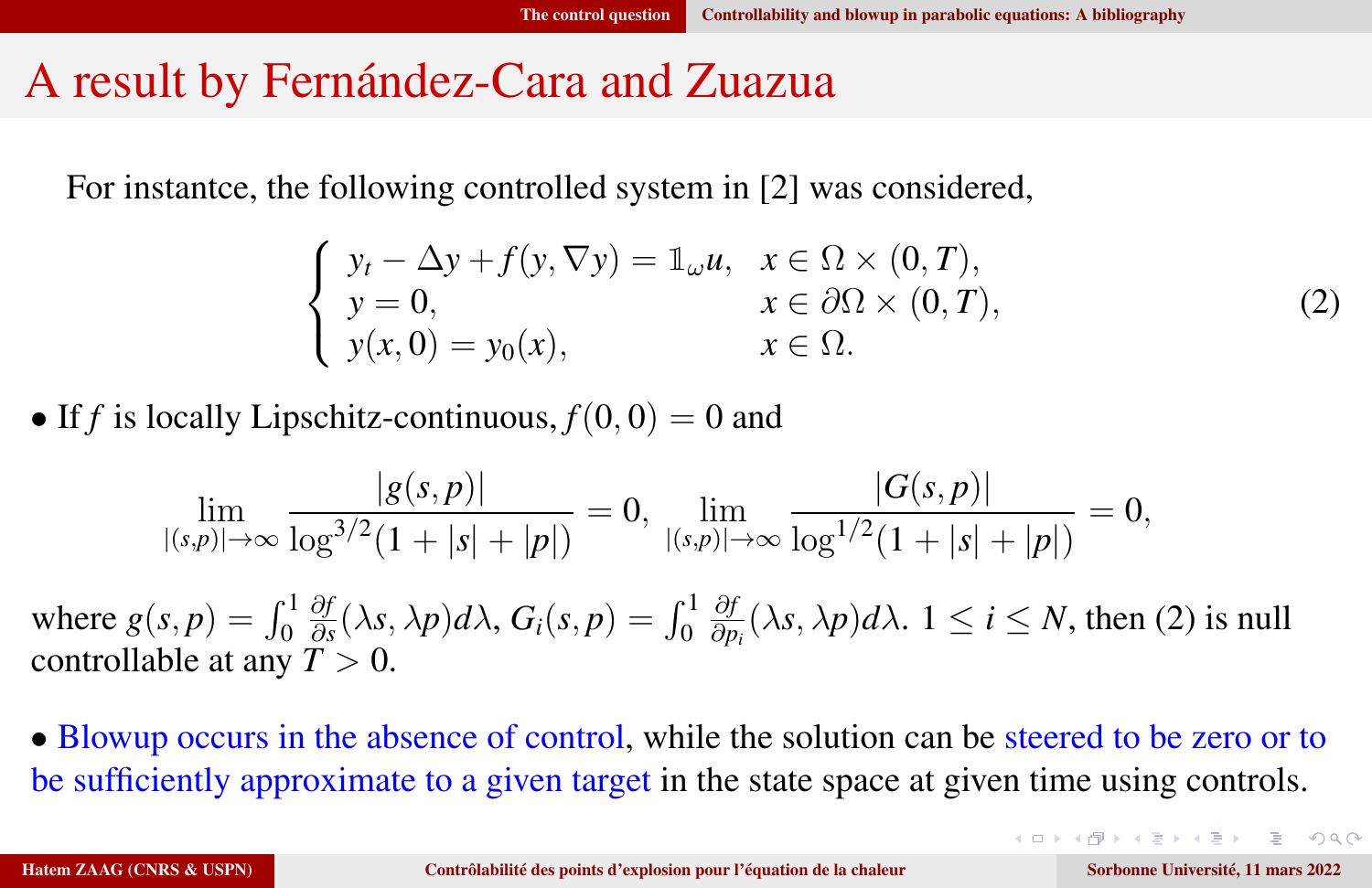#### Some recent papers

See also the recent papers:

[3] J.A. Bárcena-Petisco, Null controllability of the heat equation in pseudo-cylinders by an internal control, ESAIM Control Optim. Calc. Var. 26 (2020), 1-34.

[4] K. Kassab, Null controllability of semi-linear fourth order parabolic equations, J. Math. Pures Appl. 136(9) (2020), 279-312.

[5] K. Le Balc'h, Global null-controllability and nonnegative-controllability of slightly superlinear heat equations, J. Math. Pures Appl. 135(9) (2020), 103-139.

• The aim in these references is to prevent blowup by (open-loop) controls, which is different with the intention of making the solution blow up at given time in this paper.

KID KAP KIB KIB KIB KORA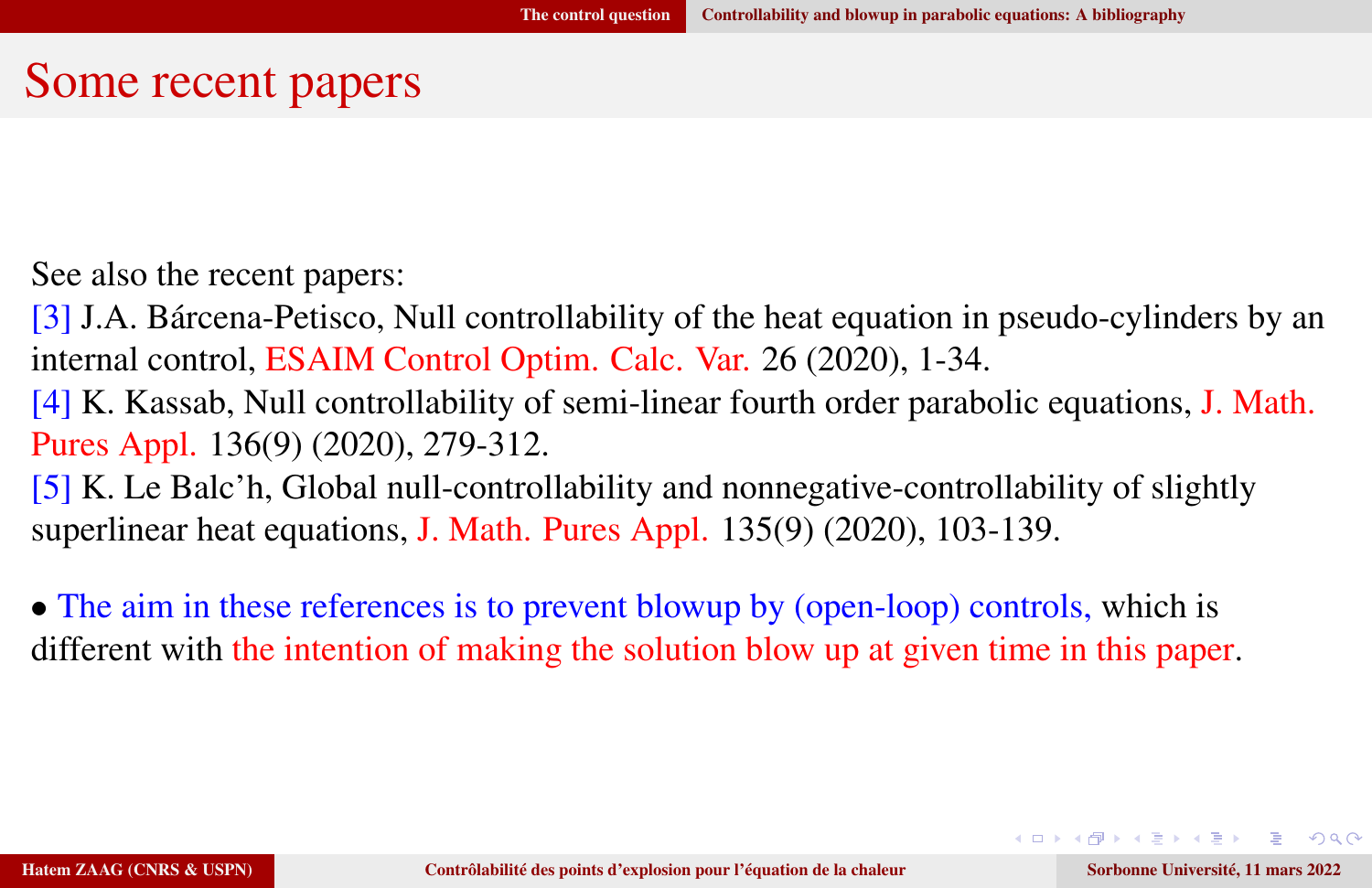## Papers on feedback null controllability

• In the past decades, there are some references concerned with the problem of feedback null controllability, see, for instance,

[6] S. Chen, I. Lasiecka, Feedback exact null controllability for unbounded control problems in hilbert space, Journal of optimization theory and applications 74(2) (1992), 191¨C219. [7] J.M. Coron, H.M. Nguyen, Null controllability and finite time stabilization for the heat equations with variable coefficients in space in one dimension via backstepping approach, Archive for Rational Mechanics and Analysis 225(3) (2017), 993¨C1023. [8] M. Sîrbu, A Riccati equation approach to the null controllability of linear systems, Communications in Applied Analysis 6(2) (2002), 163-177.

KID KAP KIB KIB KIB KORA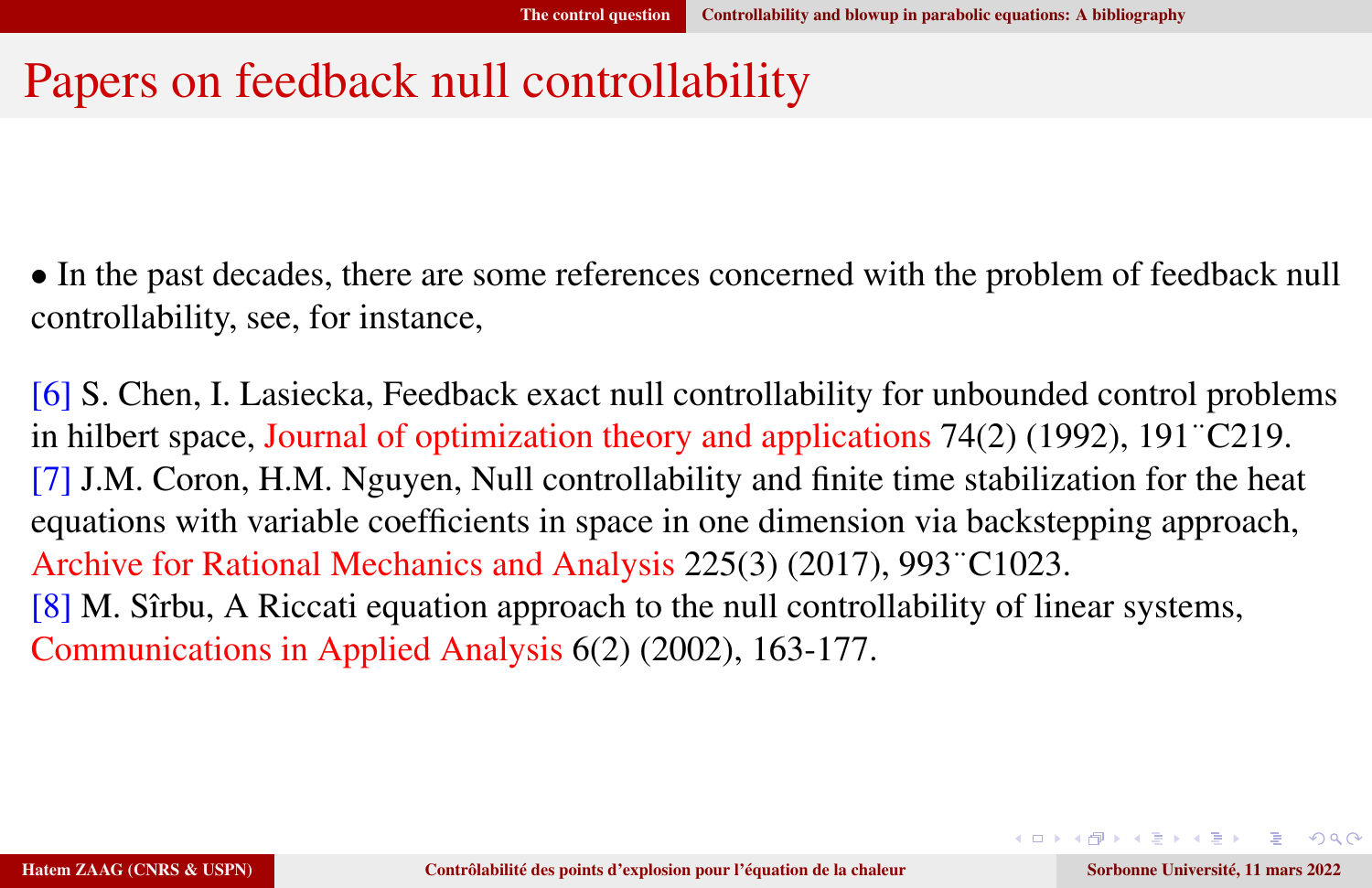#### Feedback blowup controllability

• As for feedback blowup controllability, Lin [9] considered the blowup controllability of the heat equation with feedback controls.

**Service** 

4 D F

 $200$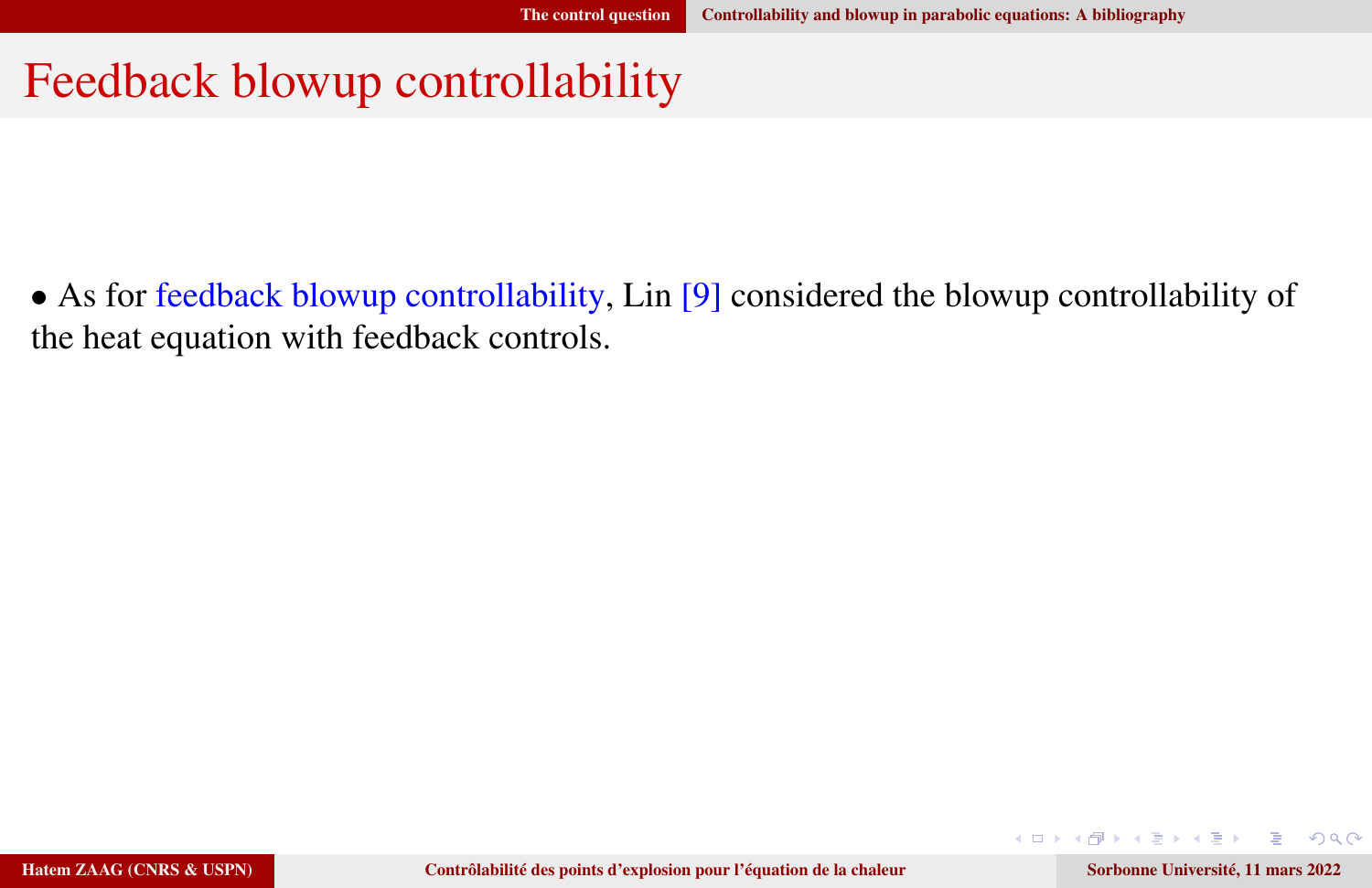## Feedback blowup controllability

- As for feedback blowup controllability, Lin [9] considered the blowup controllability of the heat equation with feedback controls.
- It was proved in [9] that for any initial data in  $H_0^1(\Omega)$  and for any time  $T > 0$ , there exist a number *p* with  $1 < p < \infty$  and a feedback control acting on an internal subset of the space domain such that the  $L^{p+1}$  norm of the corresponding solution blows up at *T*.
- [9] P. Lin, Global blowup controllability of heat equation with feedback control, Communications in Contemporary Mathematics 20(5) (2018), 1750062-1-11.

 $\equiv$   $\Omega$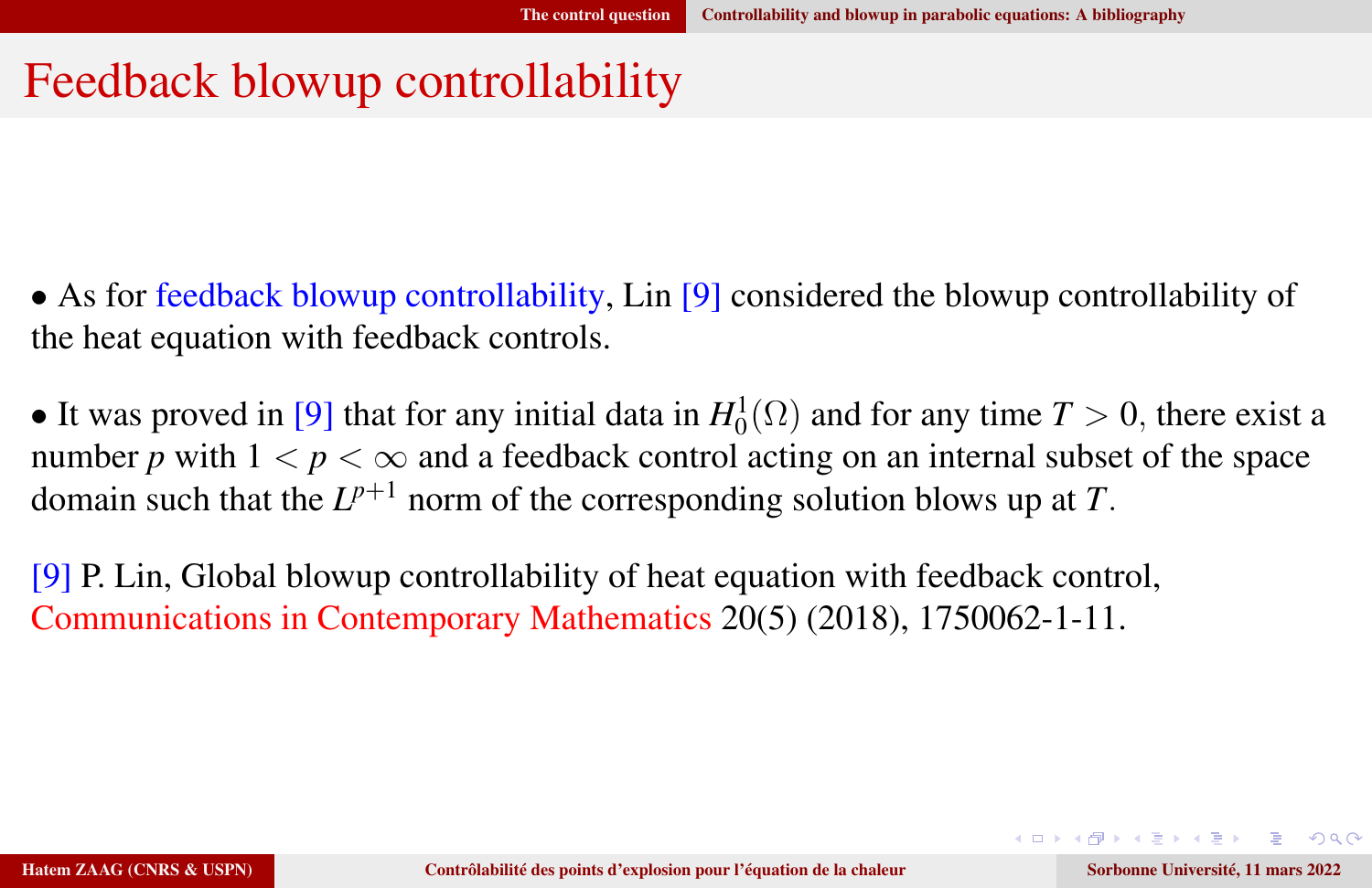### Feedback blowup controllability

• Han, Liu and Lin [10] derived a global exact blowup controllability for ordinary differential system  $y'(t) = Ay(t) + Bu(t)$  in the case that  $(A, B)$  is null controllable, *A* and *B* are time-invariant matrix.

• More precisely, for any initial data in  $\mathbb{R}^n$  and for any time  $T > 0$ , one can find a feedback control *u* to make the solution  $y(\cdot)$  to this ODE system blow up at time  $T > 0$ , i.e.,  $\lim_{t\to T} |y(t)|_{\mathbb{R}^n} = +\infty.$ 

[10] S. Han, H. Liu and P. Lin, Null controllability and global blowup controllability of ordinary differential equations with feedback controls, J. Math. Anal. Appl. 493 (2021), 124510, 33 pp..

KO KARA KE KAEK E KAQO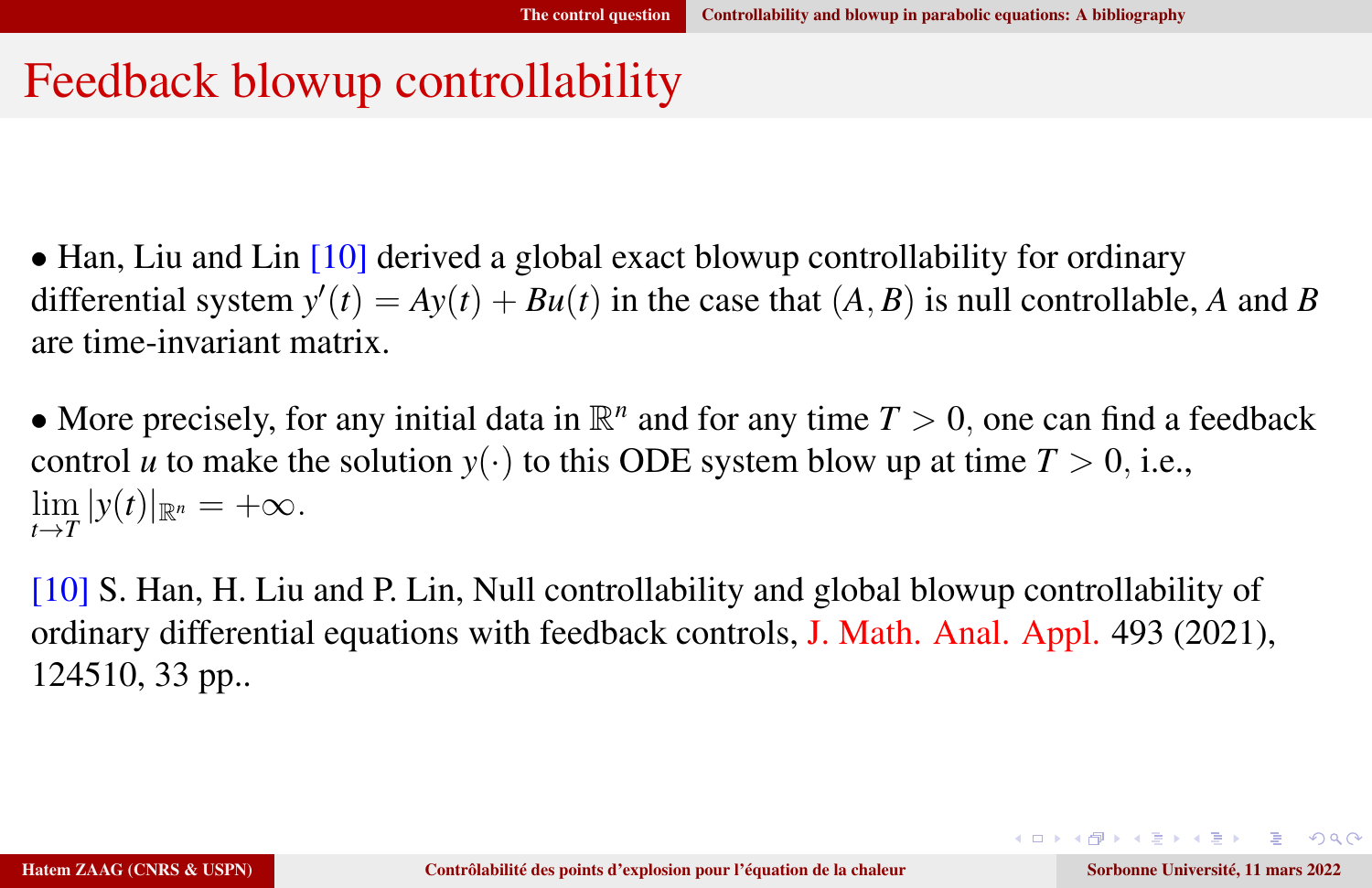#### <span id="page-21-0"></span>**Contents**

#### **[Introduction](#page-1-0)**

#### [The control question](#page-5-0)

#### <sup>3</sup> [Blowup point controllability](#page-21-0)

- [Formulation of the problem](#page-22-0)
- [Main results](#page-23-0)
- [A noncontrollability result](#page-34-0)

[The construction problem with a localized source](#page-36-0)

 $200$ 

∍

化重新润滑

4. 0. 3.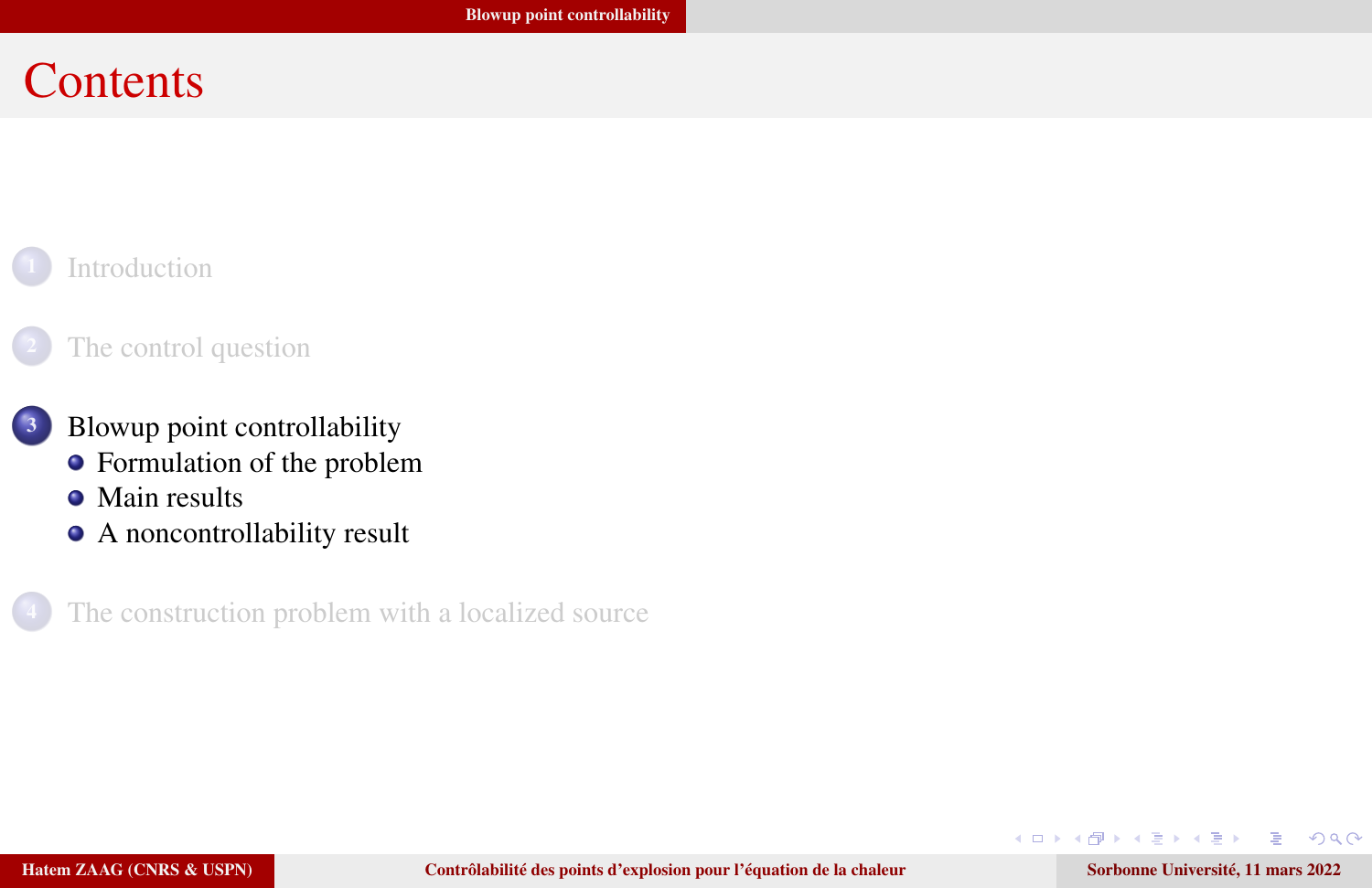## <span id="page-22-0"></span>Blowup point controllability: formulation of the problem

#### **Definition**

Let  $T > 0$  and  $a \in \Omega$ . We say that *T* is the blowup time and *a* is a blowup point of the solution *y* to system [\(1\)](#page-6-1) with a feedback control *u*, if there are sequence  $\{a_j\}_{j=1}^{\infty}$  with  $a_j \to a$ and sequence  $\{t_j\}_{j=1}^{\infty}$  with  $t_j \to T$  such that  $|y(a_j, t_j)| \to +\infty$ , as  $j \to \infty$ .

This is our problem:

Problem (*P*) Given an initial data  $y_0 \in H_0^1(\Omega)$ ,  $a \in \Omega$  and  $T > 0$ , we find a feedback control *u* such that *T* is the blowup time of the corresponding solution *y* to [\(1\)](#page-6-1), and *y* has unique blowup point *a*.

Let us recall the equation:

$$
\begin{cases}\ny_t - \Delta y = \mathbb{1}_{\omega} u, & x \in \Omega, \ t > 0, \\
y = 0, & x \in \partial\Omega, \ t > 0, \\
y(x, 0) = y_0(x), & x \in \Omega.\n\end{cases}
$$

Here the control *u* acts on a nonempty and open subset  $\omega \subset \Omega$ , and  $\mathbb{1}_{\omega}$  is the characteristic function of the set  $\omega$ .  $\equiv$   $\Omega$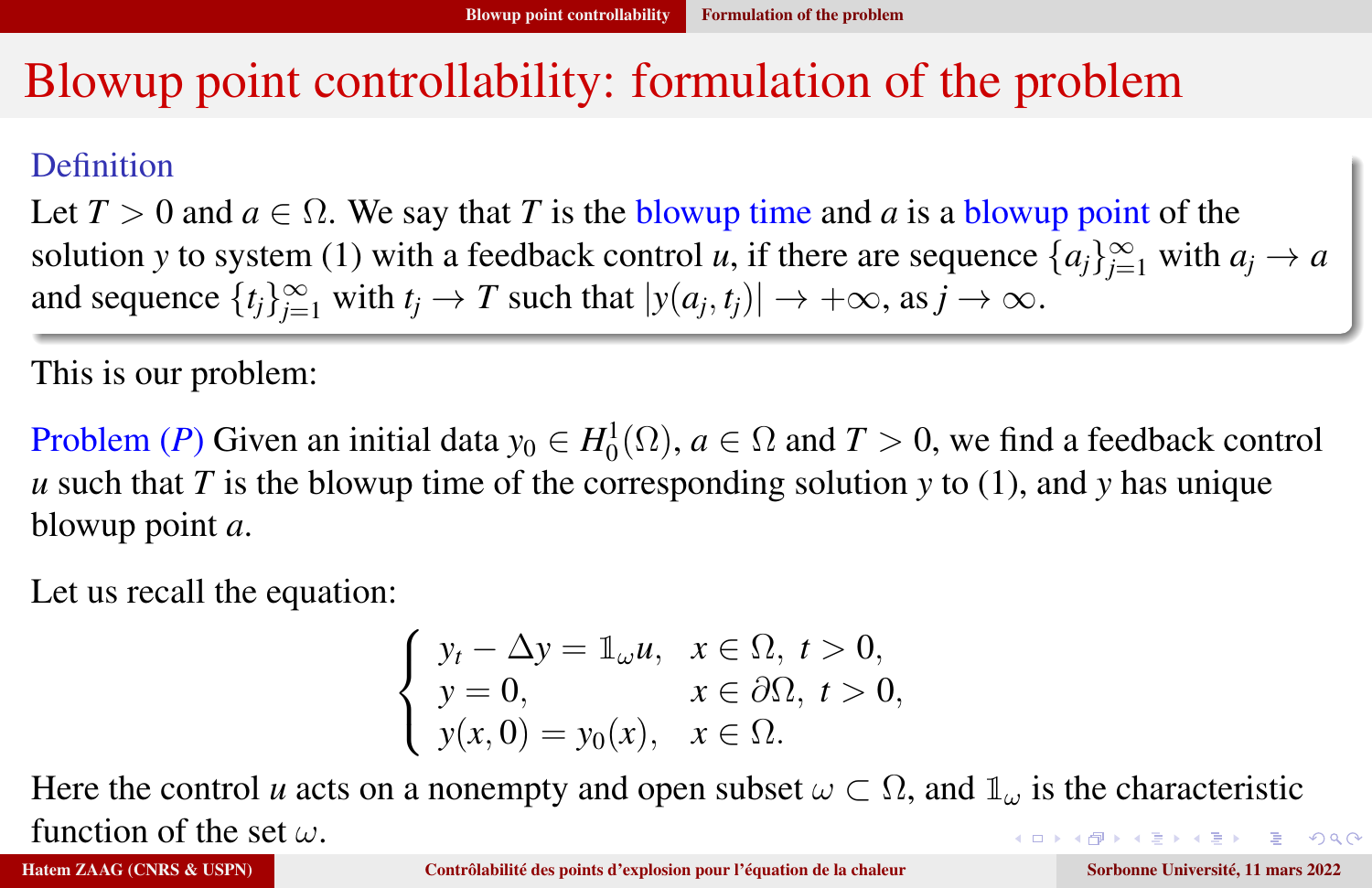# <span id="page-23-0"></span>Controllability of the blowup point

Theorem 1.1 (Control Result) For any  $y_0 \in H_0^1(\Omega)$ , any  $a \in \omega$  and any  $T > 0$ , there exist  $T_1 \in (0, T/2)$  and  $\tilde{y}_0 \in C_0^{\infty}(\omega)$  such that the solution *y* to [\(1\)](#page-6-1) with the following feedback control control

$$
u(x,t) := \begin{cases} -\mathbb{1}_{\omega} * P(t)(y(t) - \widetilde{y}_0)(x) - \Delta \widetilde{y}_0(x), & (x,t) \in \Omega \times (0, T - T_1), \\ |y|^{p-1} y(x,t), & (x,t) \in \Omega \times [T - T_1, T), \end{cases}
$$

exists on  $[0, T)$ , *T* is the blowup time of *y* and *y* has unique blowup point *a*, where  $p > 1$ . Here,  $P \in C_S([0, T - T_1); \Sigma^+(L^2(\Omega)))$  is the unique mild solution to the following Riccati system,

$$
\begin{cases}\nP'(t) + \Delta P(t) + P(t)\Delta - P(t)\mathbb{1}_{\omega}P(t) = 0 \text{ on } [0, T - T_1), \\
\lim_{(s,z)\to (T-T_1,z_0)} \langle P(s)z, z \rangle = +\infty, \text{ for each } z_0 \in L^2(\Omega) \text{ and } z_0 \neq 0.\n\end{cases}
$$
\n(3)

Rk.  $\Sigma^+(L^2(\Omega))$  is the Banach space of all symmetric and positive operators acting in  $L^2(\Omega)$ .  $C_S([0, T - T_1); \Sigma^+(H))$  is the set of all mappings  $S : [0, T - T_1) \to \Sigma^+(H)$  such that  $S(\cdot)_{Z_0}$ is continuous on  $[0, T - T_1)$  for each  $z_0 \in L^2(\Omega)$ .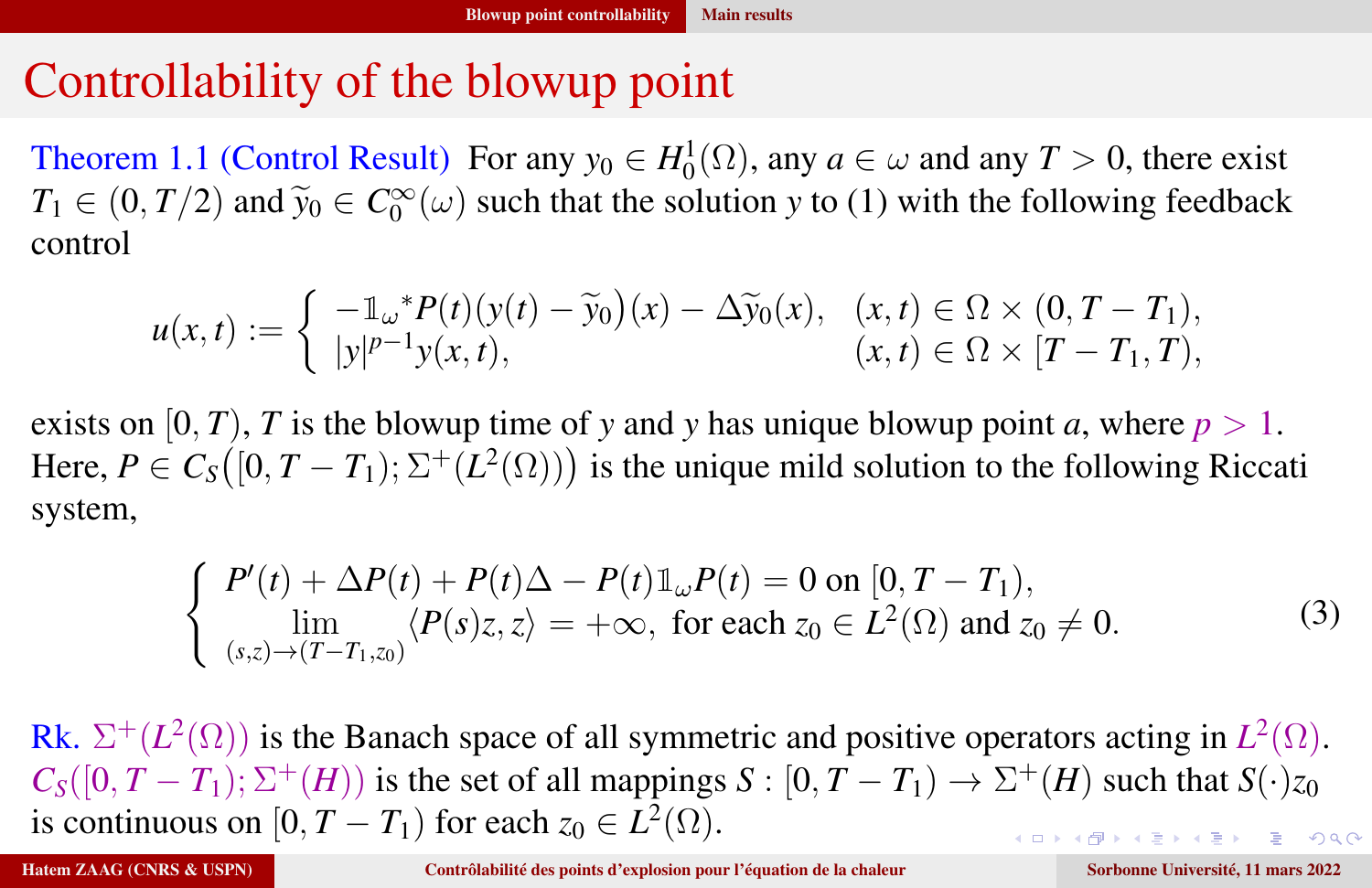# Blowup profile

Corollary (Blowup Profile) For all  $R > 0$ , as  $t \to T$ ,

$$
\sup_{\left\{\left|x-a\right|\leq R\sqrt{(T-t)\vert\log(T-t)\vert}\right\}}\left|\left(T-t\right)^{\frac{1}{p-1}}y(x,t)-f\left(\frac{x-a}{\sqrt{(T-t)\vert\log(T-t)\vert}}\right)\right|\rightarrow 0,
$$

where

$$
f(\eta) = \left(p - 1 + \frac{(p-1)^2}{4p} |\eta|^2\right)^{-\frac{1}{p-1}}.
$$

Hatem ZAAG (CNRS & USPN) [Contrôlabilité des points d'explosion pour l'équation de la chaleur](#page-0-0) Sorbonne Université, 11 mars 2022

 $299$ 

Ε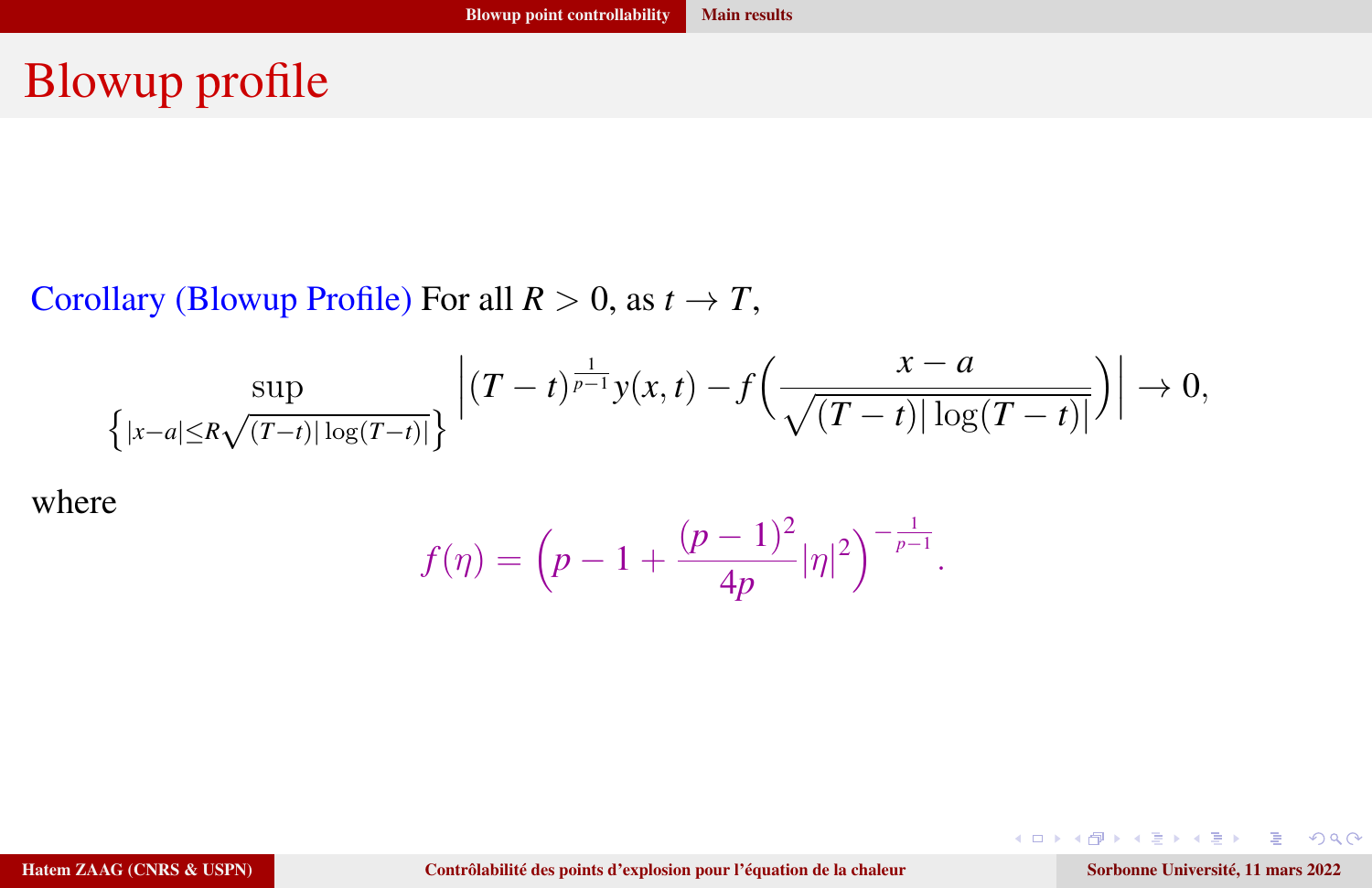# Controllability of the blowup point: Idea of the proof

It relies on 2 arguments:

*A Nonlinear Construction Argument*, where we construct a blowup solution to some parabolic equation with a *localized* nonlinearity.

 $200$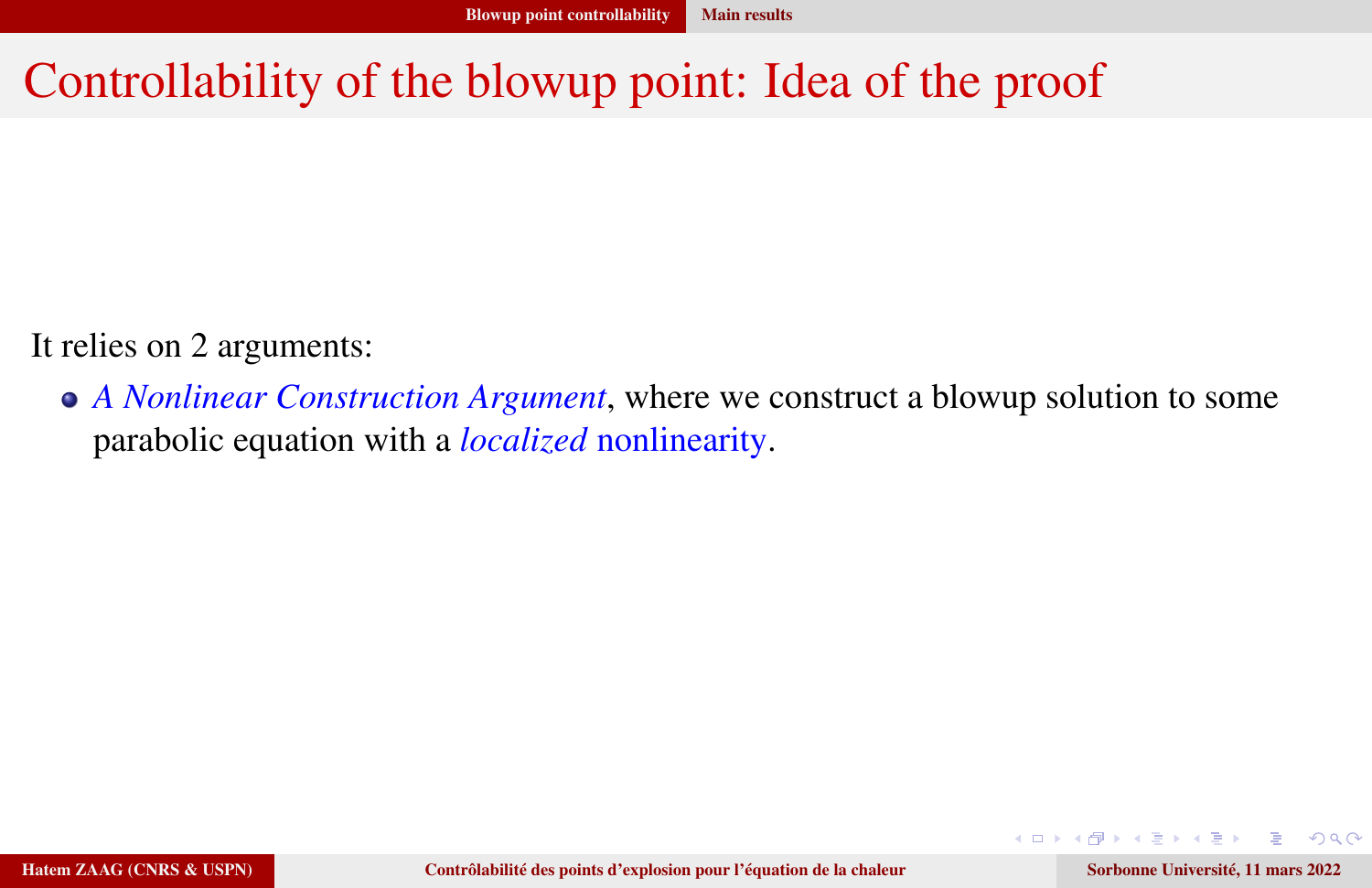# Controllability of the blowup point: Idea of the proof

It relies on 2 arguments:

- *A Nonlinear Construction Argument*, where we construct a blowup solution to some parabolic equation with a *localized* nonlinearity.
- *A Linear Control Argument*, where we connect the given initial state  $y_0$  to the initial data of the Construction Step.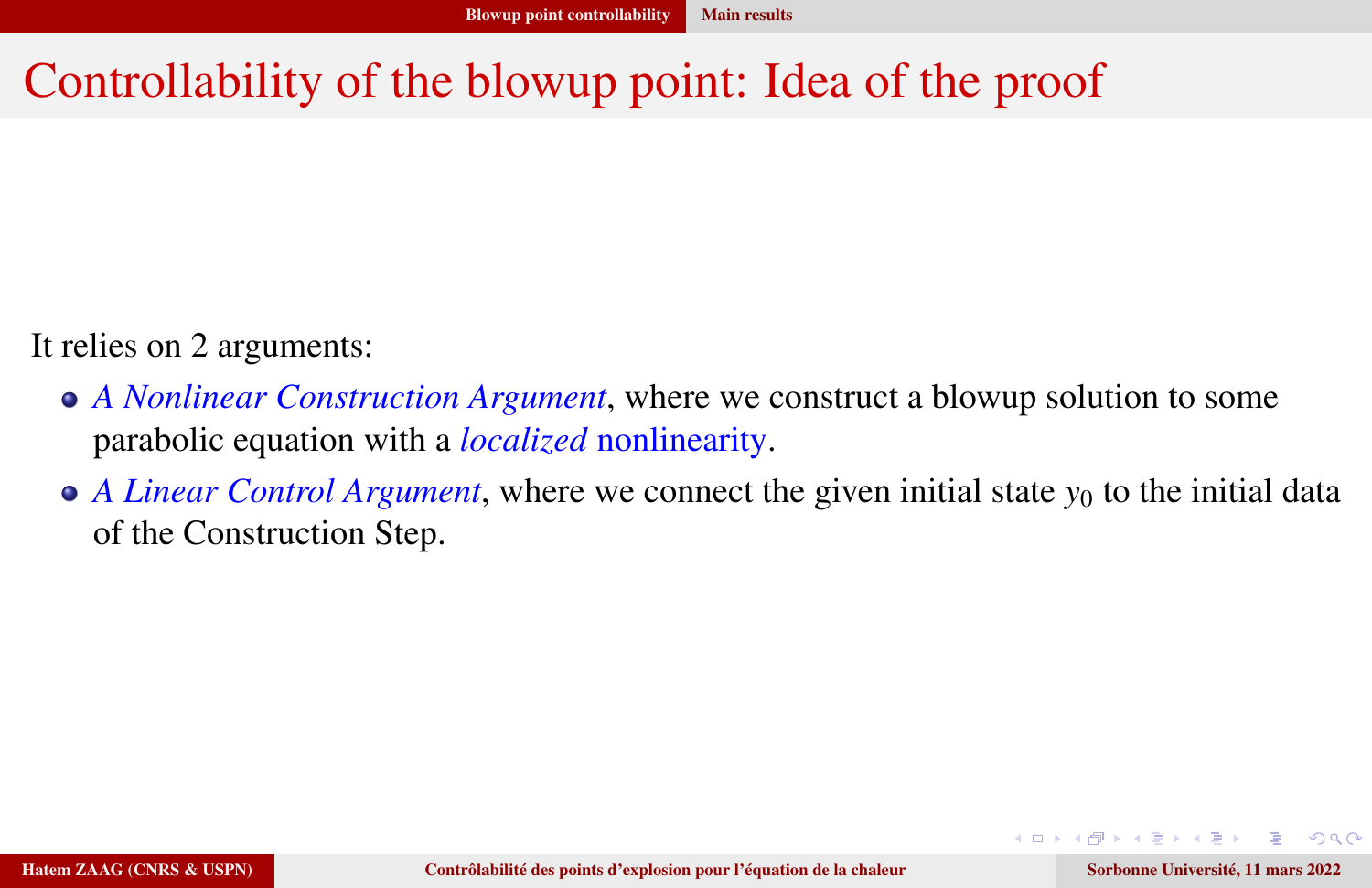# Step 1: A Nonlinear Construction Argument

In order to prove our main result Theorem 1.1 (Control Result), we first construct a blowup solution with prescribed profile for the following PDE:

<span id="page-27-0"></span>
$$
\begin{cases}\ny_t - \Delta y = \mathbb{1}_{\omega}|y|^{p-1}y, & x \in \Omega, \ t > 0, \\
y = 0, & x \in \partial\Omega, \ t > 0, \\
y(x, 0) = y_0(x), & x \in \Omega,\n\end{cases}
$$
\n(4)

where  $p > 1$  is arbitrary but fixed. This will play an important role in the proof of our main result. More precisely, we have the following theorem: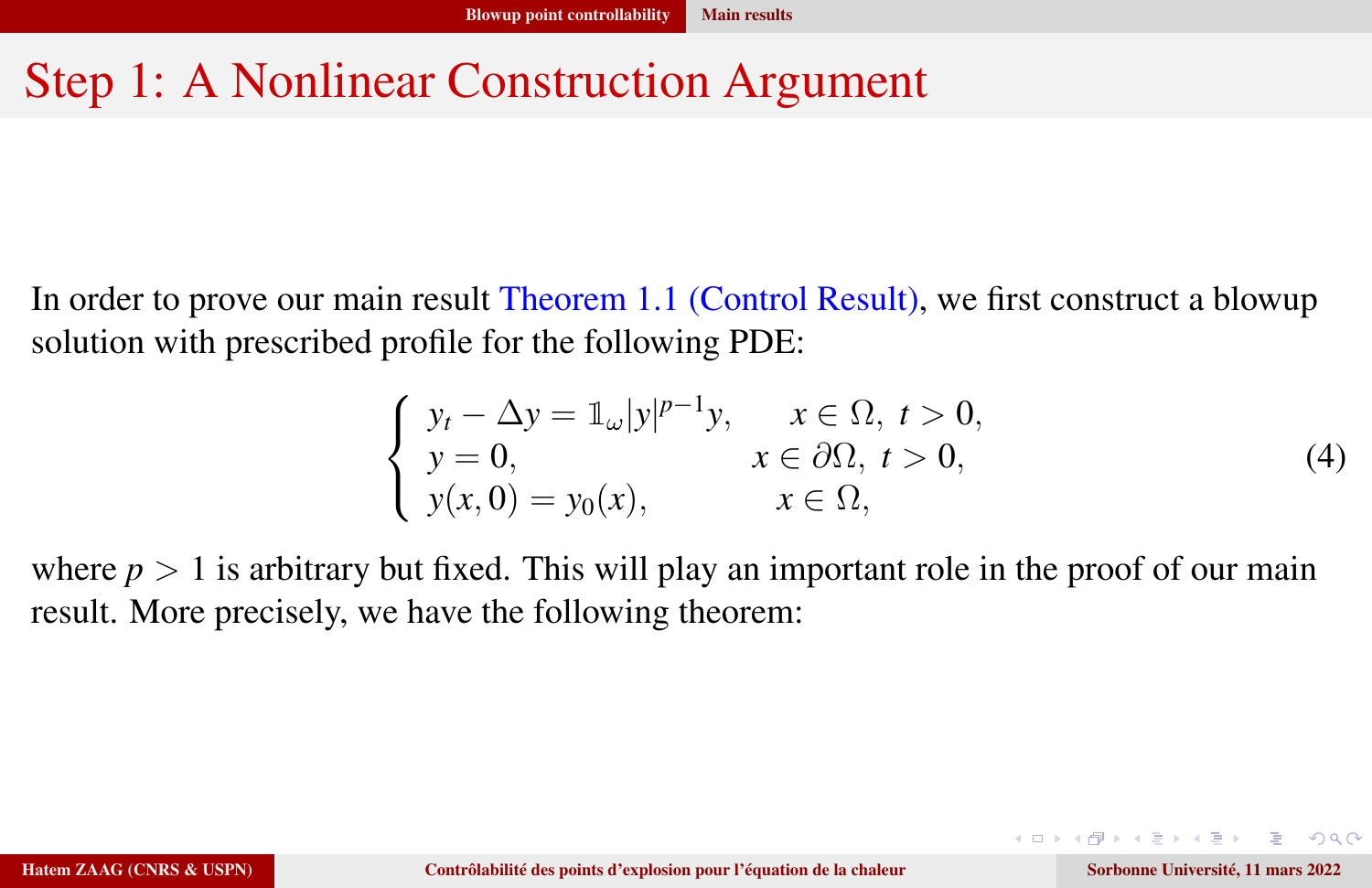#### Step 1: A blowup solution with a localized nonlinearity

Theorem 1.2 (Construction Result) For any  $a \in \omega$ , there exists  $T_0 > 0$  such that for any  $T \in (0, T_0)$ , there exists an initial data  $y_0 \in C_0^{\infty}(\omega)$  such that the corresponding solution *y* to [\(4\)](#page-27-0) exists on [0, *T*), *T* is the blowup time of *y* and *y* has unique blowup point *a*. Moreover, for all  $R > 0$ .

$$
\sup_{\{|x-a| \le R\sqrt{(T-t)|\log(T-t)|}\}} \left| (T-t)^{\frac{1}{p-1}} y(x,t) - f\left(\frac{x-a}{\sqrt{(T-t)|\log(T-t)|}}\right) \right| \to 0,
$$

as  $t \to T$ , where

$$
f(\eta) = \left(p - 1 + \frac{(p-1)^2}{4p} |\eta|^2\right)^{-\frac{1}{p-1}}, \ \forall \ \eta \in \mathbb{R}.
$$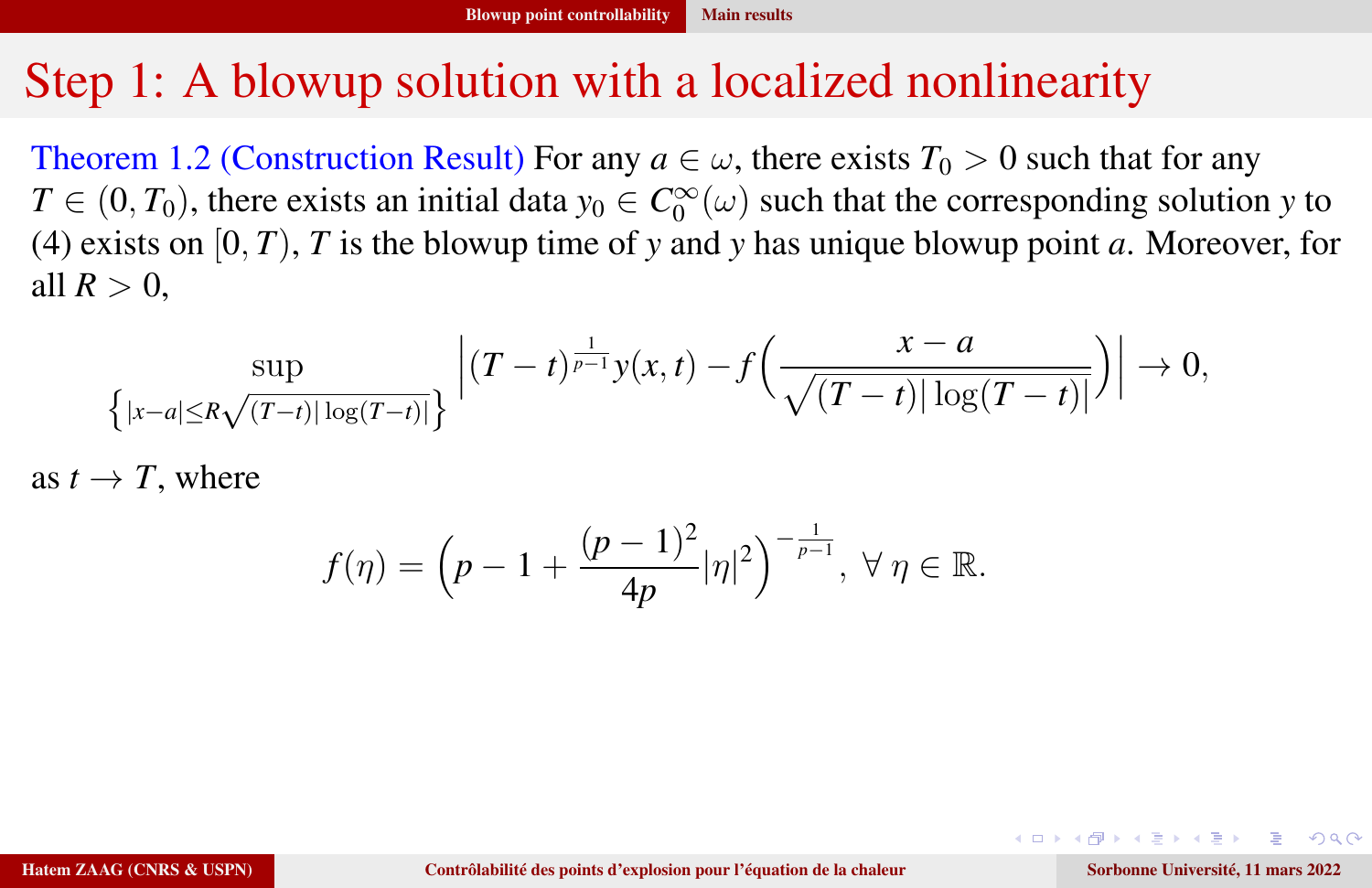### Step 1: A blowup solution with a localized nonlinearity

Theorem 1.2 (Construction Result) For any  $a \in \omega$ , there exists  $T_0 > 0$  such that for any  $T \in (0, T_0)$ , there exists an initial data  $y_0 \in C_0^{\infty}(\omega)$  such that the corresponding solution *y* to [\(4\)](#page-27-0) exists on [0, *T*), *T* is the blowup time of *y* and *y* has unique blowup point *a*. Moreover, for all  $R > 0$ .

$$
\sup_{\{|x-a| \le R\sqrt{(T-t)|\log(T-t)|}\}} \left| (T-t)^{\frac{1}{p-1}} y(x,t) - f\left(\frac{x-a}{\sqrt{(T-t)|\log(T-t)|}}\right) \right| \to 0,
$$

as  $t \to T$ , where

$$
f(\eta)=\Big(p-1+\frac{(p-1)^2}{4p}|\eta|^2\Big)^{-\frac{1}{p-1}},\ \forall\ \eta\in\mathbb{R}.
$$

Idea of the proof: Thanks to some cut-off function around  $a \in \omega$ , we recover the  $\mathbb{R}^n$  case, however, with cut-off terms:

$$
y_t - \Delta y = |y|^{p-1}y + \text{cut-off terms, with } (x, t) \in \mathbb{R}^n \times [0, T)
$$

 $\rightarrow 4 \equiv 12 \equiv 12.0 \times 10^{-4}$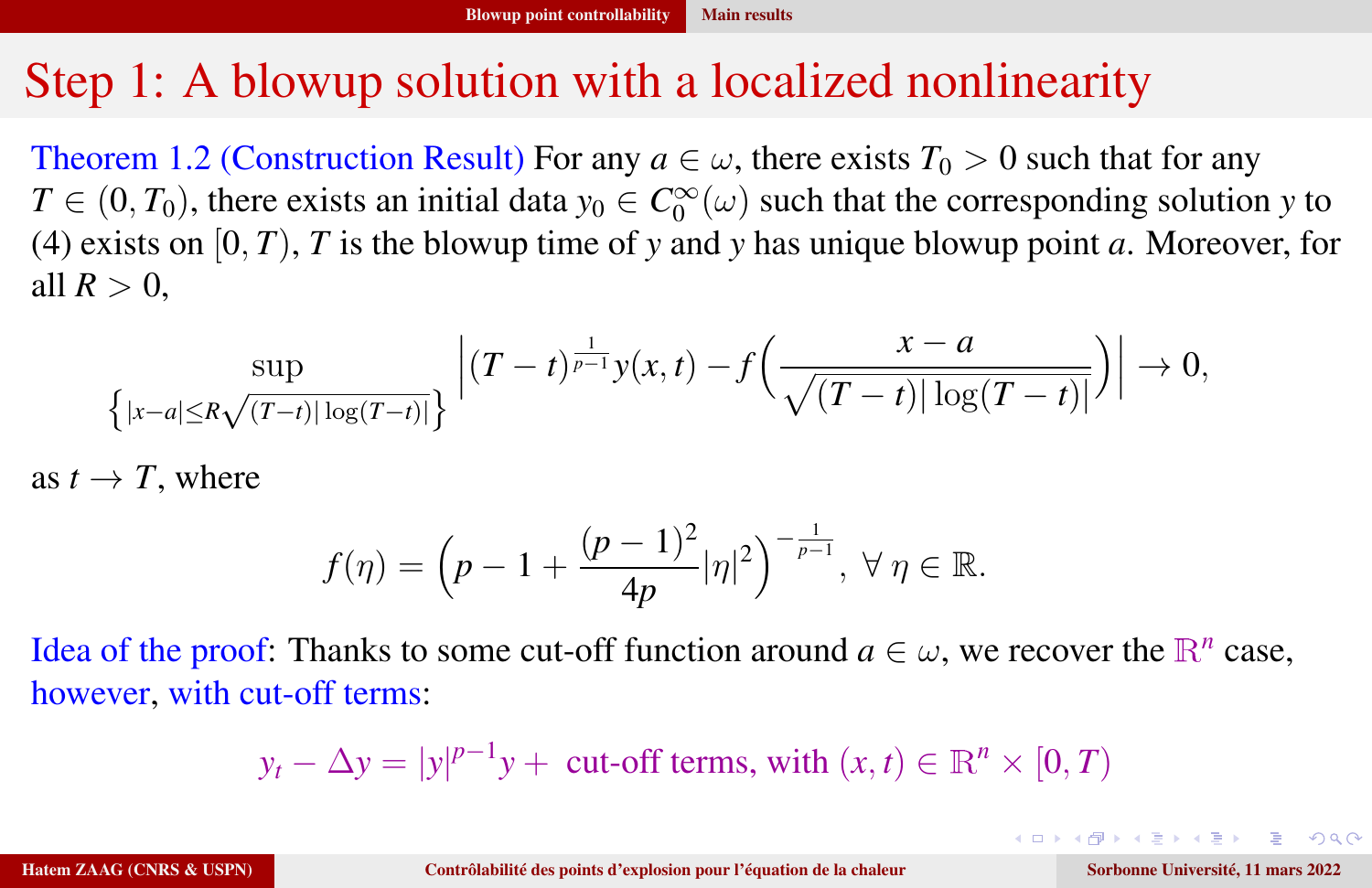# Step 1: Applying the Construction Result to derive our main result

#### Step 1: Using the Construction Result (*A Nonlinear Argument*)

First, for any  $T > 0$  and any  $a \in \omega$ , we will make use of Theorem 1.2 to find a special initial data supported in  $\omega$  such that the corresponding solution blows up in time  $T_1$  with  $0 < T_1 < T/2$  at one blowup point *a*, with the prescribed blowup profile.

 $\equiv$   $\Omega$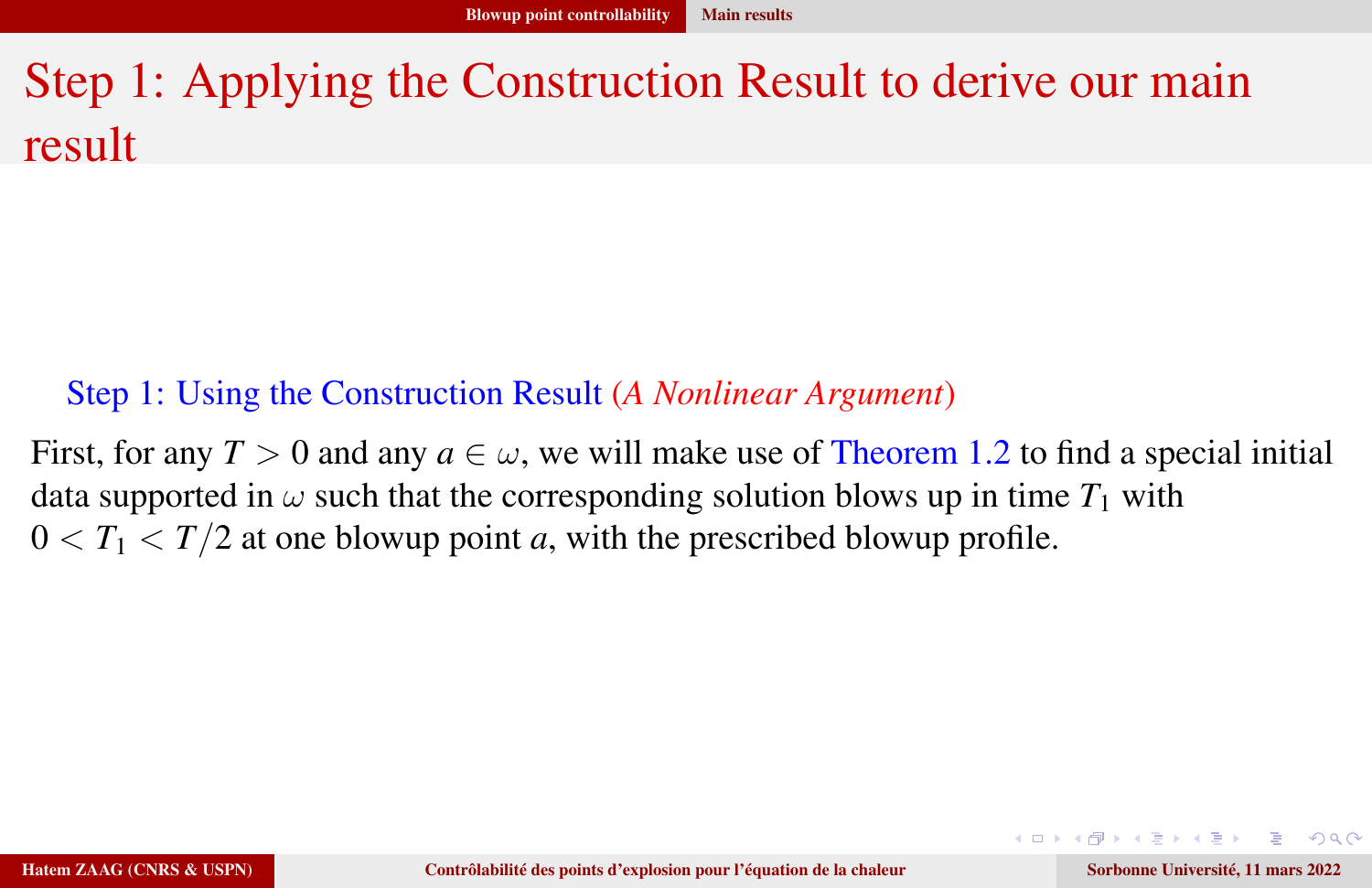## Step 2: A linear feedback null controllability result

Step 2: A Linear Feedback Null Controllability Result (*A Linear Argument*): Just as we did in Lin [9], we will prove that for each initial data, using the feedback null controllability results for linear heat equations obtained in [8], there exists a feedback control such that the corresponding solution can reach the above-mentioned special initial data constructed in the first step at  $T - T_1$ .

 $\equiv$   $\Omega$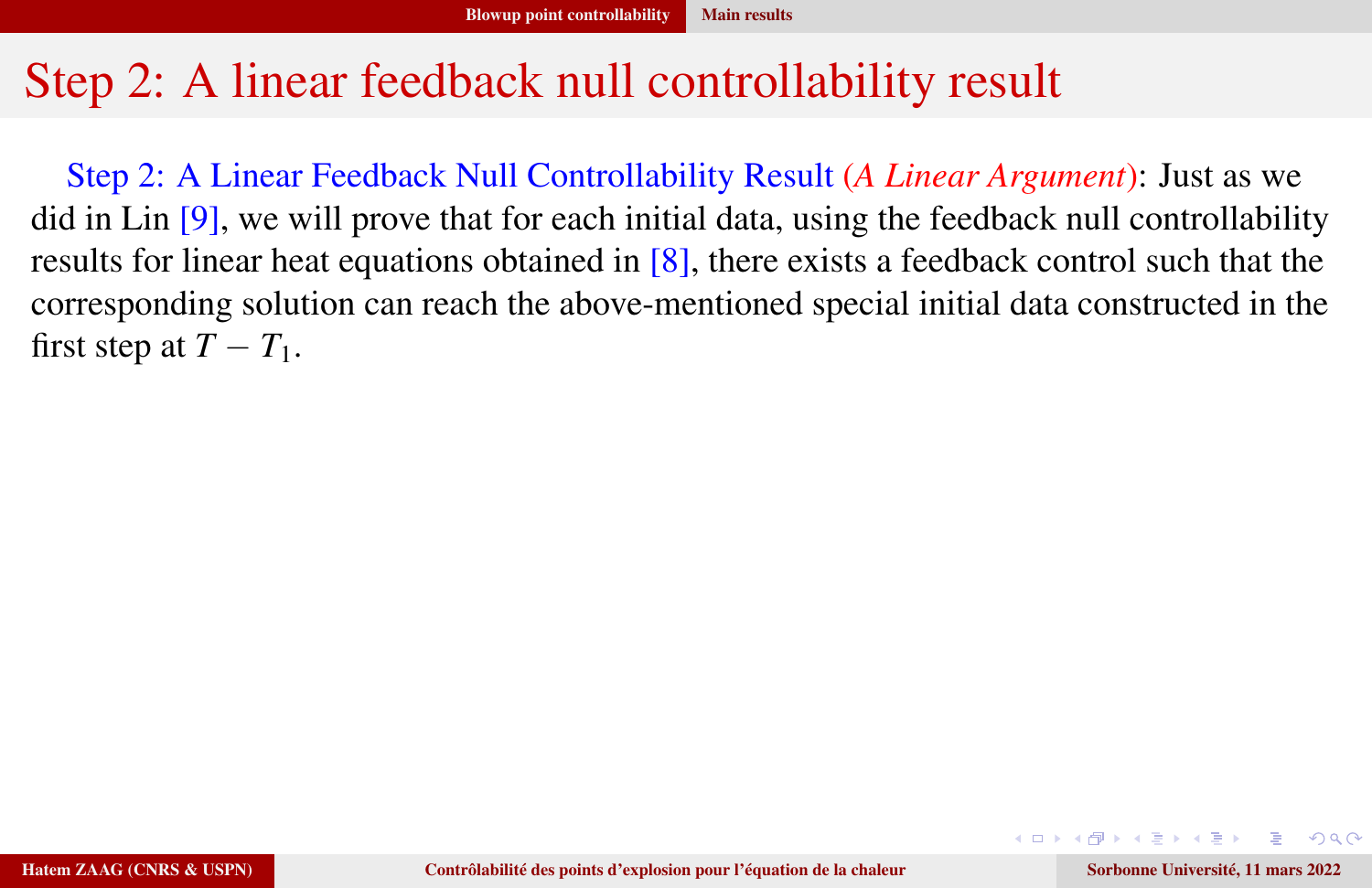## Step 2: A linear feedback null controllability result

Step 2: A Linear Feedback Null Controllability Result (*A Linear Argument*): Just as we did in Lin [9], we will prove that for each initial data, using the feedback null controllability results for linear heat equations obtained in [8], there exists a feedback control such that the corresponding solution can reach the above-mentioned special initial data constructed in the first step at  $T - T_1$ .

Rk. According to [8], the null controllability was first conjectured by Fursikov in 1992. It was proved later by has been proved first by Lebeau and Robbiano in 1995, then by Fursikov and Imanuvilov in 1996. In [8], we have a solution of some "optimal control" problem.

**EXTERN EL PORCH**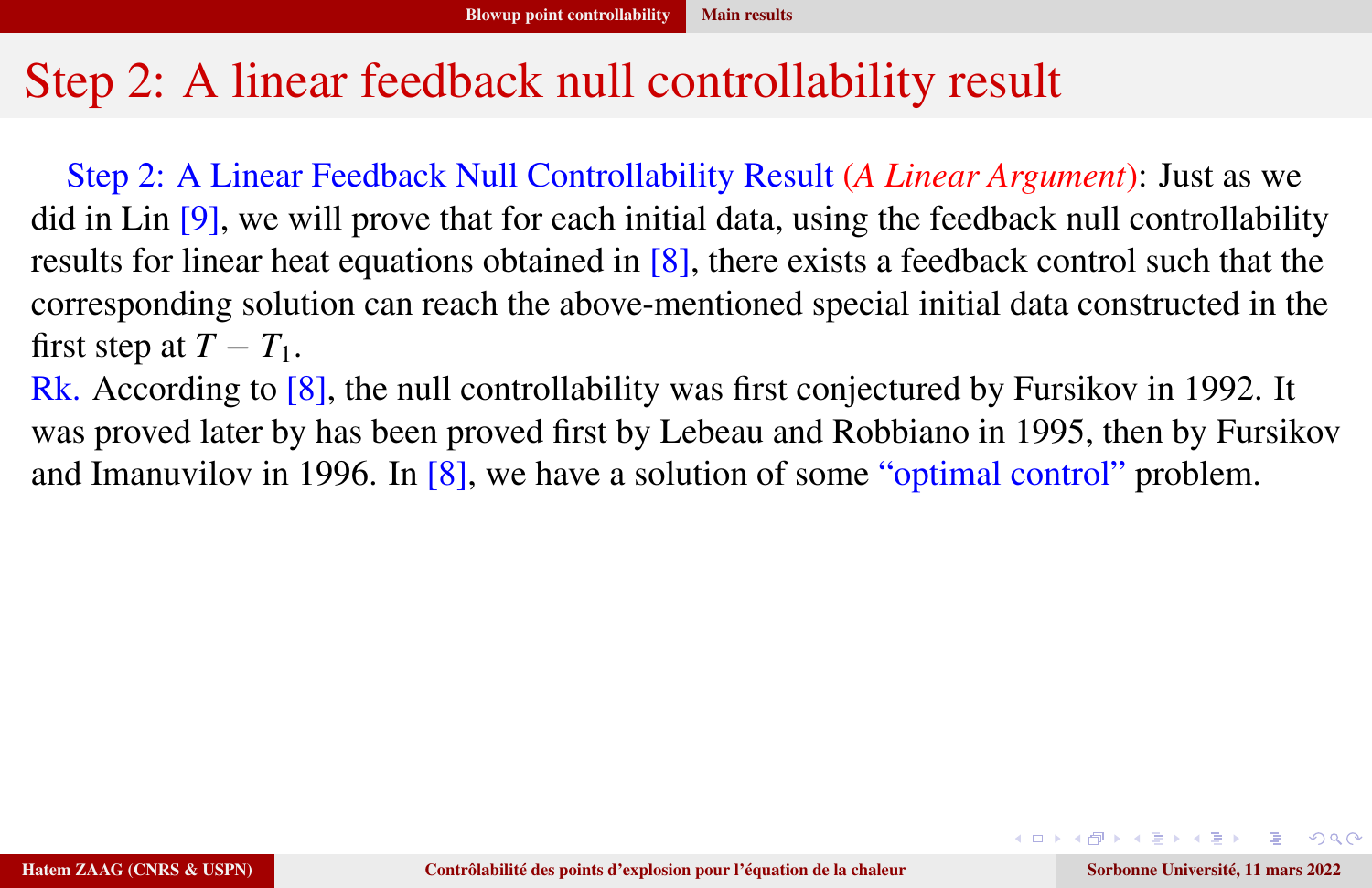## Step 2: A linear feedback null controllability result

Step 2: A Linear Feedback Null Controllability Result (*A Linear Argument*): Just as we did in Lin [9], we will prove that for each initial data, using the feedback null controllability results for linear heat equations obtained in [8], there exists a feedback control such that the corresponding solution can reach the above-mentioned special initial data constructed in the first step at  $T - T_1$ .

Rk. According to [8], the null controllability was first conjectured by Fursikov in 1992. It was proved later by has been proved first by Lebeau and Robbiano in 1995, then by Fursikov and Imanuvilov in 1996. In [8], we have a solution of some "optimal control" problem.

Conclusion: Combining these two steps, we can get our desired global blowup controllability for blowup points with feedback controls.

[8] M. Sîrbu, A Riccati equation approach to the null controllability of linear systems, Communications in Applied Analysis 6(2) (2002), 163-177. [9] P. Lin, Global blowup controllability of heat equation with feedback control, Communications in Contemporary Mathematics 20(5) (2018), 1750062-1-11.

KID KAP KIB KIB KIB KORA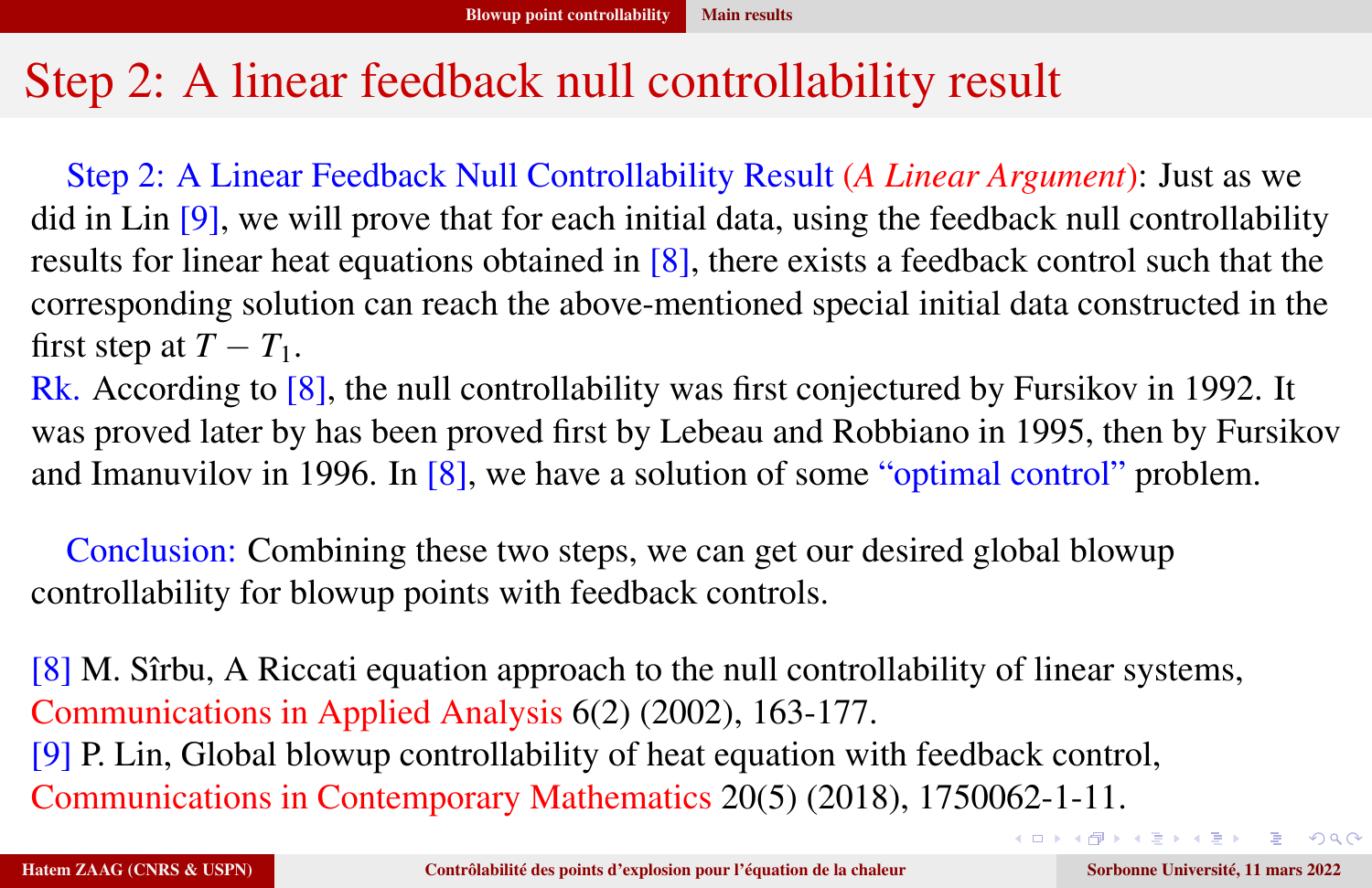## <span id="page-34-0"></span>A noncontrollability result

We also have the following noncontrollability result:

Theorem 1.3 Suppose that  $y_0 \in H_0^1(\Omega) \cap L^\infty(\Omega)$ . If *y* is a corresponding solution to system [\(1\)](#page-6-1) for some (open-loop or feedback) control and belongs to  $C([0, t_{max}); L^{\infty}(\Omega))$ , then any  $a \in \Omega \setminus \overline{\omega}$  could not be the unique blowup point of *y*. Here, [0,  $t_{max}$ ] denotes the maximal interval of existence of *y*.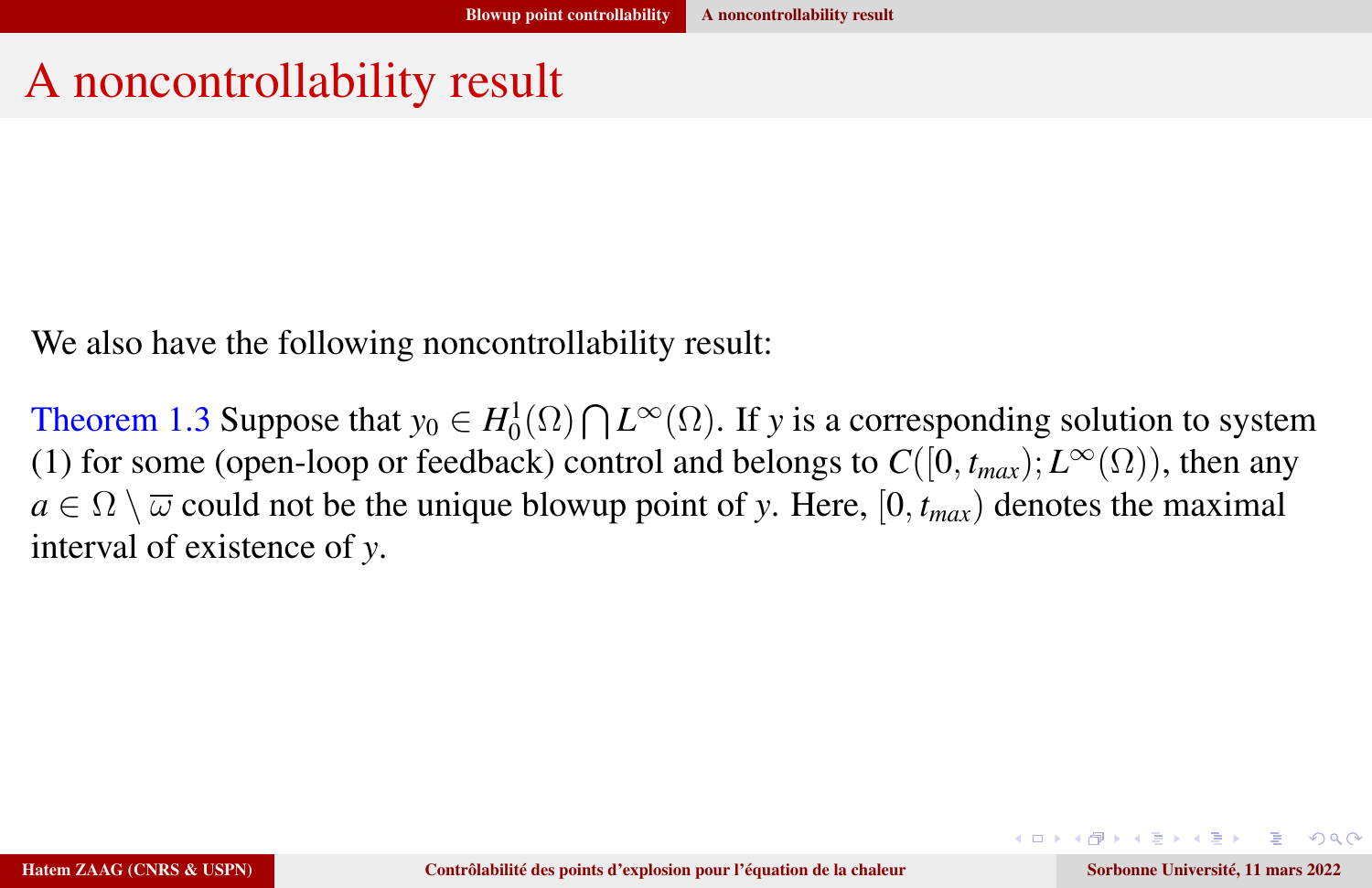## Idea of Proof of The noncontrollability result

We prove Theorem 1.3 by contradiction. Suppose that  $a \in \Omega \setminus \overline{\omega}$  is the unique blowup point of *y*. Then, since the control is localized in  $\omega$ , one can find a ball neighborhood of *a* in  $\Omega \setminus \overline{\omega}$ such that the control has no action in it. Hence, for any open-loop or feedback control, the corresponding solution to [\(1\)](#page-6-1) is bounded in this ball. This contradicts the assumption that *a* is a blowup point.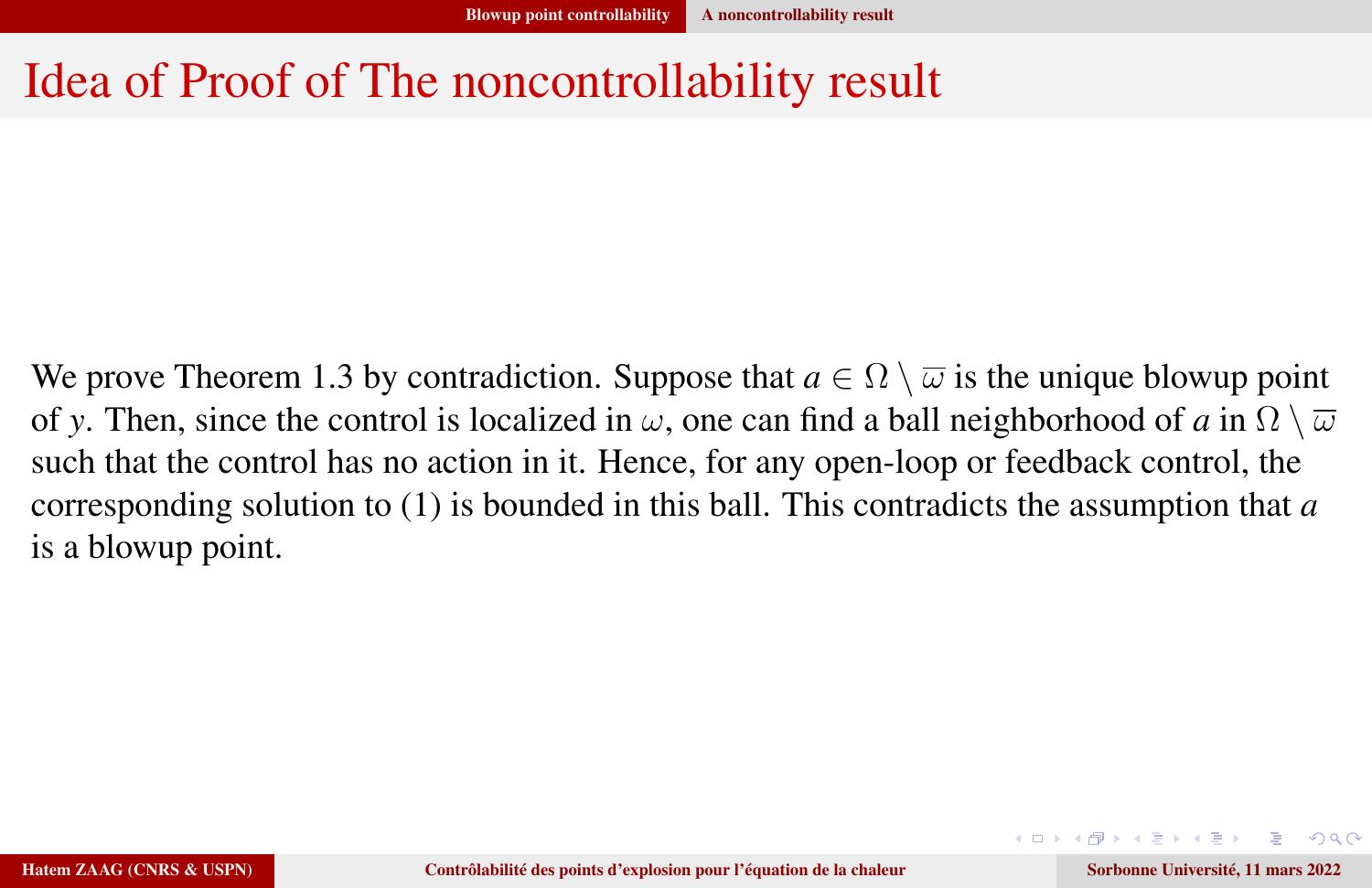#### <span id="page-36-0"></span>**Contents**

#### **[Introduction](#page-1-0)**

#### [The control question](#page-5-0)

#### [Blowup point controllability](#page-21-0)



- **•** [The statement](#page-37-0)
- [Idea of the proof](#page-39-0)

 $\mathbf{A} \cdot \mathbf{B} \rightarrow \mathbf{A} \cdot \mathbf{B} \rightarrow \mathbf{A} \cdot \mathbf{B}$ 

4 0 8

 $QQ$ 

∍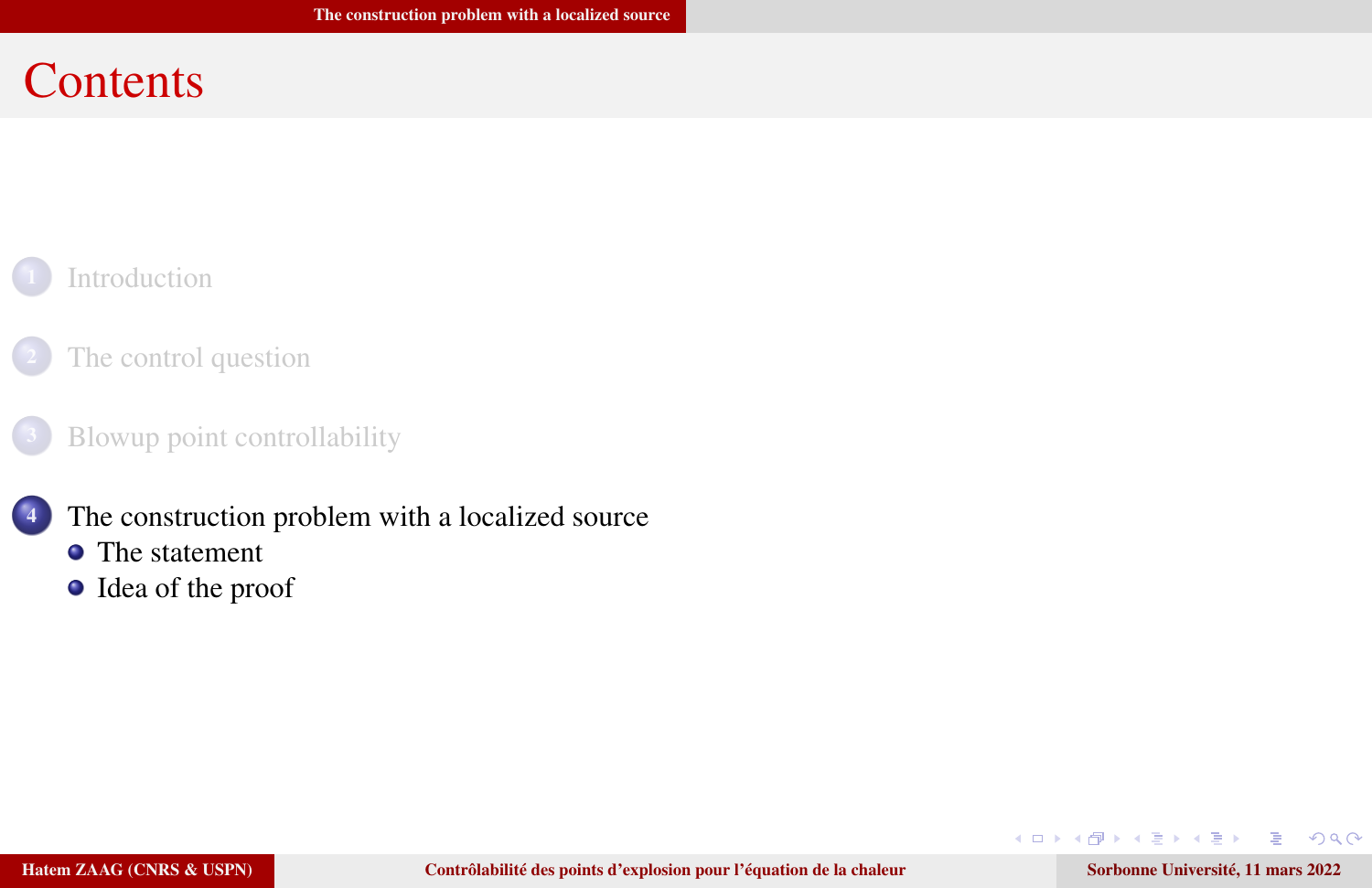#### <span id="page-37-0"></span>The result

Let us recall the PDE:

$$
\begin{cases}\ny_t - \Delta y = \mathbb{1}_{\omega}|y|^{p-1}y, & x \in \Omega, \ t > 0, \\
y = 0, & x \in \partial\Omega, \ t > 0, \\
y(x, 0) = y_0(x), & x \in \Omega,\n\end{cases}
$$

where  $p > 1$ ,  $\omega \subset \Omega$ .

Hatem ZAAG (CNRS & USPN) [Contrôlabilité des points d'explosion pour l'équation de la chaleur](#page-0-0) Sorbonne Université, 11 mars 2022

 $2990$ 

店

メロトメ 御 トメ ヨ トメ ヨト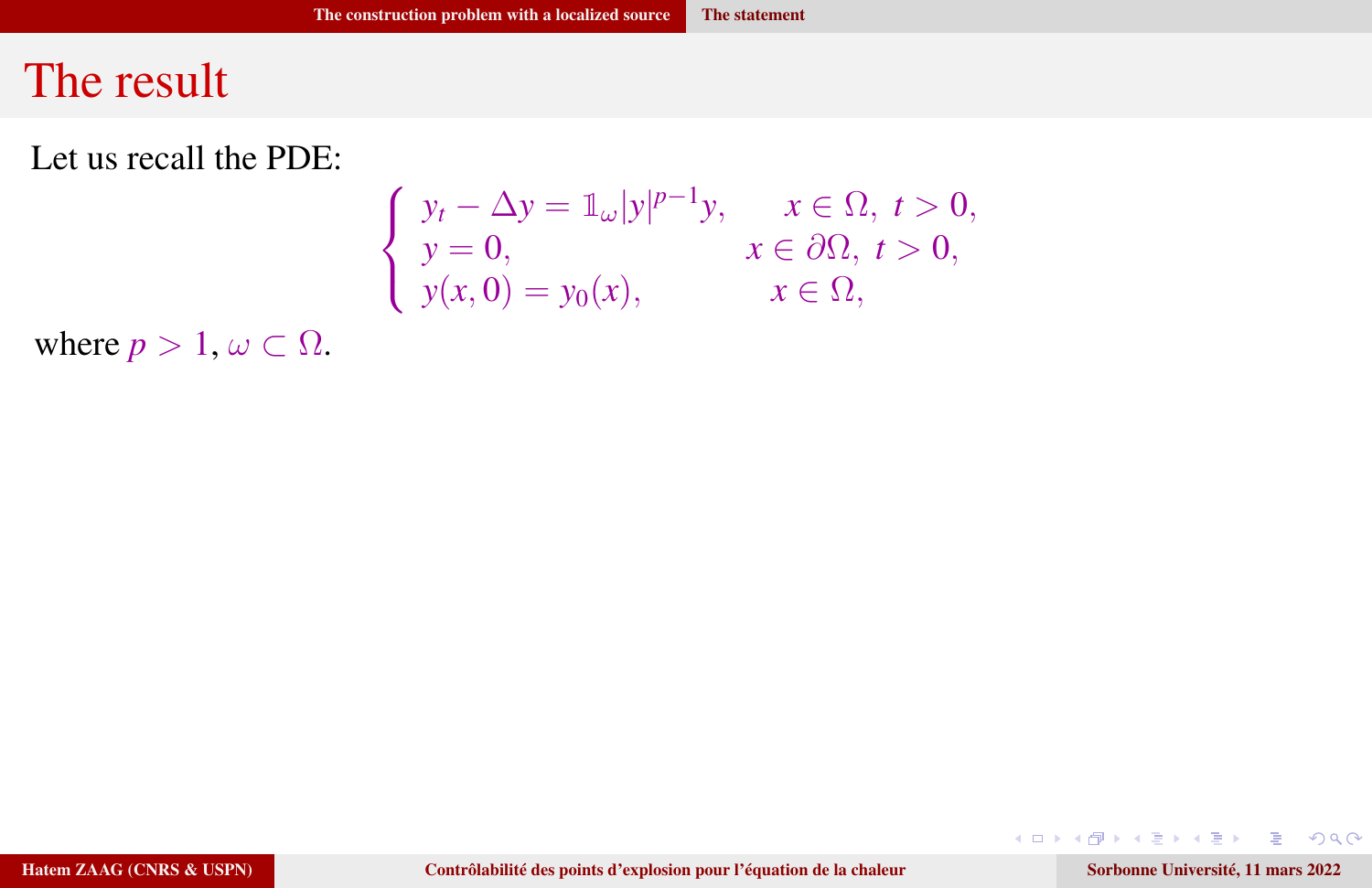#### The result

Let us recall the PDE:

$$
\begin{cases}\ny_t - \Delta y = \mathbb{1}_{\omega}|y|^{p-1}y, & x \in \Omega, \ t > 0, \\
y = 0, & x \in \partial\Omega, \ t > 0, \\
y(x, 0) = y_0(x), & x \in \Omega,\n\end{cases}
$$

where  $p > 1$ ,  $\omega \subset \Omega$ .

Let us recall the result:

Theorem 1.2 (Construction Result) For any  $a \in \omega$ , there exists  $T_0 > 0$  such that for any  $T \in (0, T_0)$ , there exists an initial data  $y_0 \in C_0^{\infty}(\omega)$  such that the corresponding solution *y* to [\(4\)](#page-27-0) exists on [0, *T*), *T* is the blowup time of *y* and *y* has unique blowup point *a*. Moreover, for all  $R > 0$ ,

$$
\sup_{\{|x-a| \le R\sqrt{(T-t)|\log(T-t)|}\}} \left| (T-t)^{\frac{1}{p-1}} y(x,t) - f\left(\frac{x-a}{\sqrt{(T-t)|\log(T-t)|}}\right) \right| \to 0,
$$

as  $t \to T$ , where

$$
f(\eta) = \left(p - 1 + \frac{(p-1)^2}{4p} |\eta|^2\right)^{-\frac{1}{p-1}}, \ \forall \ \eta \in \mathbb{R}.
$$

Hatem ZAAG (CNRS & USPN) [Contrôlabilité des points d'explosion pour l'équation de la chaleur](#page-0-0) Sorbonne Université, 11 mars 2022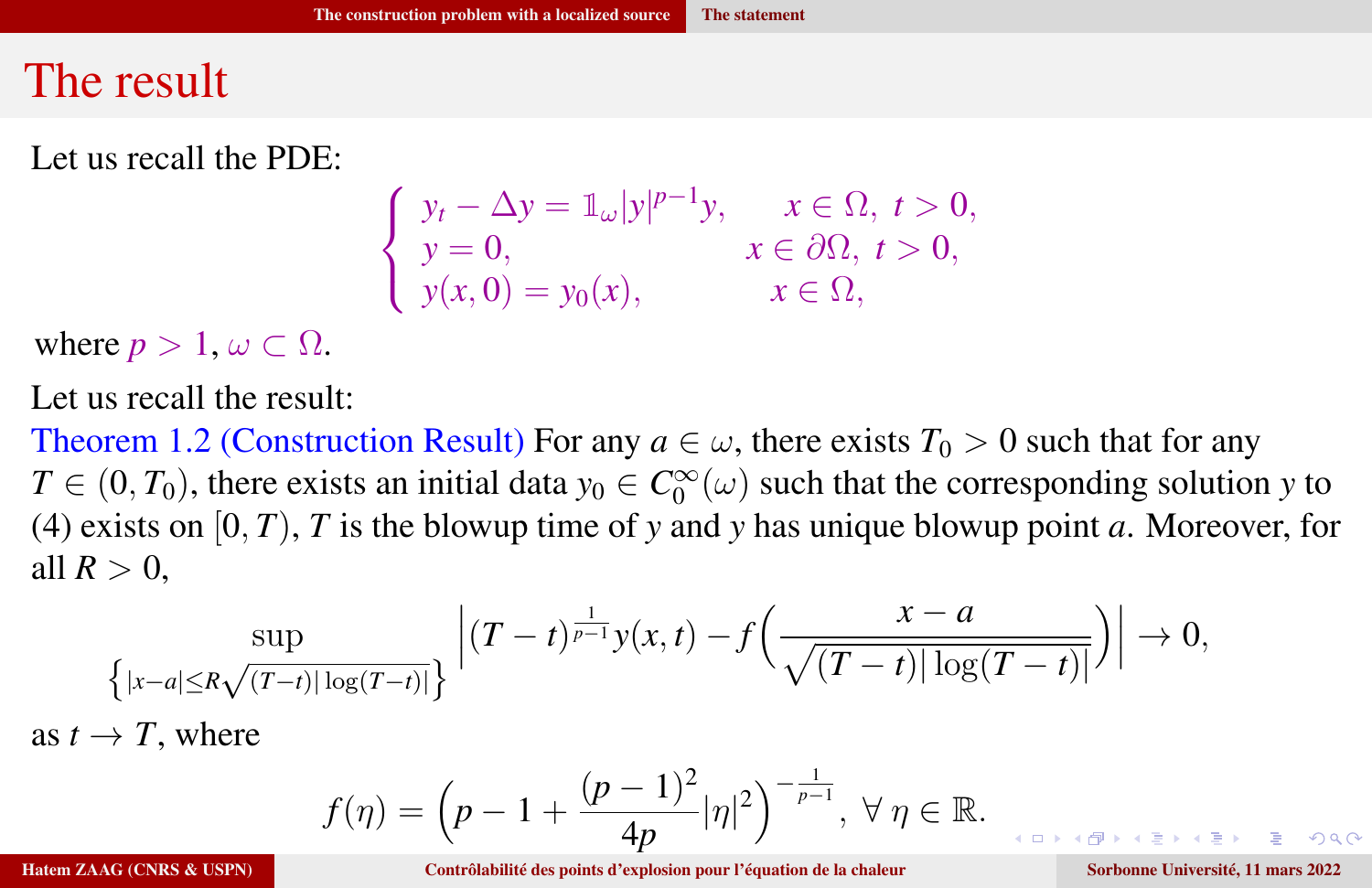#### <span id="page-39-0"></span>Reduction to the whole space case

Consider any  $a \in \omega$ . Consider then  $T > 0$  to be fixed small enough and  $y \in C(\Omega \times [0, T))$  to be constructed such that *y* blows up at time  $T > 0$  only at the point *a*.

 $QQ$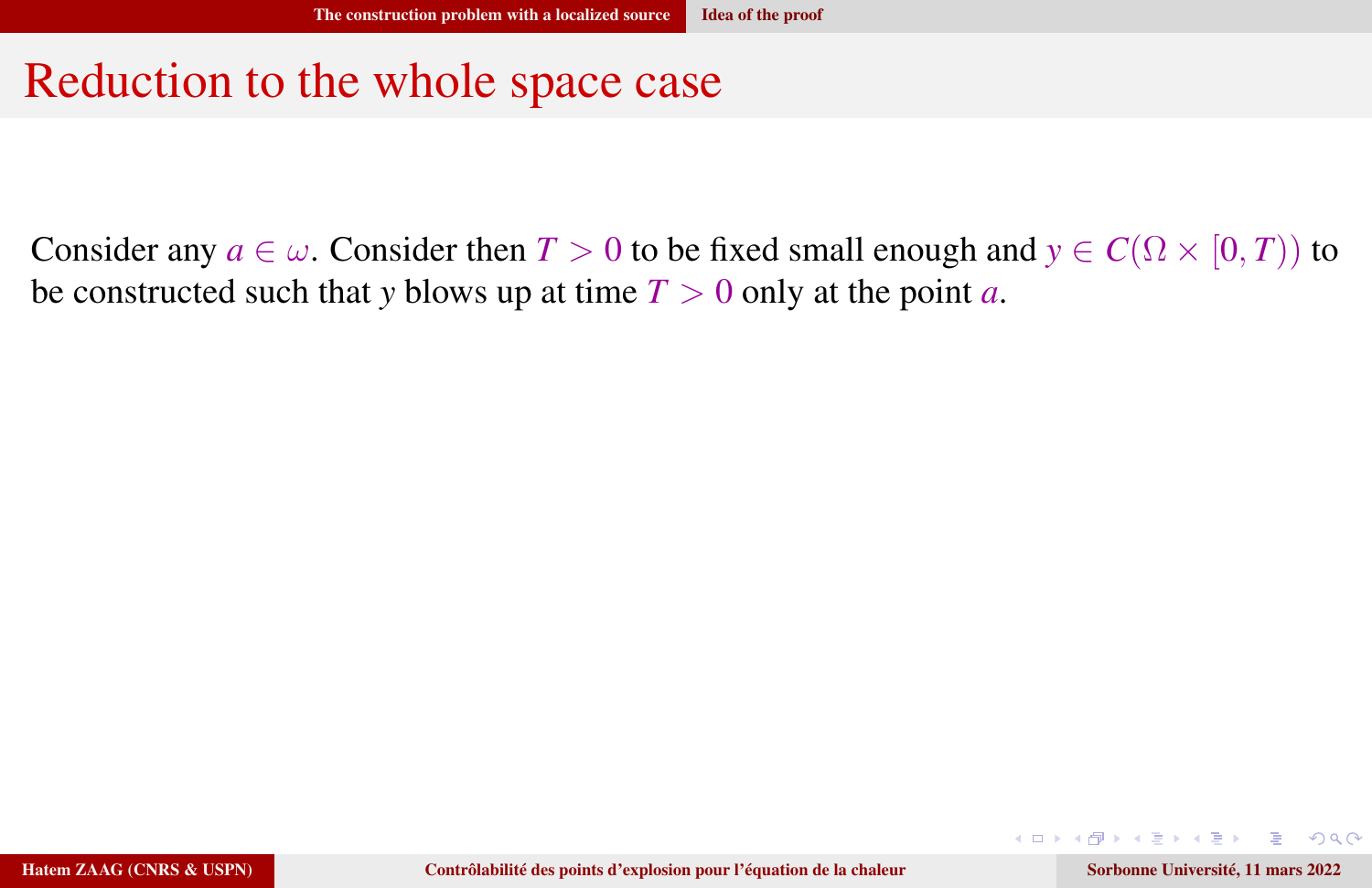#### Reduction to the whole space case

Consider any  $a \in \omega$ . Consider then  $T > 0$  to be fixed small enough and  $y \in C(\Omega \times [0, T))$  to be constructed such that *y* blows up at time  $T > 0$  only at the point *a*.

Consider  $\chi_0 \in C_0^{\infty}(\mathbb{R}_+)$  such that

 $\chi_0(\xi) = 1$  if  $0 \le \xi \le 1$ ,  $\chi_0(\xi) = 0$  if  $\xi > 1$ .

Introduce

$$
y_{int} = y(x, t)\chi_1(x), \quad y_{ext} = y(x, t)(1 - \chi_2(x)), \text{ where } \chi_i(x) = \chi_0\left(\frac{x - a}{\epsilon_i}\right),
$$

 $\epsilon_2 \leq \frac{1}{2}$  $\frac{1}{2}\epsilon_1, \epsilon_1 \leq \frac{1}{2}$  $\frac{1}{2}d(a, \partial \omega)$  (note the overlapping).

 $\eta$ a

**NATION** TO A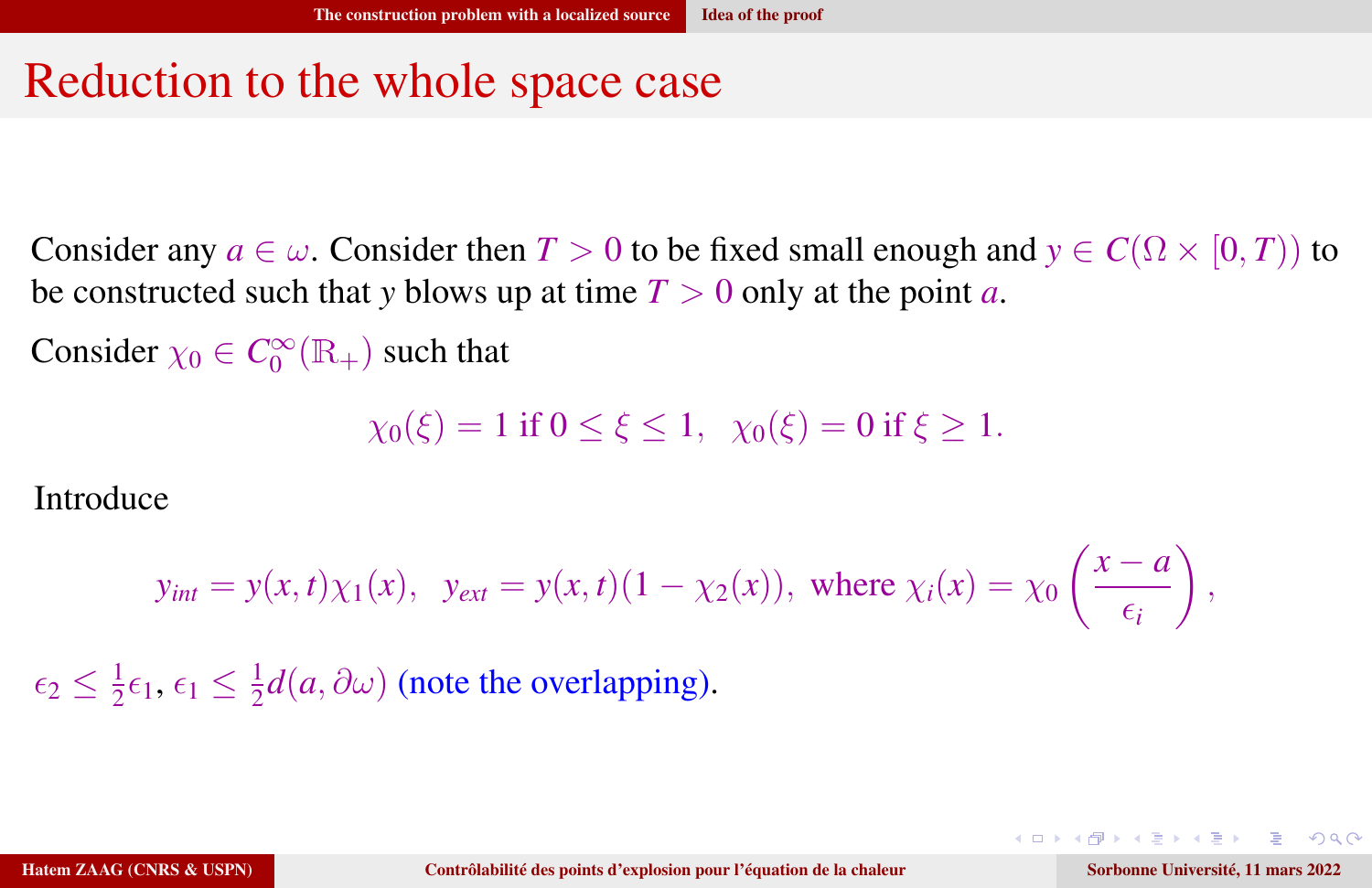## Equations on *yint* and *yext*

Note that:

• *y*<sub>*int</sub>* is supported in *B*( $a$ ,  $\epsilon_1$ ) ⊂  $\omega$  and *y*<sub>*ext*</sub> is supported in  $\mathbb{R}^n \setminus B(a, \epsilon_2)$ .</sub>

Hatem ZAAG (CNRS & USPN) [Contrôlabilité des points d'explosion pour l'équation de la chaleur](#page-0-0) Sorbonne Université, 11 mars 2022

 $\mathbf{v}$  and  $\mathbf{v}$ 

 $\Omega$ 

4 0 8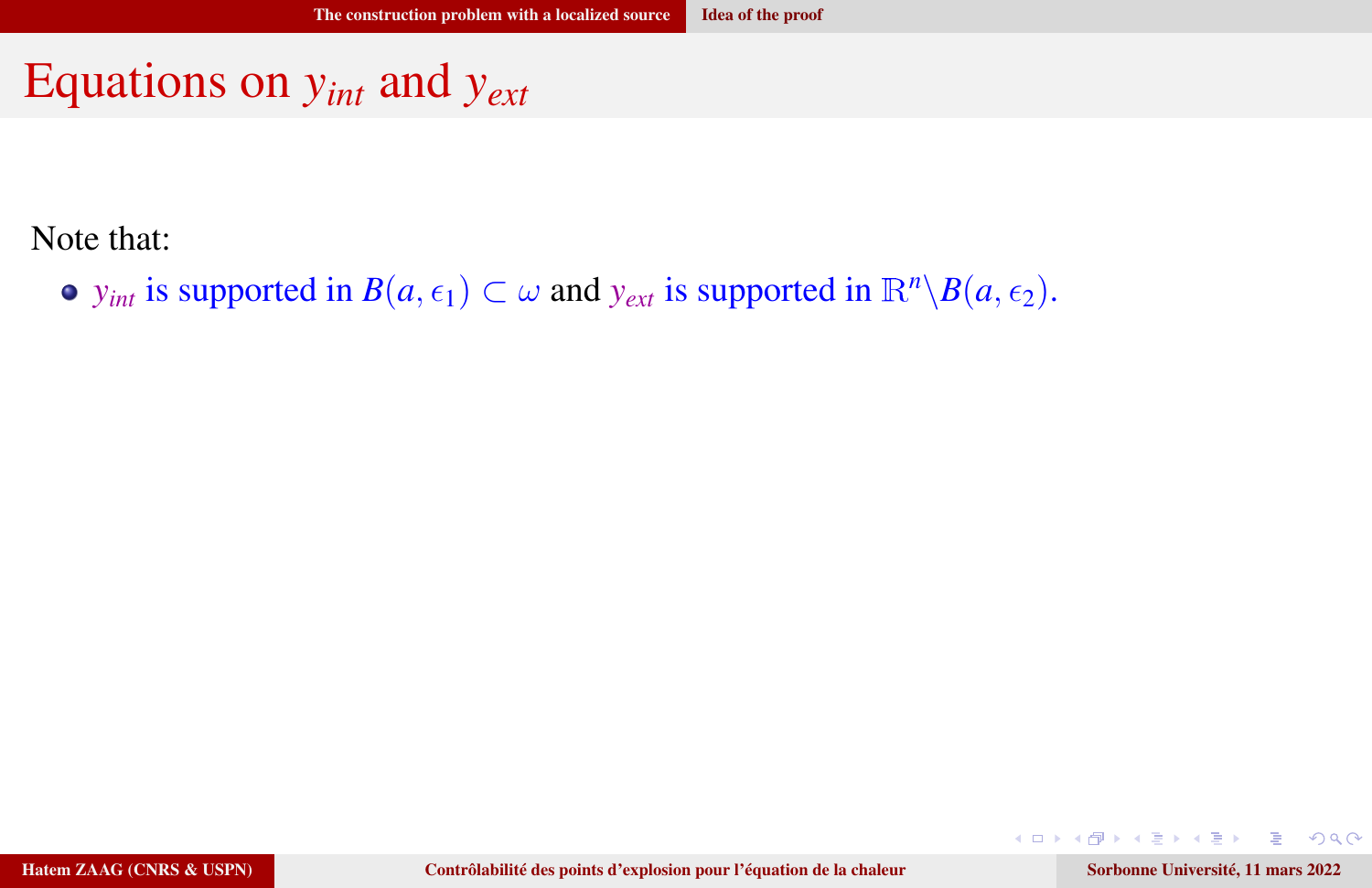## Equations on *yint* and *yext*

Note that:

- *y*<sub>*int</sub>* is supported in *B*(*a*,  $\epsilon_1$ ) ⊂ ω and *y*<sub>*ext*</sub> is supported in  $\mathbb{R}^n \setminus B(a, \epsilon_2)$ .</sub>
- $\bullet$  For all  $(x, t) \in \mathbb{R}^n \times [0, T)$ ,

$$
\begin{aligned}\n\partial_t y_{int} &= \Delta y_{int} + |y_{int}|^{p-1} y_{int} + F_{int}, \\
\partial_t y_{ext} &= \Delta y_{ext} + F_{ext},\n\end{aligned}
$$

where

$$
F_{int} = 2\text{div}(y\nabla \chi_1) - y\Delta \chi_1 + y_{int}(\mathbb{1}_{\omega}|y|^{p-1} - |z|^{p-1}),
$$
  
\n
$$
F_{ext} = -2\text{div}(y\nabla \chi_2) + y\Delta \chi_2 + y_{ext}\mathbb{1}_{\omega}|y|^{p-1}.
$$

 $\mathbf{v}$  and  $\mathbf{v}$ 

 $\Omega$ 

4 0 8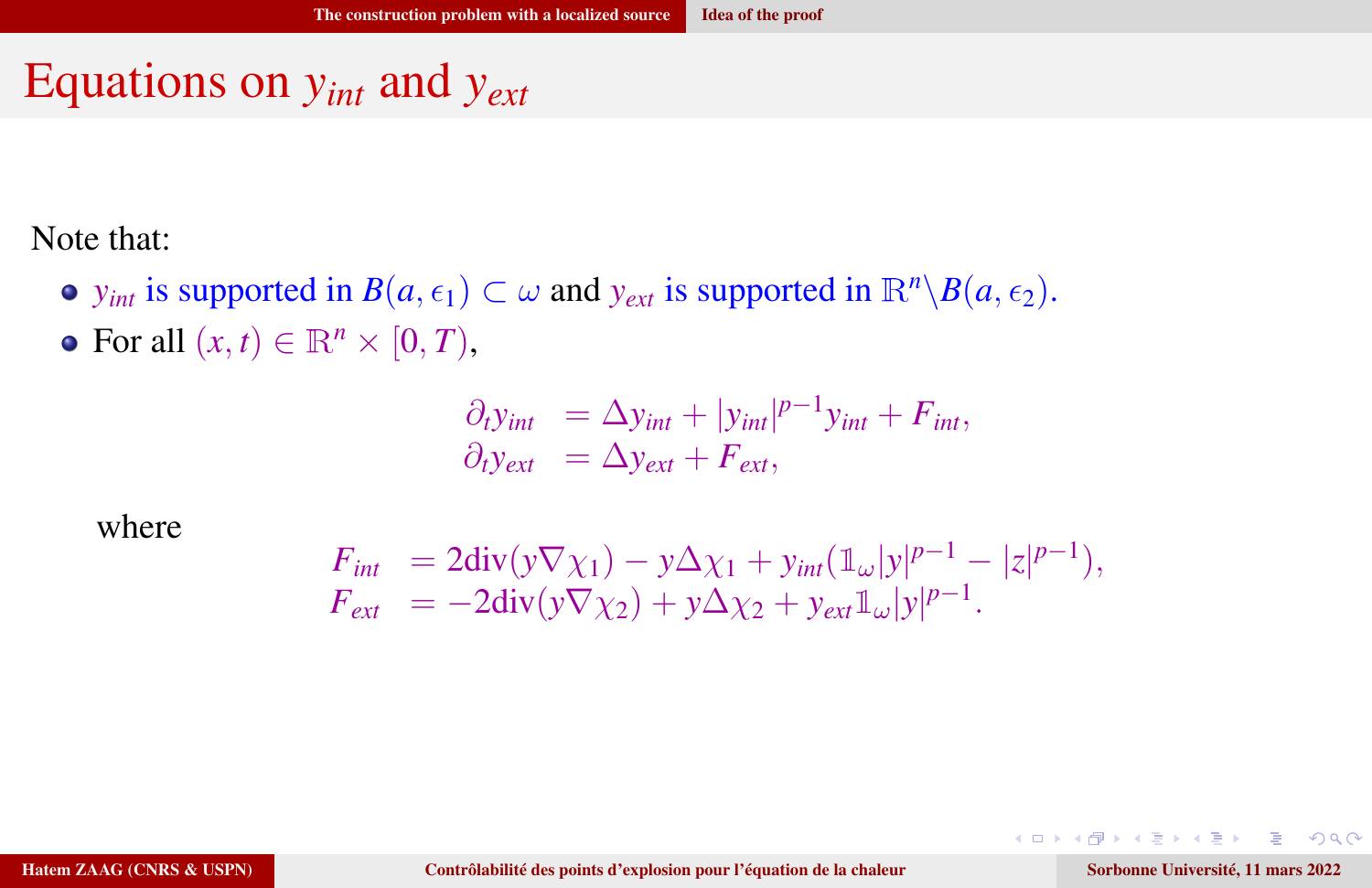# Equations on *yint* and *yext*

Note that:

- $y_{int}$  is supported in  $B(a, \epsilon_1) \subset \omega$  and  $y_{ext}$  is supported in  $\mathbb{R}^n \setminus B(a, \epsilon_2)$ .
- $\bullet$  For all  $(x, t) \in \mathbb{R}^n \times [0, T)$ ,

$$
\begin{aligned}\n\partial_t y_{int} &= \Delta y_{int} + |y_{int}|^{p-1} y_{int} + F_{int}, \\
\partial_t y_{ext} &= \Delta y_{ext} + F_{ext},\n\end{aligned}
$$

where

$$
F_{int} = 2\text{div}(y\nabla \chi_1) - y\Delta \chi_1 + y_{int}(\mathbb{1}_{\omega}|y|^{p-1} - |z|^{p-1}),
$$
  
\n
$$
F_{ext} = -2\text{div}(y\nabla \chi_2) + y\Delta \chi_2 + y_{ext}\mathbb{1}_{\omega}|y|^{p-1}.
$$

•  $F_{int}$  and  $F_{ext}$  are supported outside  $B(a, \epsilon_2)$ .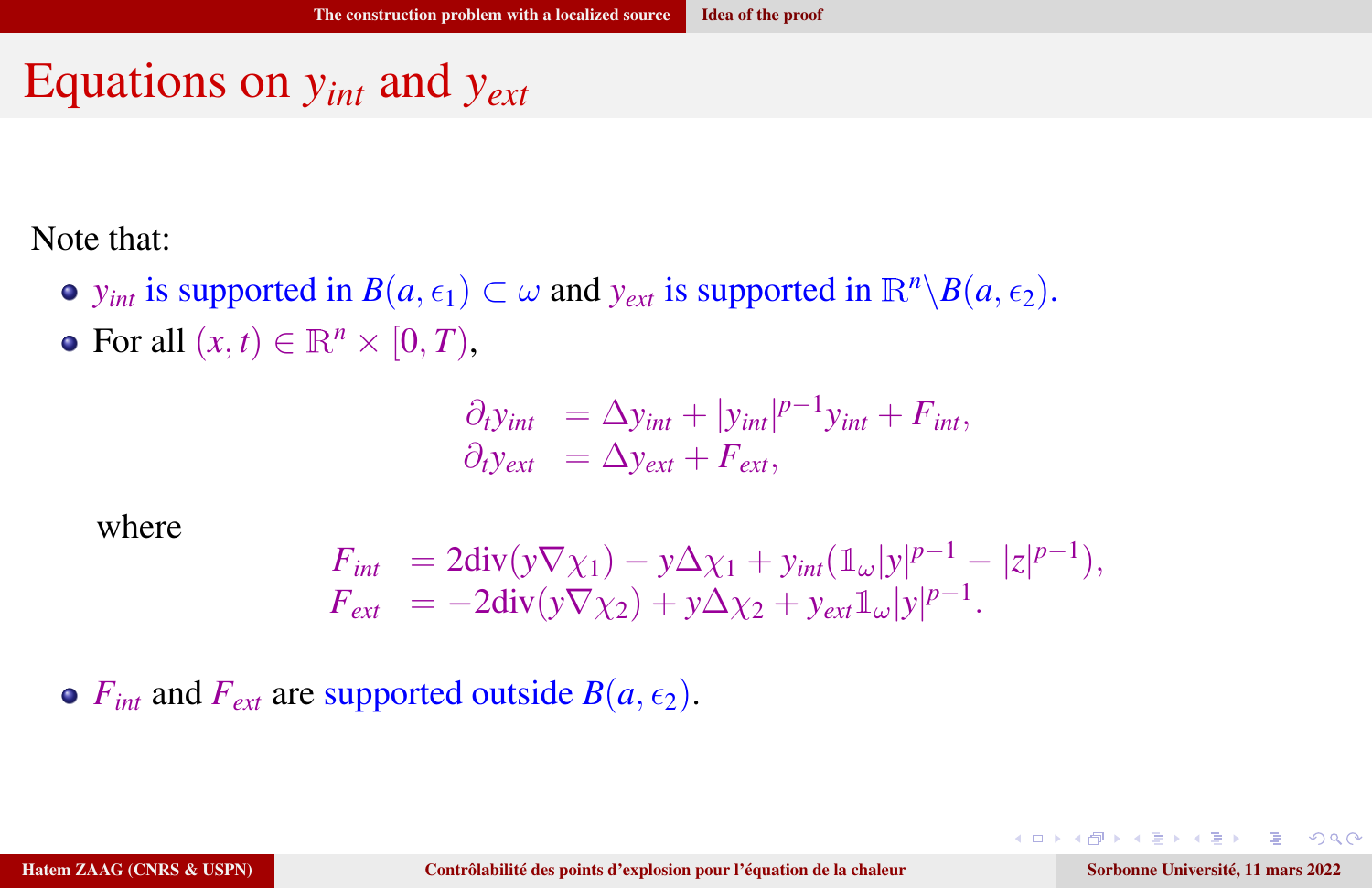#### Control of *yint* and *yext*:

*y*<sub>int</sub> will be close to the blowup solution of  $z_t = \Delta z + |z|^{p-1}z + C$ , with

$$
(T-t)^{\frac{1}{p-1}}z(x,t) \sim f\left(\frac{x-a}{\sqrt{(T-t)|\log(T-t)|}}\right);
$$

 $\Omega$ 

∍

▶ 4回 ▶ 4回

 $\leftarrow$   $\Box$   $\rightarrow$   $\leftarrow$   $\Box$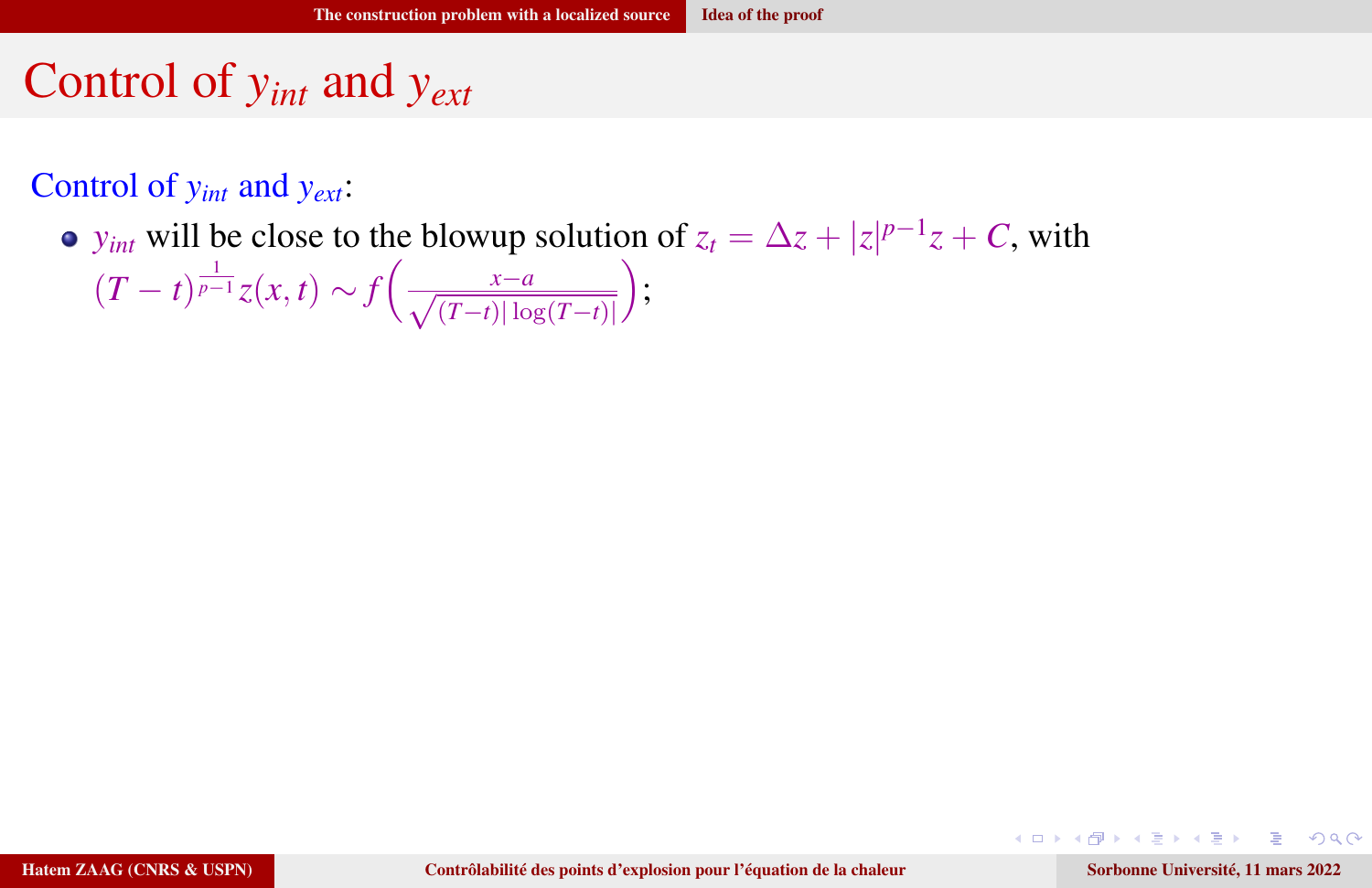#### Control of *yint* and *yext*:

*y*<sub>int</sub> will be close to the blowup solution of  $z_t = \Delta z + |z|^{p-1}z + C$ , with  $(T-t)^{\frac{1}{p-1}}z(x,t) \sim f\left(\frac{x-a}{\sqrt{(T-t)|\log(T-t)|}}\right)$  $\bigg),$ 

• *y<sub>ext</sub>* will be close to the solution of 
$$
z_t = \Delta z + C
$$
, with  $y_{ext}(x, t) \sim y_{ext}(x, 0)$ , if  $T > 0$  is small.

 $200$ 

4 0 8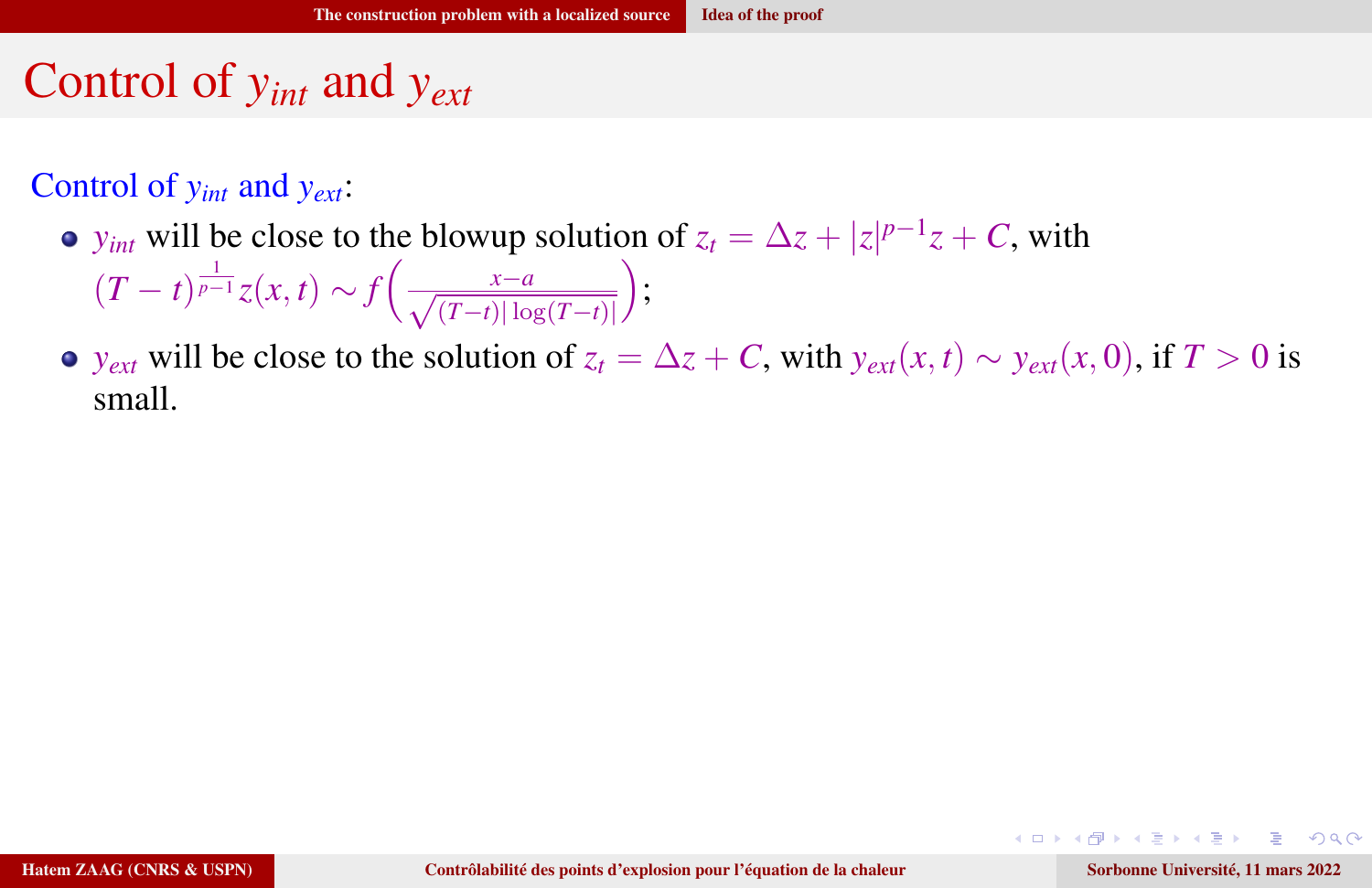#### Control of *yint* and *yext*:

- *y*<sub>int</sub> will be close to the blowup solution of  $z_t = \Delta z + |z|^{p-1}z + C$ , with  $(T-t)^{\frac{1}{p-1}}z(x,t) \sim f\left(\frac{x-a}{\sqrt{(T-t)|\log(T-t)|}}\right)$  $\bigg),$
- *y<sub>ext</sub>* will be close to the solution of  $z_t = \Delta z + C$ , with  $y_{ext}(x, t) \sim y_{ext}(x, 0)$ , if  $T > 0$  is small.

Condition: *Fint* and *Fext* should be bounded.

 $200$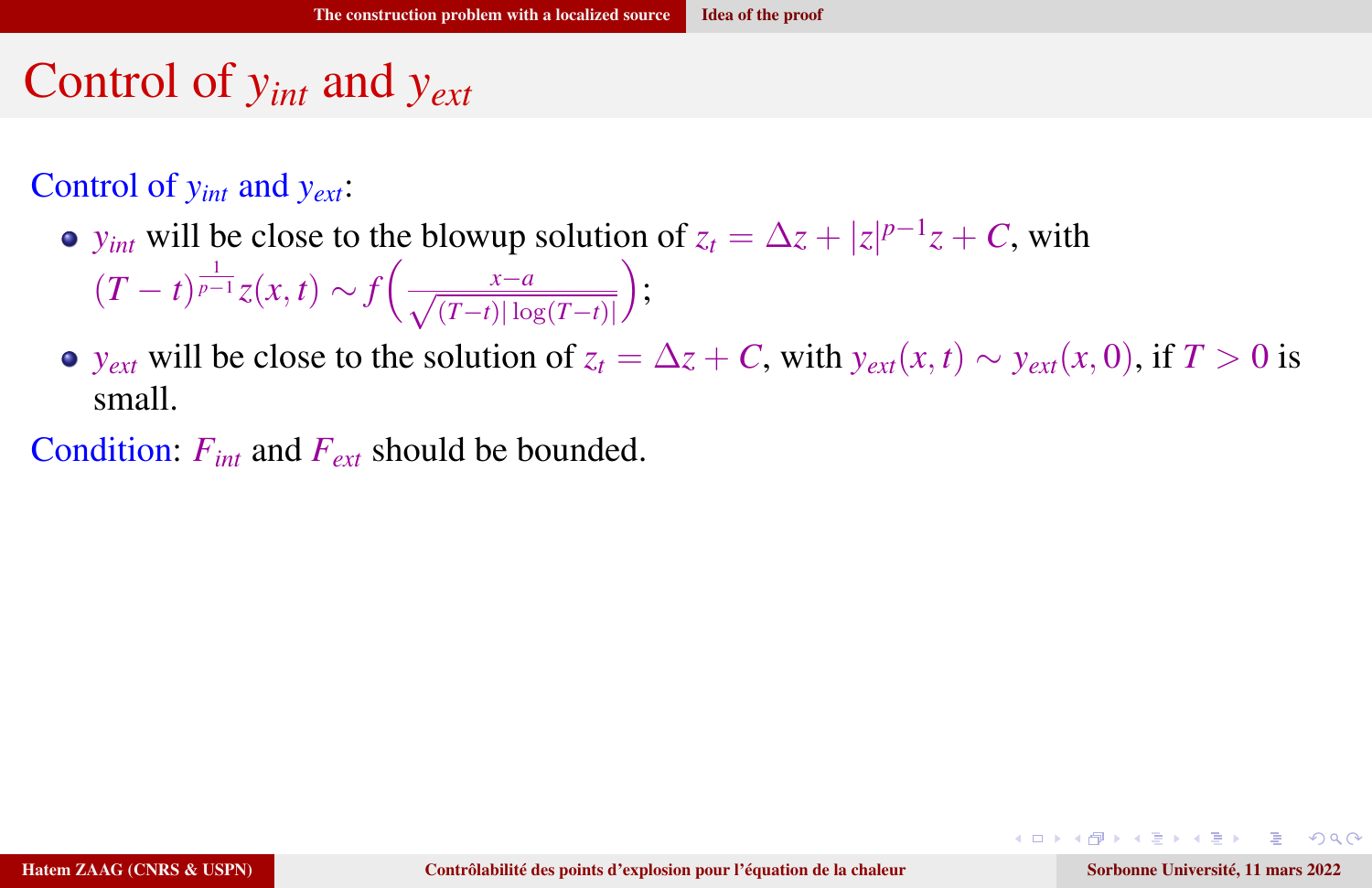#### Control of *yint* and *yext*:

- *y*<sub>int</sub> will be close to the blowup solution of  $z_t = \Delta z + |z|^{p-1}z + C$ , with  $(T-t)^{\frac{1}{p-1}}z(x,t) \sim f\left(\frac{x-a}{\sqrt{(T-t)|\log(T-t)|}}\right)$  $\bigg),$
- *y<sub>ext</sub>* will be close to the solution of  $z_t = \Delta z + C$ , with  $y_{ext}(x, t) \sim y_{ext}(x, 0)$ , if  $T > 0$  is small.

Condition: *Fint* and *Fext* should be bounded.

This is possible, if  $T > 0$  is small. Indeed, in that case, by construction,  $y_{int}$  will be

- unbounded *in*  $B(a, \frac{\epsilon_2}{2})$  $\frac{\epsilon_2}{2}$ ),
- bounded *outside*  $B(a, \frac{\epsilon_2}{2})$  $\frac{\epsilon_2}{2}$ ),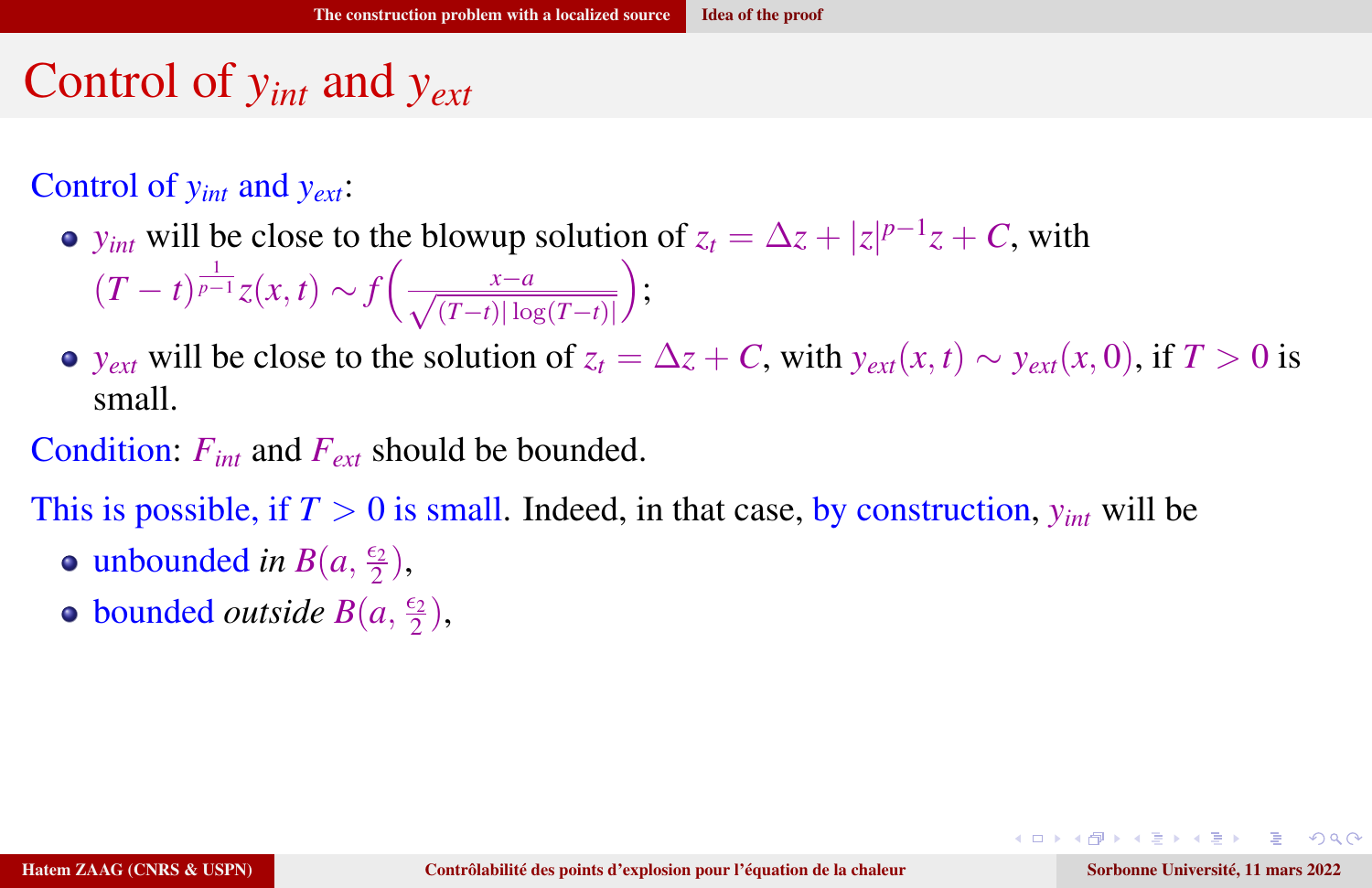#### Control of *yint* and *yext*:

- *y*<sub>int</sub> will be close to the blowup solution of  $z_t = \Delta z + |z|^{p-1}z + C$ , with  $(T-t)^{\frac{1}{p-1}}z(x,t) \sim f\left(\frac{x-a}{\sqrt{(T-t)|\log(T-t)|}}\right)$  $\bigg),$
- *y<sub>ext</sub>* will be close to the solution of  $z_t = \Delta z + C$ , with  $y_{ext}(x, t) \sim y_{ext}(x, 0)$ , if  $T > 0$  is small.

Condition: *Fint* and *Fext* should be bounded.

This is possible, if  $T > 0$  is small. Indeed, in that case, by construction,  $y_{int}$  will be

- unbounded *in*  $B(a, \frac{\epsilon_2}{2})$  $\frac{\epsilon_2}{2}$ ),
- bounded *outside*  $B(a, \frac{\epsilon_2}{2})$  $\frac{\epsilon_2}{2}$ ),

Since it happens that  $F_{int}$  and  $F_{ext}$  are supported in  $\mathbb{R}^n\backslash B(a,\epsilon_2)$ , they will be bounded.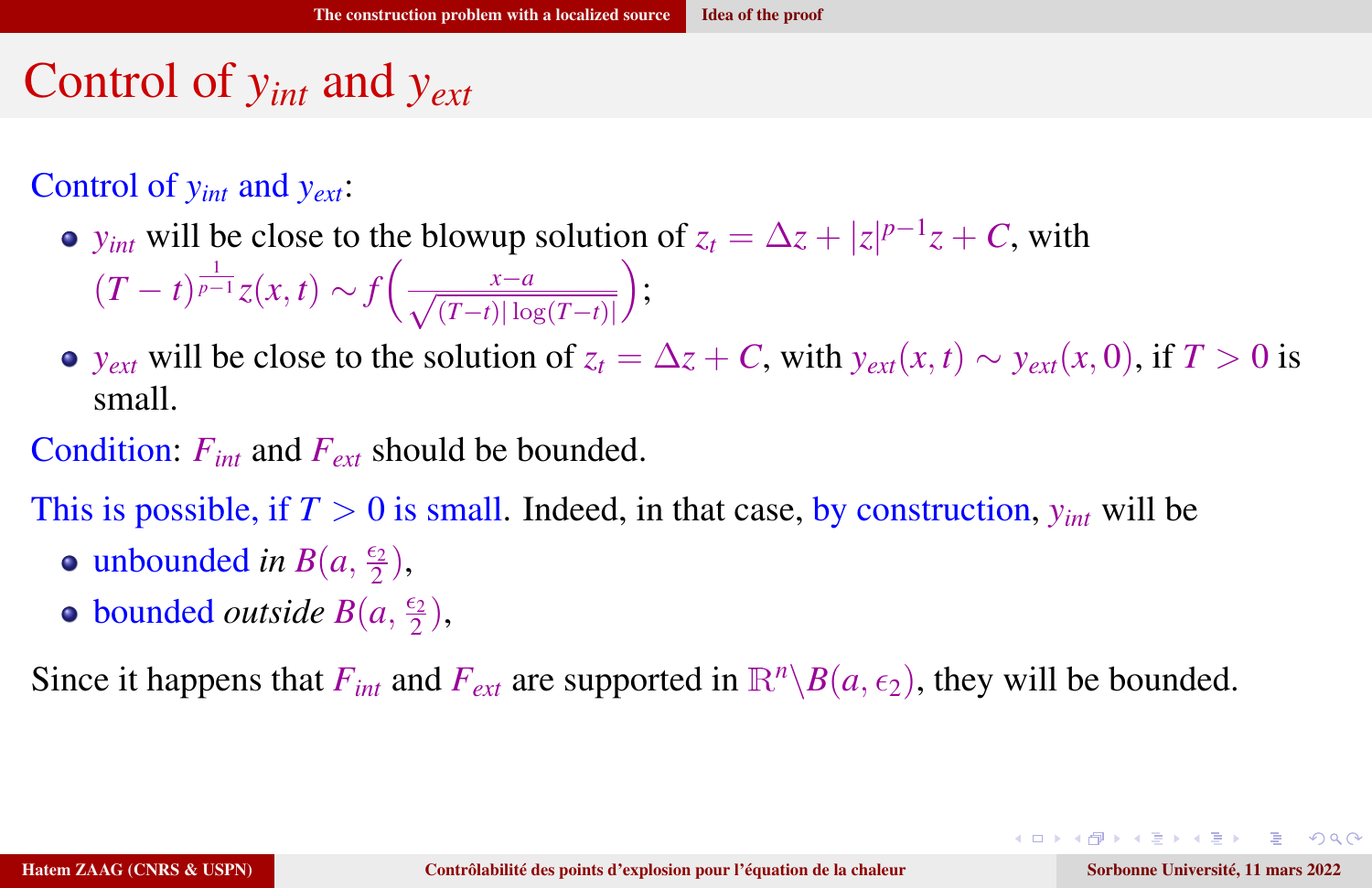#### Control of *yint* and *yext*:

- *y*<sub>int</sub> will be close to the blowup solution of  $z_t = \Delta z + |z|^{p-1}z + C$ , with  $(T-t)^{\frac{1}{p-1}}z(x,t) \sim f\left(\frac{x-a}{\sqrt{(T-t)|\log(T-t)|}}\right)$  $\bigg),$
- *y<sub>ext</sub>* will be close to the solution of  $z_t = \Delta z + C$ , with  $y_{ext}(x, t) \sim y_{ext}(x, 0)$ , if  $T > 0$  is small.

Condition: *Fint* and *Fext* should be bounded.

This is possible, if  $T > 0$  is small. Indeed, in that case, by construction,  $y_{int}$  will be

- unbounded *in*  $B(a, \frac{\epsilon_2}{2})$  $\frac{\epsilon_2}{2}$ ),
- bounded *outside*  $B(a, \frac{\epsilon_2}{2})$  $\frac{\epsilon_2}{2}$ ),

Since it happens that  $F_{int}$  and  $F_{ext}$  are supported in  $\mathbb{R}^n\backslash B(a,\epsilon_2)$ , they will be bounded.

Rk. The "cut-off" strategy was efficient in the construction of a *periodic* solution to  $z_t = \Delta z + |z|^{p-1}z$  in Mahmoudi-Nouaili-Zaag 2015.

GB 1  $\eta$ a

イロト イ何 トイヨ トイヨ トー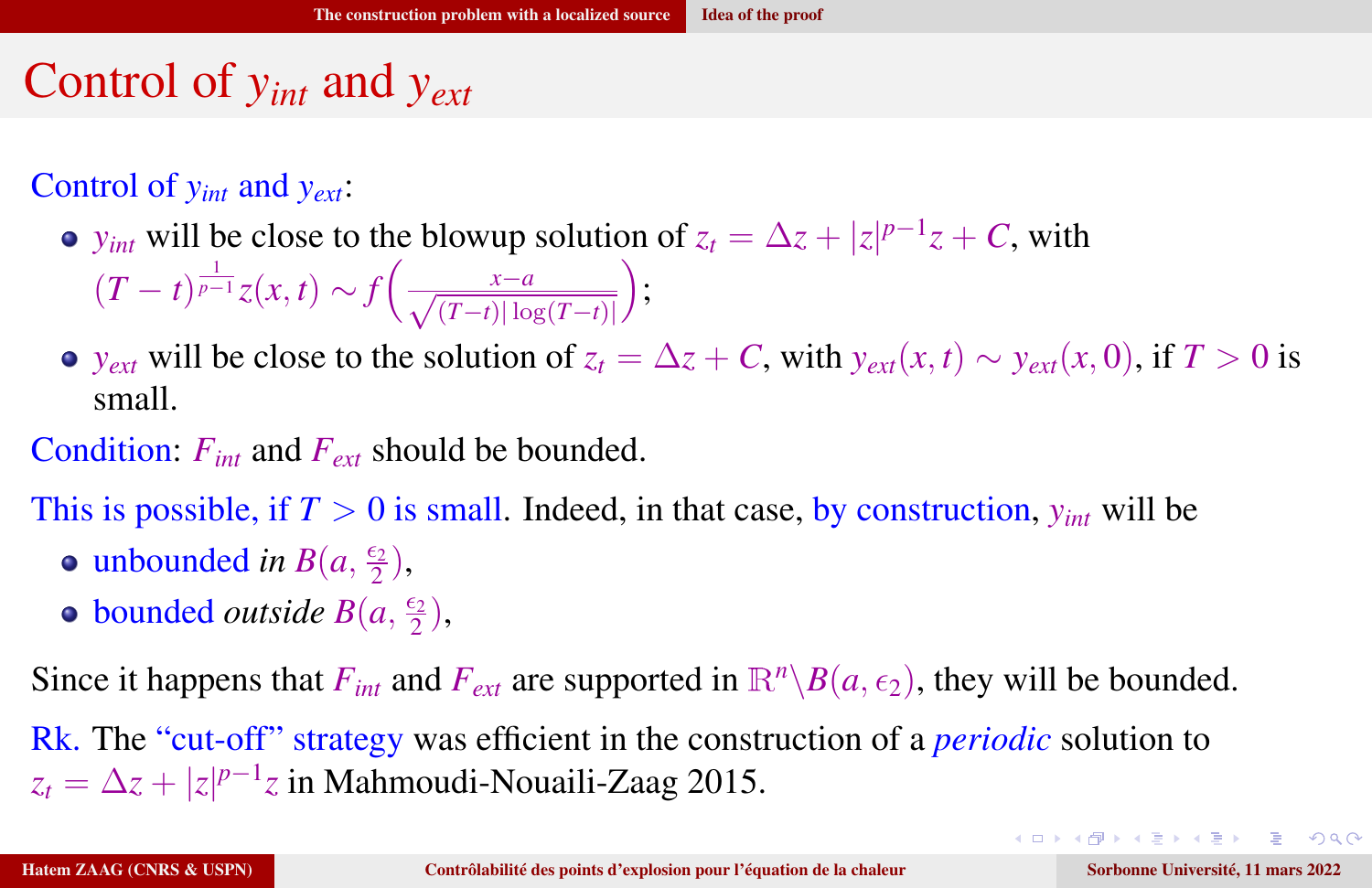Consider the PDE:

$$
z_t = \Delta z + |z|^{p-1}z.
$$

Hatem ZAAG (CNRS & USPN) [Contrôlabilité des points d'explosion pour l'équation de la chaleur](#page-0-0) Sorbonne Université, 11 mars 2022

 $A \Box B$   $A \Box B$   $A \Box B$   $A \Box B$   $A \Box B$   $A$ 

 $299$ 

Ε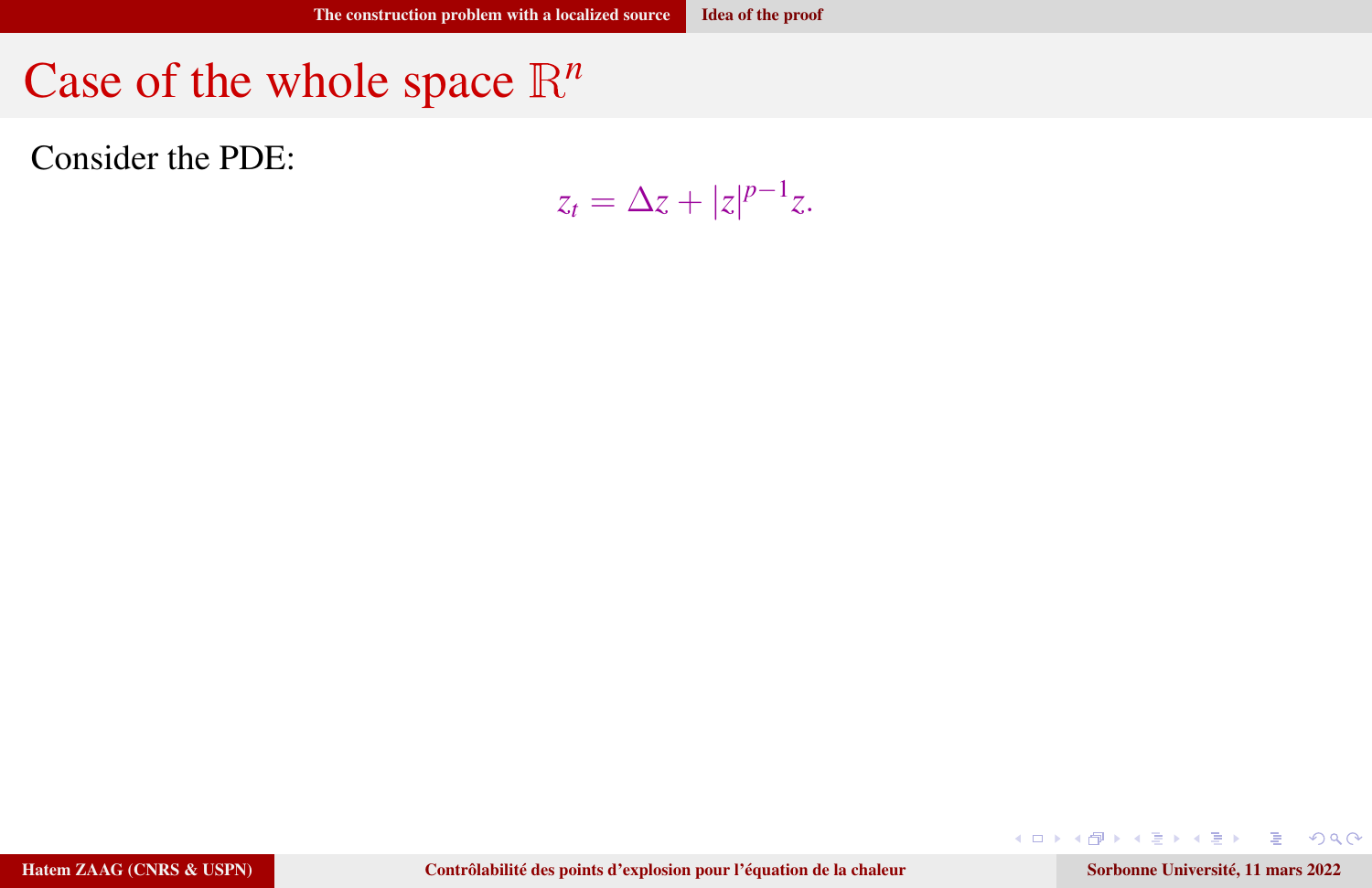Consider the PDE:

$$
z_t = \Delta z + |z|^{p-1}z.
$$

Prescribing the profile

$$
(T-t)^{\frac{1}{p-1}}z(x,t) \sim f\left(\frac{x-a}{\sqrt{(T-t)|\log(T-t)|}}\right)
$$

as  $t \to T$ , where

$$
f(\eta) = \left(p - 1 + \frac{(p-1)^2}{4p} |\eta|^2\right)^{-\frac{1}{p-1}},
$$

the construction is classical, from Bricmont-Kupiainen 1994, and also Merle-Zaag 1997.

 $\Omega$ 

э

化重新润滑脂

4 D F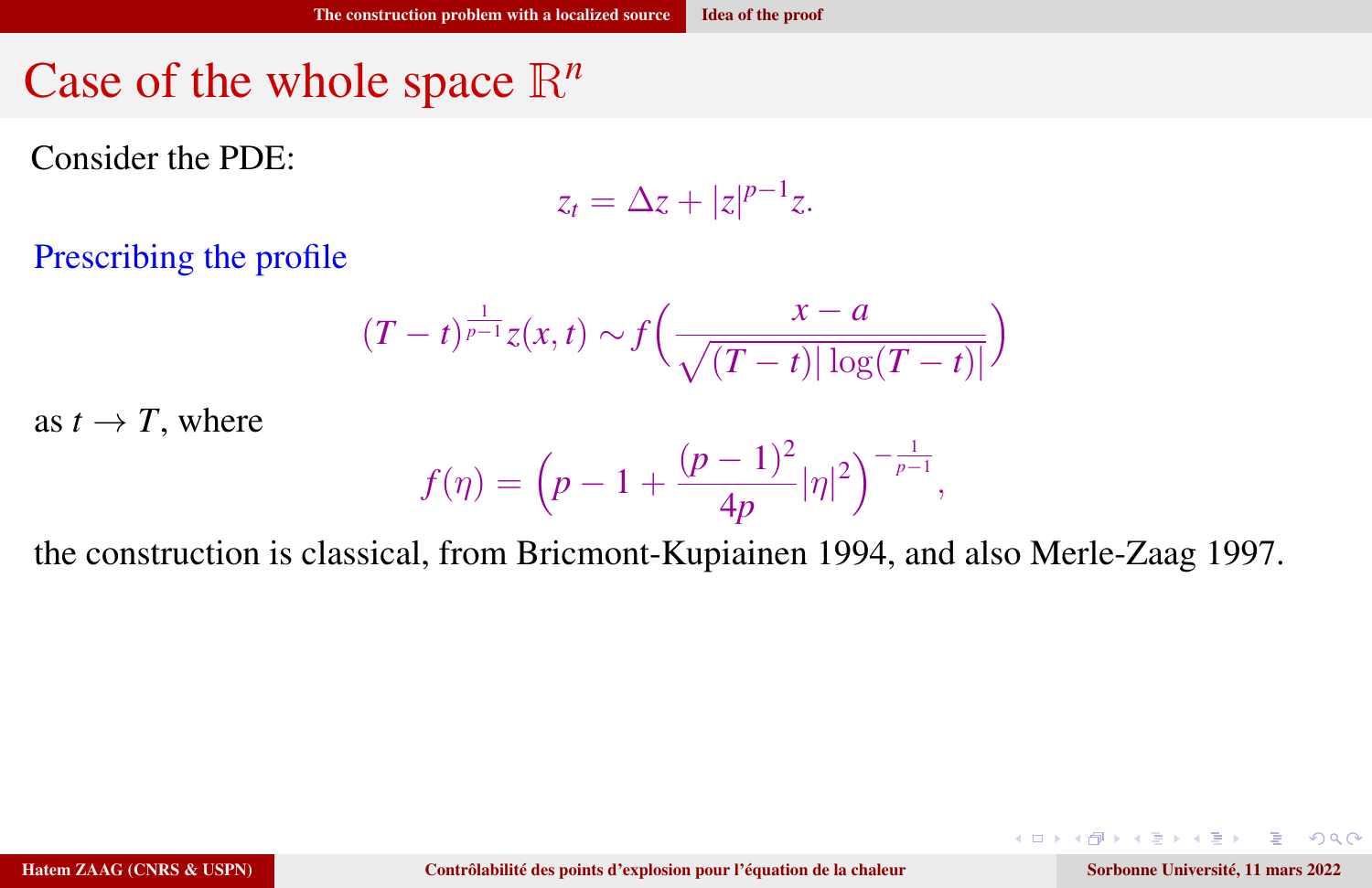Consider the PDE:

$$
z_t = \Delta z + |z|^{p-1}z.
$$

Prescribing the profile

$$
(T-t)^{\frac{1}{p-1}}z(x,t) \sim f\left(\frac{x-a}{\sqrt{(T-t)|\log(T-t)|}}\right)
$$

as  $t \to T$ , where

$$
f(\eta) = \left(p - 1 + \frac{(p-1)^2}{4p} |\eta|^2\right)^{-\frac{1}{p-1}},
$$

the construction is classical, from Bricmont-Kupiainen 1994, and also Merle-Zaag 1997. The proof relies on:

• The linearization around the profile ;

 $\Omega$ 

∍

化重氮化重氮

4 D F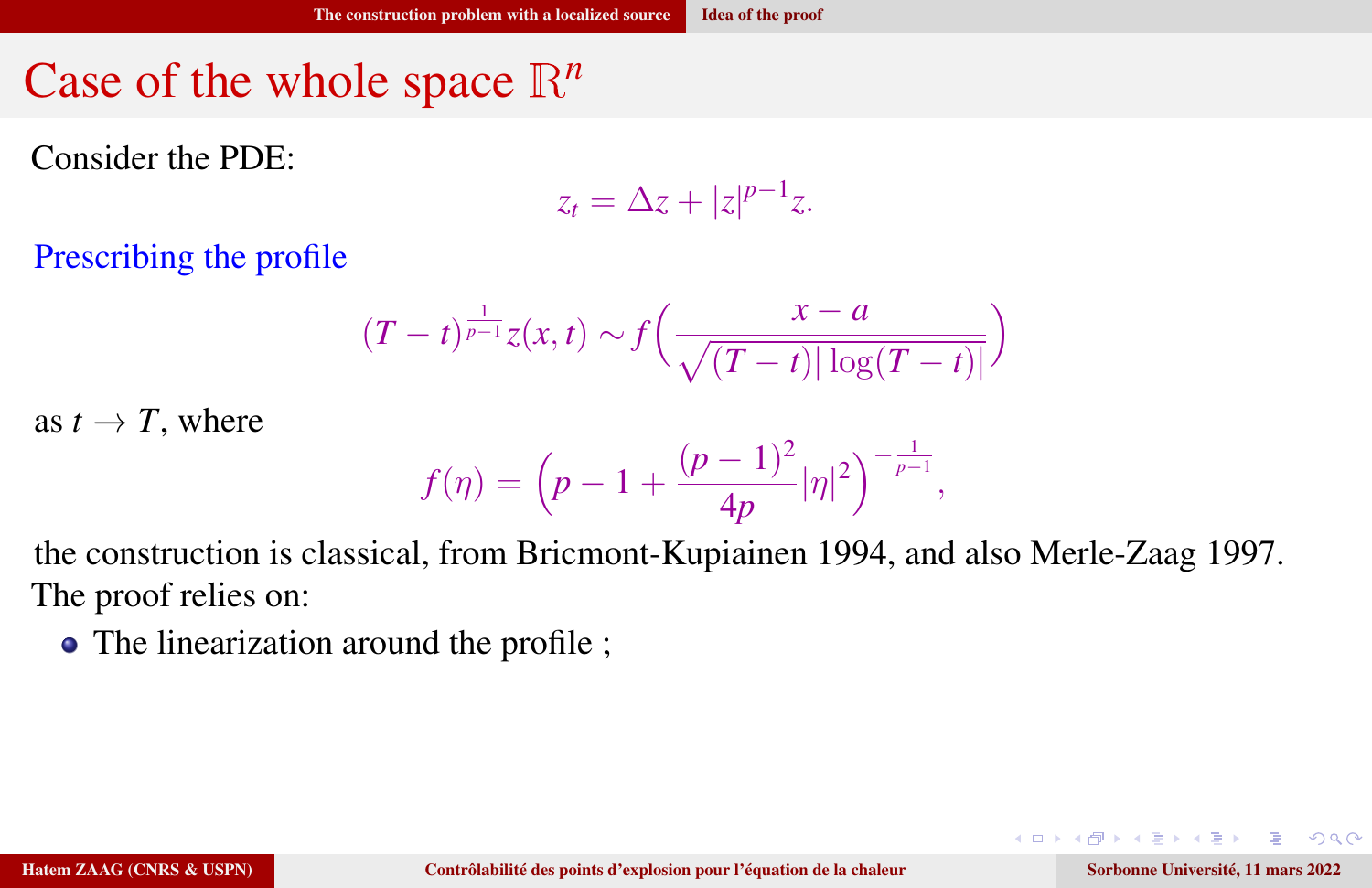Consider the PDE:

$$
z_t = \Delta z + |z|^{p-1}z.
$$

Prescribing the profile

$$
(T-t)^{\frac{1}{p-1}}z(x,t) \sim f\left(\frac{x-a}{\sqrt{(T-t)|\log(T-t)|}}\right)
$$

as  $t \to T$ , where

$$
f(\eta) = \left(p - 1 + \frac{(p-1)^2}{4p} |\eta|^2\right)^{-\frac{1}{p-1}},
$$

the construction is classical, from Bricmont-Kupiainen 1994, and also Merle-Zaag 1997. The proof relies on:

- The linearization around the profile ;
- The control of the nonpositive part of the spectrum (infinite dimensional) thanks to the properties of the linear operator ;

 $\equiv$   $\Omega$ 

イロト イ何 トイヨ トイヨ トー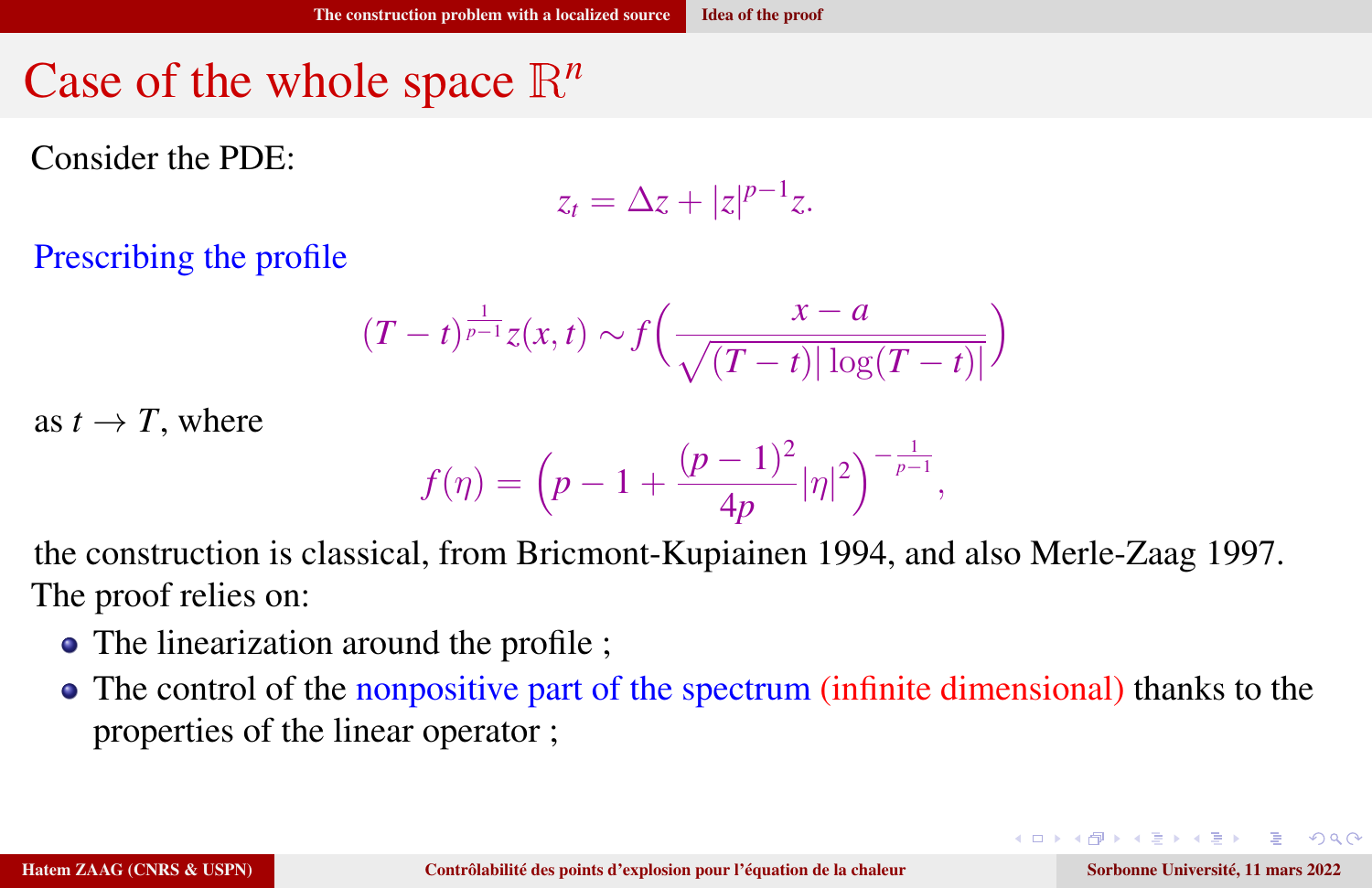Consider the PDE:

$$
z_t = \Delta z + |z|^{p-1}z.
$$

Prescribing the profile

$$
(T-t)^{\frac{1}{p-1}}z(x,t) \sim f\left(\frac{x-a}{\sqrt{(T-t)|\log(T-t)|}}\right)
$$

as  $t \to T$ , where

$$
f(\eta)=\Big(p-1+\frac{(p-1)^2}{4p}|\eta|^2\Big)^{-\frac{1}{p-1}},
$$

the construction is classical, from Bricmont-Kupiainen 1994, and also Merle-Zaag 1997. The proof relies on:

- The linearization around the profile ;
- The control of the nonpositive part of the spectrum (infinite dimensional) thanks to the properties of the linear operator ;
- The control of the positive part of the spectrum (finite dimensional) thanks to the degree theory (Brouwer's lemma). KO KARA KE KAEK E KAQO